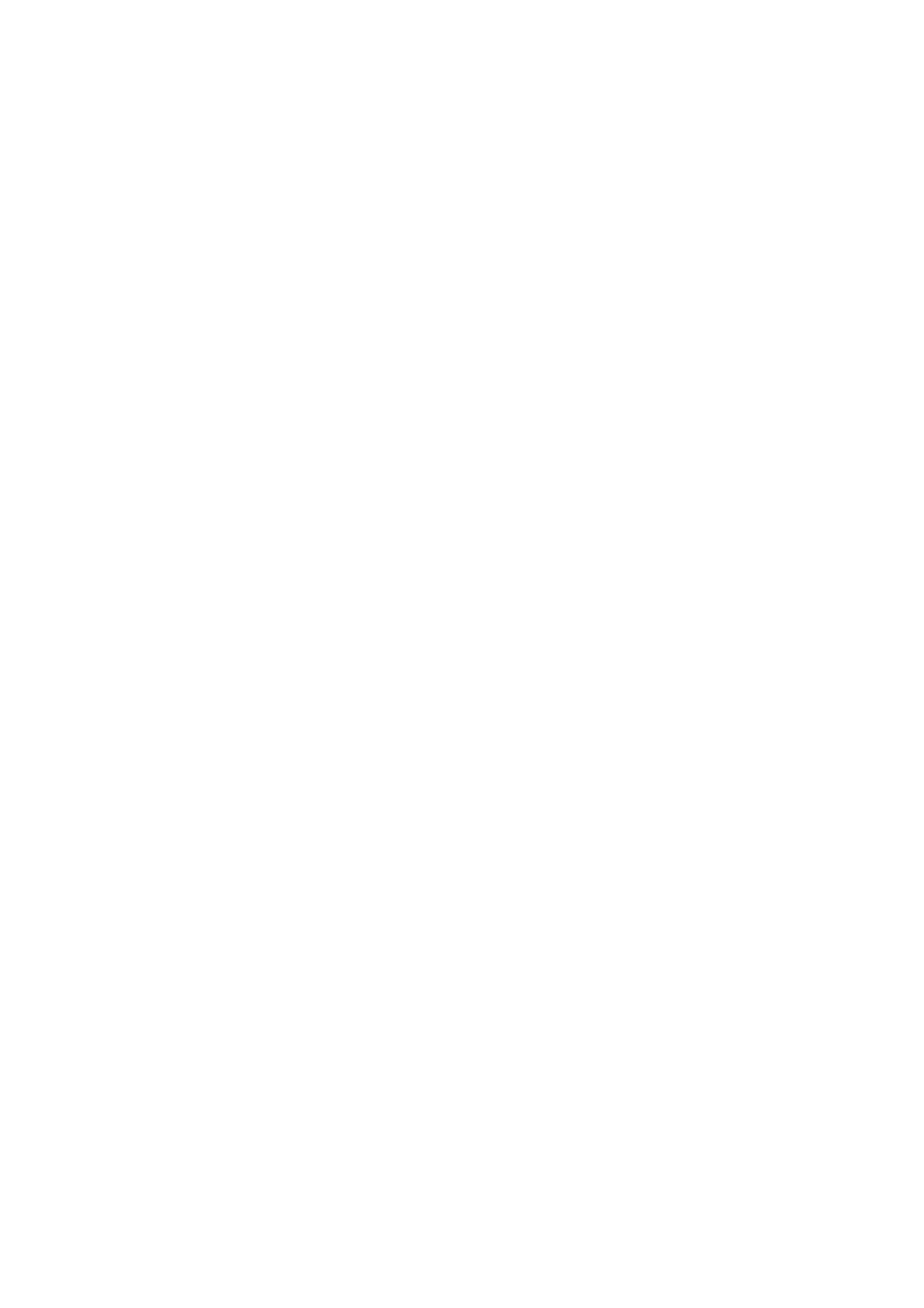# *Advancing the Status of Women: Funding the Way*

Zonta Club of Perth: A 40-year history of fundraising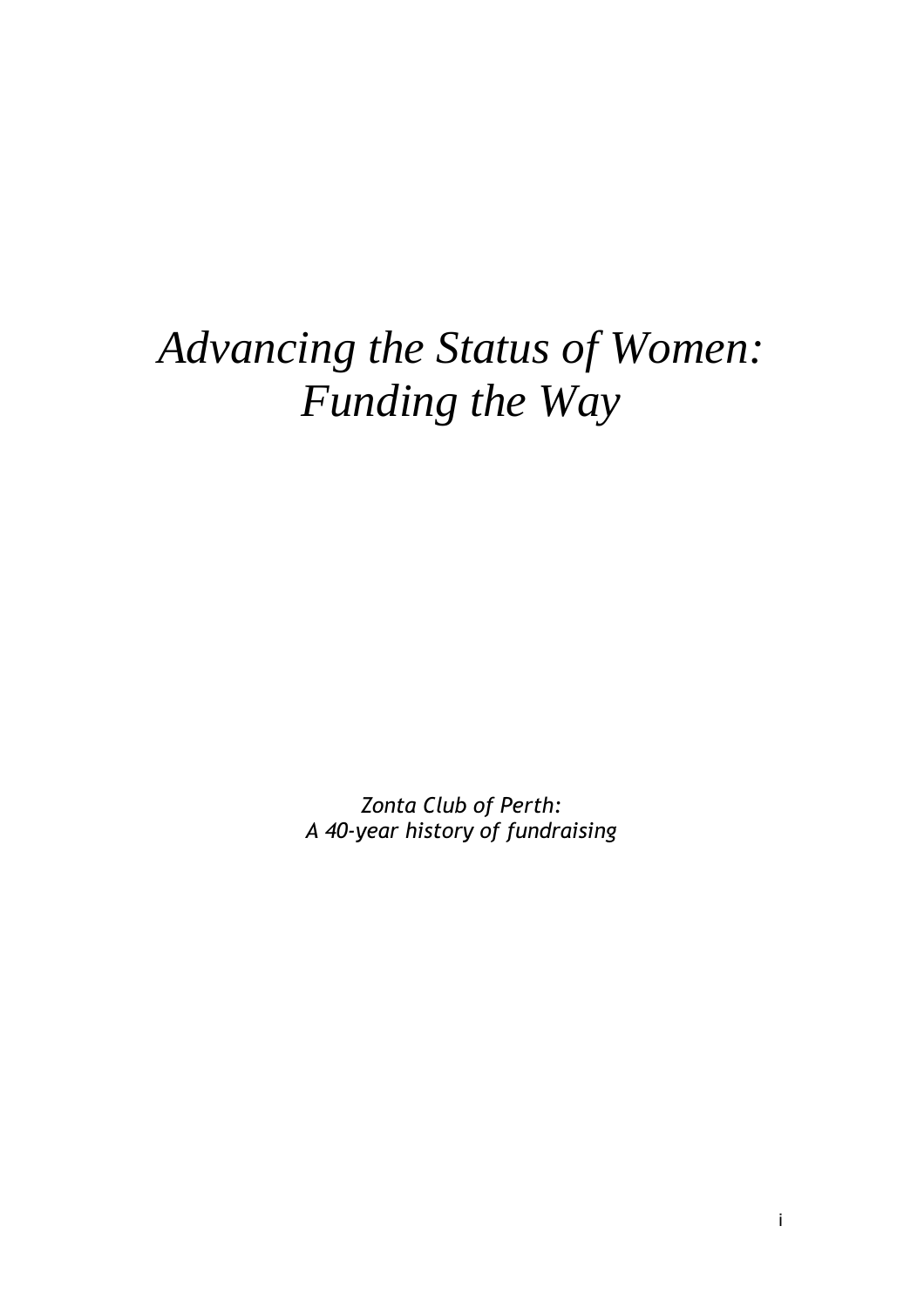This work is copyright. Apart from any use permitted under the Copyright Act 1968, no part may be reproduced by any process, nor may any other exclusive right be exercised, without the permission of (name and address of copyright owner and the year in which the work was made).

Zonta Club of Perth **PO Box 237** Nedlands Western Australia 6909

April 2012



The Zonta Club of Perth would like to gratefully acknowledge the financial support provided by Lotterywest to conduct this study and distribute the findings.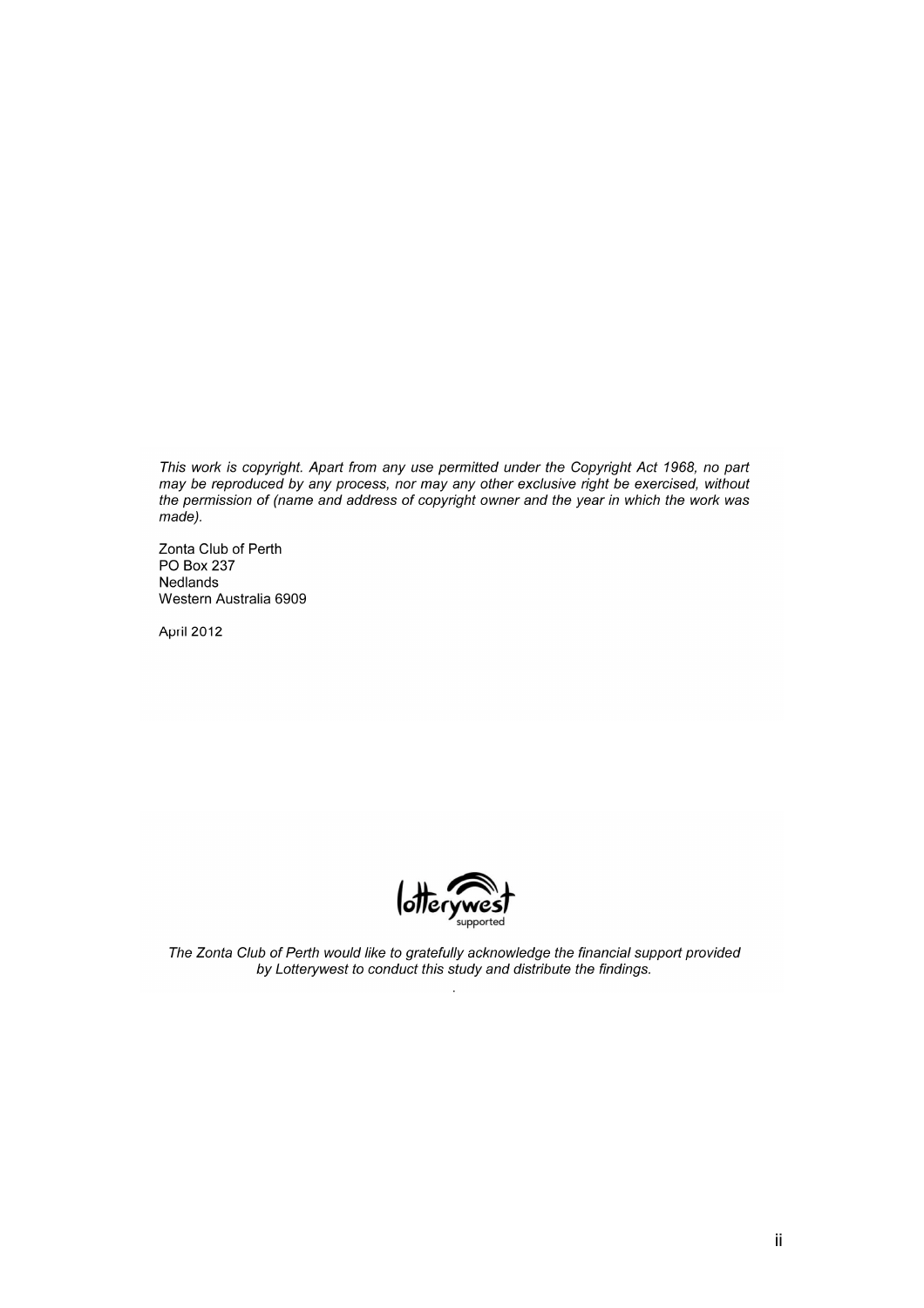## **Contents**

| <b>Introduction</b>                                                     | 1  |
|-------------------------------------------------------------------------|----|
| Background                                                              | 1  |
| Methodology                                                             | 1  |
| Report format                                                           | 1  |
| <b>Section One: Fundraising and allocation 1975-2011 (Overview)</b>     | 3  |
| Introduction                                                            | 3  |
| Data analysis                                                           | 3  |
| <b>Section Two:</b> Fundraising and allocation 2001-2011 (Expanded)     | 9  |
| Introduction                                                            | 9  |
| Data analysis                                                           | 9  |
| <b>Section Three:</b> Successful fundraising: 3 Case Studies and Beyond | 23 |
| Introduction                                                            | 23 |
| Three case studies                                                      | 23 |
| Learning from others                                                    | 31 |
| <b>Attachments</b>                                                      | 35 |
| Attachment 1: Overview of Zonta Club of Perth: the first 30 years       | 35 |
| Attachment 2: Zonta awards                                              | 38 |
| Attachment 3: Zonta service programs                                    | 40 |
| Attachment 4: District 23 Yarri Wada puppet project                     | 43 |
| Attachment 5: Annotated bibliography: Fundraising                       | 46 |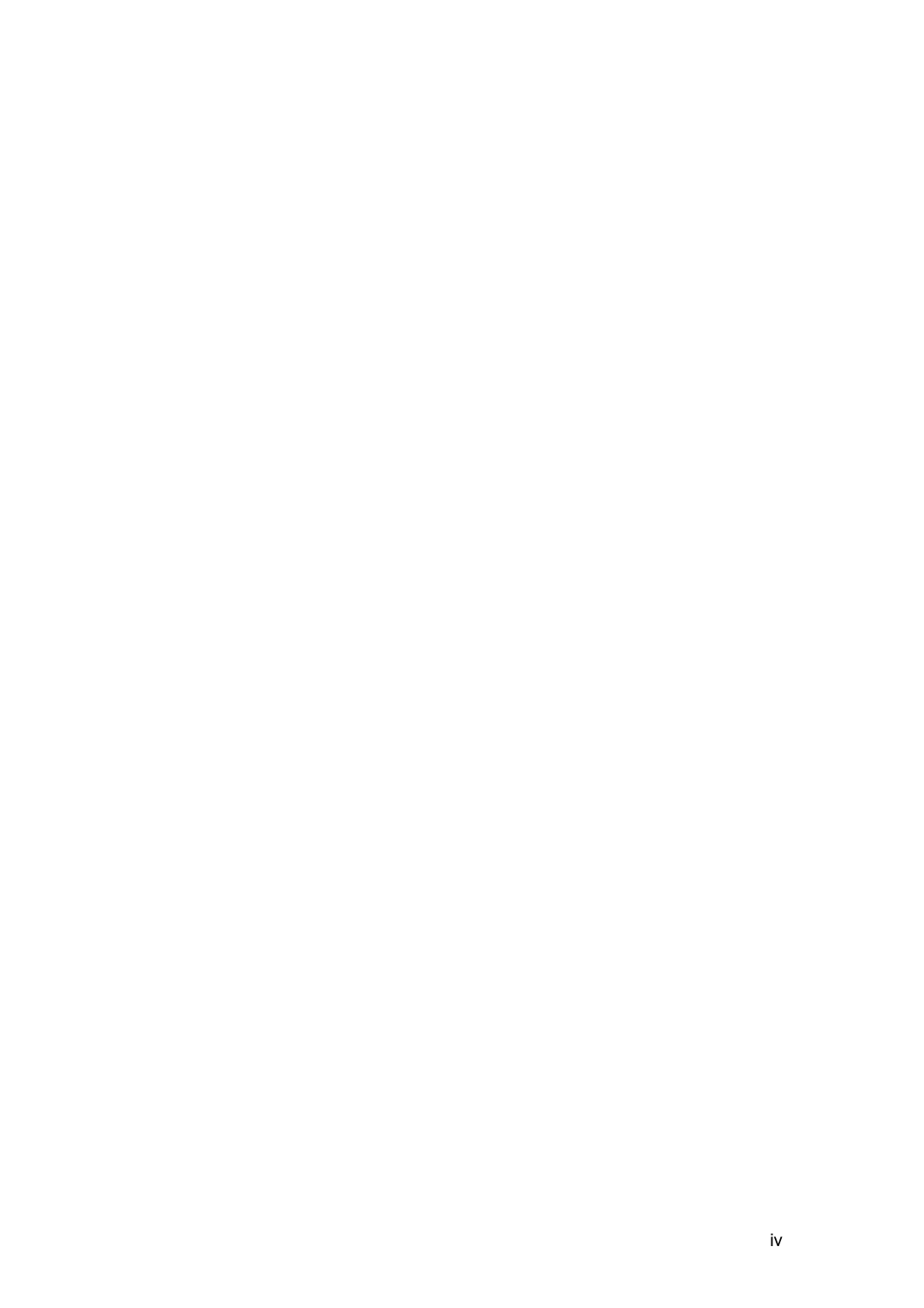## Introduction

## **Background**

In September 2011, the Zonta Club of Perth commissioned a two-phase historical evaluation of Zonta Club activity in order to identify the successful and not as successful activities to inform future strategic planning. The evaluation undertaken by Anne Butorac Consultancy was guided by the following two objectives:

- Documenting the fundraising and allocation history of the Zonta Club of Perth
- Evaluating if the Club fundraising activities are effective in supporting the objects of Zonta in order to raise the status of women.

This report addresses the first of the two project objectives and focuses on the fundraising and allocation history of the Club since its inception.

## **Methodology**

## **Data gathering**

The approach to the first phase of the project – that focused on documenting the fundraising and allocation history relied on a number of information sources, namely:

- A comprehensive Club website
- An excellent database of Club annual reports<sup>1</sup>
- Various Club historical documents including 'The First Thirty Years' history
- A narrative document on 'Fundraising Activities to 1986' (currently in progress)
- Other on-line information relating to other service clubs and fundraising more generally
- Discussions with Club members.

## **Data verification**

Initial data gathering and analysis was shared and discussed:

- At meetings of Zonta Club Teams
- At an open workshop attended by nine Cub members**.**

## **Report Format**

 $\overline{a}$ 

The report is presented in the following format with substantial attachments to provide as full a picture as possible of the very comprehensive fundraising and allocation history for this period<sup>2</sup>:

<sup>1</sup> It needs to be commented that, beyond initial expectations, the main and most reliable source of data on the history of fundraising and allocation was the comprehensive database available through the Club's Annual Reports. Not only have full records been maintained, but the presentation in a standard reporting format made a significant data management task easier to undertake.

<sup>2</sup> Because fundraising is a cooperative effort of all Club members no individual Club member has been singled out in this report.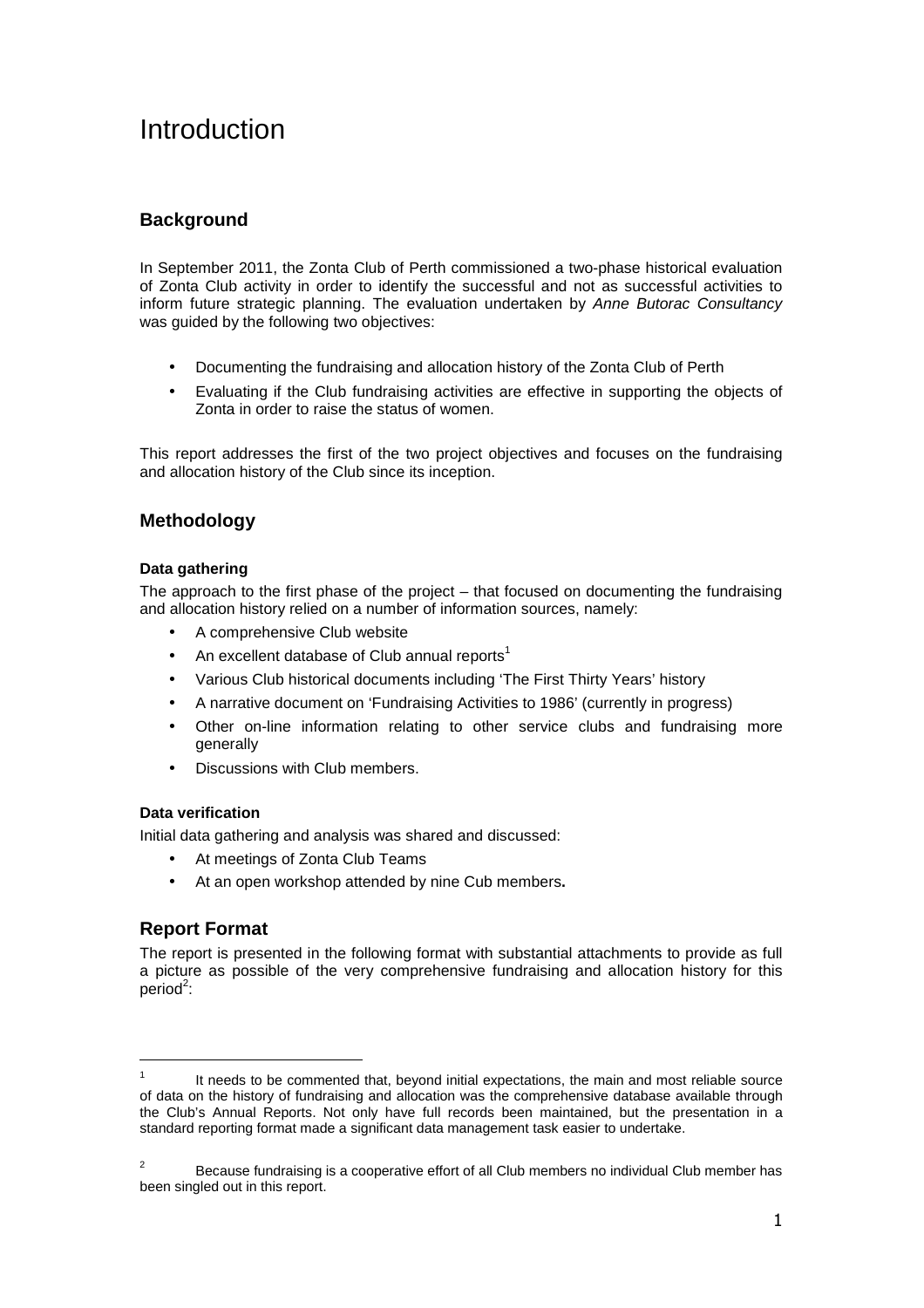#### **Introduction**

The Introduction presents some overview comments about the objectives of the overall evaluation and contextualises this report (the first of two), as well as the approach to the task.

#### **Section One: Fundraising and allocation 1975-2011 (Overview)**

Section One offers a broad-scale overview, tabling fundraising and allocation on an overall annual basis from the Club's inception to the end of the 2010/2011 financial year. It also provides an indication of the number of fundraising activities documented for each year.

#### **Section Two: Fundraising and allocation 2001-2011 (Expanded)**

Section Two provides a more expanded view of the last decade of fundraising and allocation activities with specific activities listed for each year 2001-2011. This will enable a more detailed evaluation of activities relevant to future directions.

#### **Section Three: General Observations**

Section Three offers some generalised observations on the historical data derived from the data themselves and from member discussions.

#### **Section Four: Lessons learned**

Section Four of this report specifically addresses, for internal Zonta Club of Perth use, a more comprehensive analysis of the historical database, focusing key lessons learned for future Club planning.

#### **Section Five: Planning for the future**

Section Five builds on the previous Section and draws out lessons learned, with recommendations around key aspects of planning for future fundraising.

#### **Section Six: Summation and Recommendations**

At the end of the historical journey and with the critical eye cast over it by current members, Section Six offers some key summative messages and recommendations for the future.

#### **Attachments**

The Attachments section provides useful additional information on aspects of the Club's history as well as more general information around fundraising across a range of agencies. Though some minor editing/reduction of this material has occurred, in each case little modification has been made to the original source.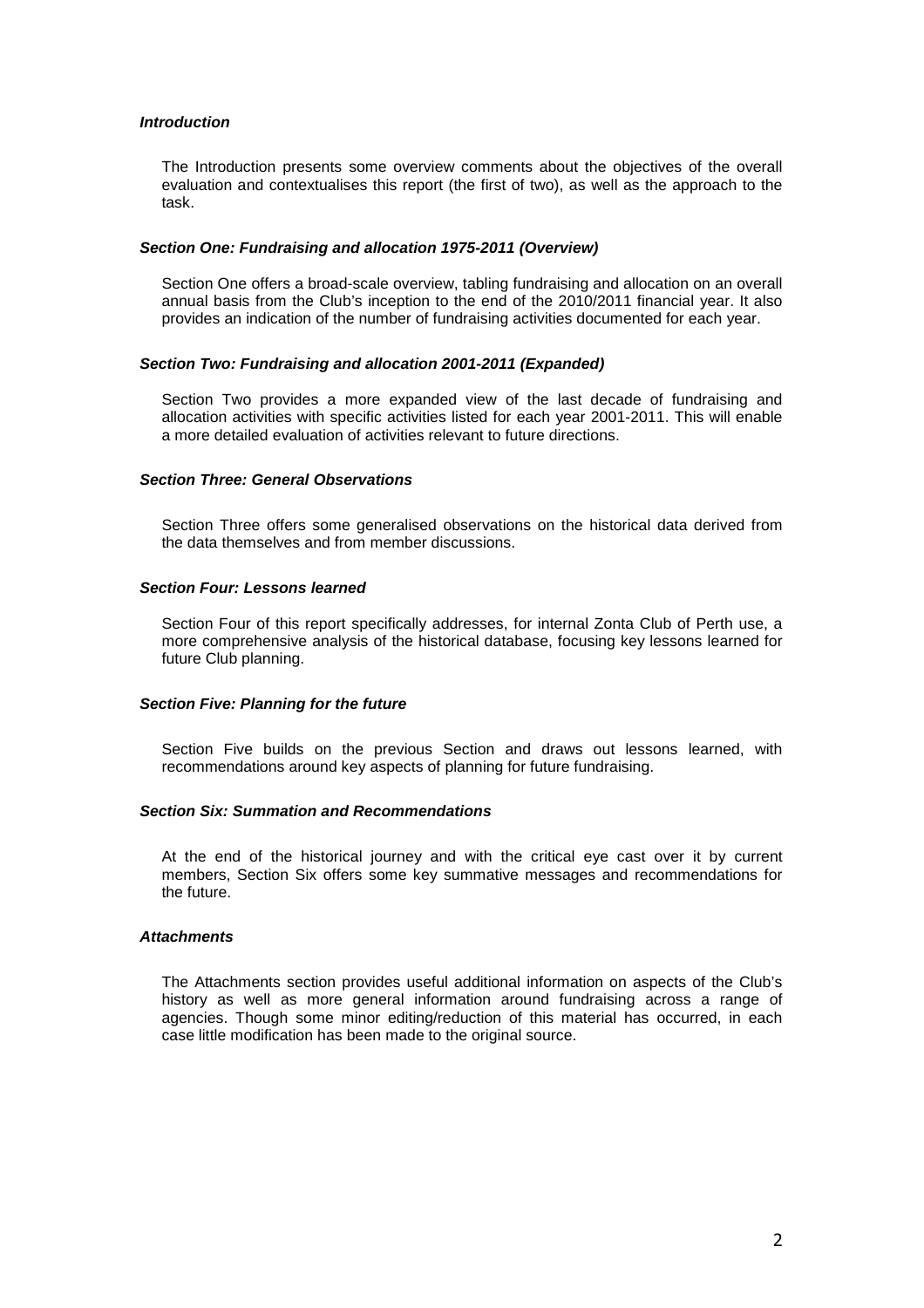## Section One

## Fundraising and allocation 1975-2011 (Overview)

## **Introduction**

This Section provides a broad-scale overview, documenting fundraising and allocation on an annual basis from the Club's inception to the end of the 2010/2011 financial year.

As indicated previously a major source of information for this project was the Club's comprehensive and efficient Annual Report records. These provided valuable hard data in a consistent format that could readily be converted into the Tables presented here. These data can also be supplemented with the more anecdotal information about fundraising and allocation presented in the Attachments, notably:

- Attachment 1 (Overview of Zonta Club of Perth: The First 30 Years)
- Attachment 2 (Zonta Awards)
- Attachment 3 (Zonta Service Programs)
- Attachment 4 (District 23 Yarri Wada Puppet Project)

## **Data analysis**

Table 1 indicates that since its inception the Zonta Club of Perth raised \$285,891 in total and allocated to projects a total of \$298,757. This obviously does not account for additional in-kind services contributed over that period.

|           | <b>Fundraising</b> | <b>Fund allocation</b> |
|-----------|--------------------|------------------------|
| 2001/2011 | 138,887.01         | 140,087.88             |
| 1991/2001 | 69311              | 82741                  |
| 1981/1991 | 63,134.34          | 63679                  |
| 1975/1981 | 14,559.44          | 12249.43               |
| Total     | 285,891.79*        | 298,757.31             |

#### **Table 1: Overall fundraising and allocation 1975-2011**

\* This does not include \$230,000 Lotterywest grant funds (see Case Study 3)

Tables 2-5 present an overview of fundraising, project allocation and the number of fundraising activities for each financial year. The data are presented in decades from the present 2010/2011 back to 1975/1976.

As indicated during the discussions with members, some caution should be exercised in making crude comparisons on the raw figures; any interpretation of the historical database should bear the monetary amounts don't reflect inflation over 40 years.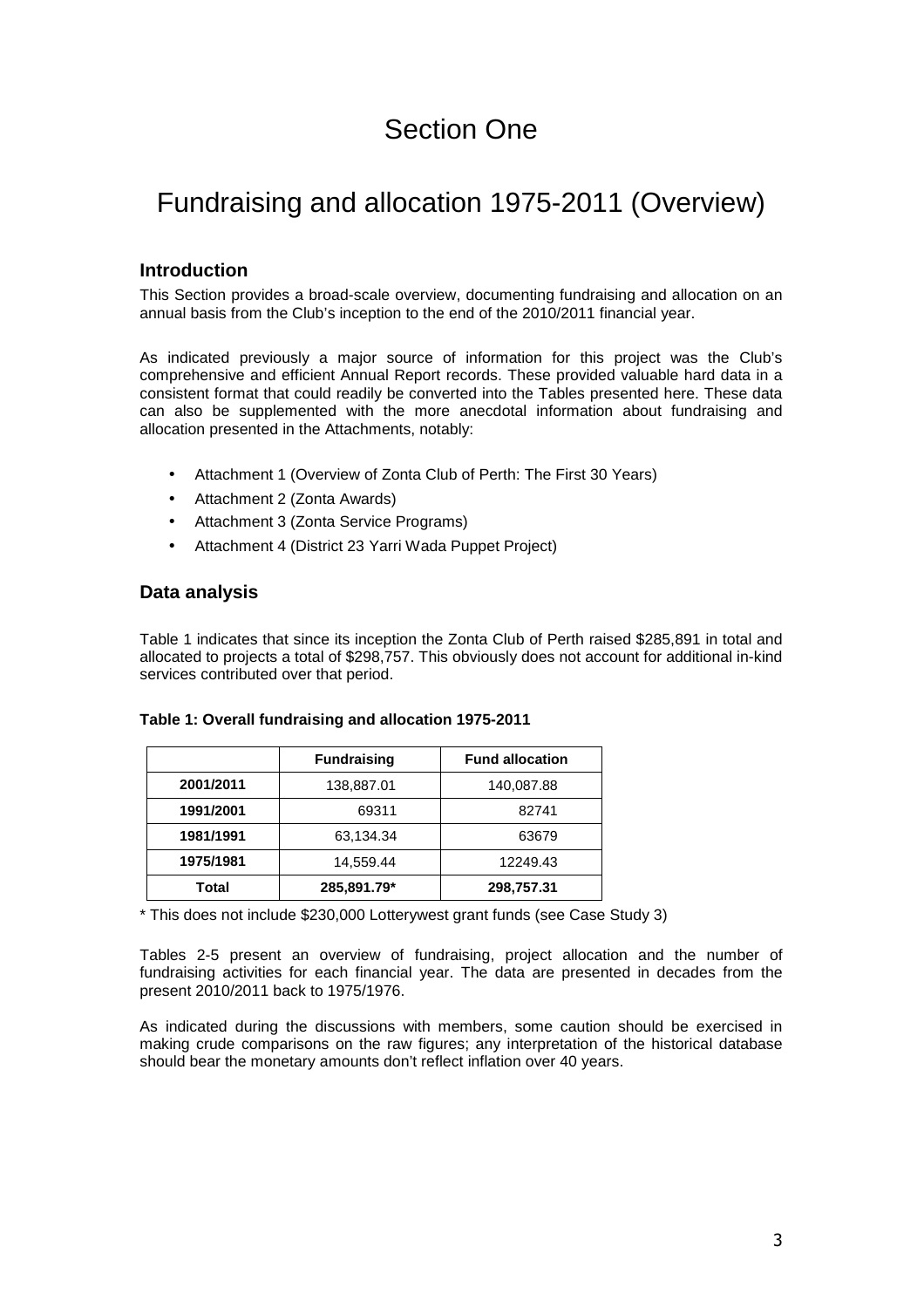|                 | Number of<br>fundraising projects | <b>Fundraising</b> | <b>Project allocation</b> |
|-----------------|-----------------------------------|--------------------|---------------------------|
| 2010/2011       | 6                                 | 20,640.68*         | 12,455.29                 |
| 2009/2010       | 9                                 | 18,922.58          | 21,288.00                 |
| 2008/2009       | 6                                 | 18,219.63          | 17,199.74                 |
| 2007/2008       | 5                                 | 22,935.84          | 27,971.22                 |
| 2006/2007       | 5                                 | 23,203.08          | 22,134.98                 |
| 2005/2006       | 5                                 | 5,016.38           | 6,339.30                  |
| 200420/05       | 2                                 | 11,283.82          | 9,113.35                  |
| 2003/2004       | $\overline{4}$                    | 5,892.00           | 7,856.00                  |
| 2002/2003       | 6                                 | 4,567.00           | 7,374.00                  |
| 2001/2002       | 9                                 | 8,206.00           | 8,356.00                  |
| <b>Totals</b>   | 57                                | 138,887.01         | 140,087.88                |
| <b>Averages</b> | 5.7                               | 13,888.70          | 14.008.79                 |

## **Table 2: Fundraising and overall project allocation July 2001-June 2011**

\* This does not include \$230,000 Lotterywest grant funds (see Case Study 3)

In summary, Table 2 data indicate:

- A total for the decade of 57 fundraising activities netting \$138,887 and project allocation of \$140,087 (in total dollar figures)
- An average of between 5-6 fundraising projects per year ranging from 2 in 2004/2005 to 9 in 2001/2002 and 2009/2010
- An average annual fundraising effort of \$13,888 ranging from \$4,567 in 2002/2003 to \$23,203 in 2006/2007
- An average annual project allocation of \$14,008 ranging from \$7,374 in 2002/2003 to \$27,971 in 2007/2008.

This overview for the decade 2001-2011 presented in Table 2 is expanded in Section Two, which details specific fundraising and allocation activities for each year.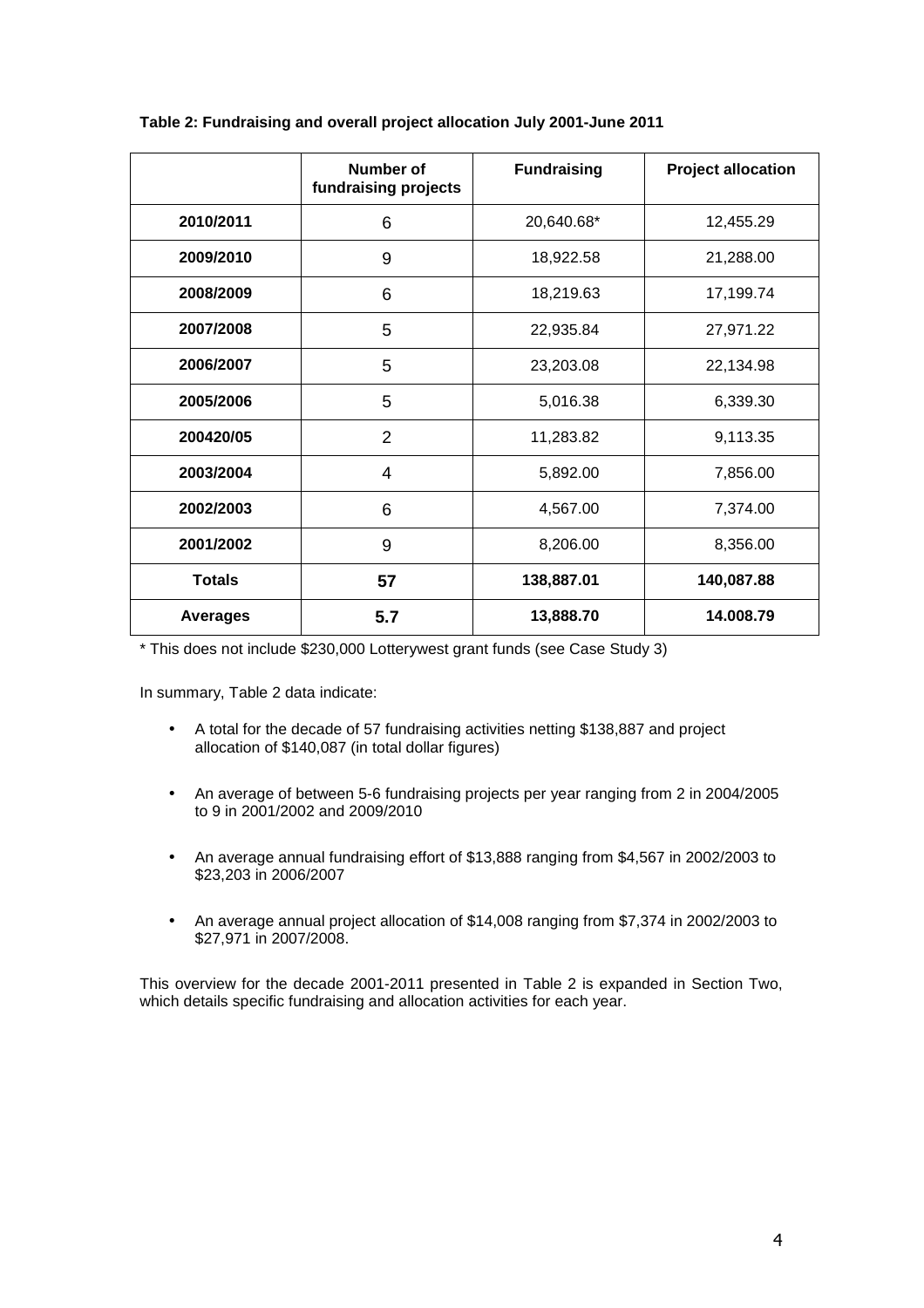|                 | Number of<br>fundraising projects | <b>Fundraising</b> | <b>Project allocation</b> |
|-----------------|-----------------------------------|--------------------|---------------------------|
| 2000/2001       | $\overline{7}$                    | 9,482.00           | 12,441.00                 |
| 1999/2000       | 5                                 | 7.004.00           | 6,990.00                  |
| 1998/1999       | 6                                 | 13,919.00          | 10,975.00                 |
| 1997/1998       | 6                                 | 7,637.00           | 6,434.00                  |
| 1996/1997       | 4                                 | 2,590.00           | 7,670.00                  |
| 1995/1996       | 6                                 | 8,797.00           | 9,243.00                  |
| 1994/1995       | 4                                 | 1,978.00           | 9,093.00                  |
| 1993/1994       | 4                                 | 8,985.00           | 11,056.00                 |
| 1992/1993       | $\overline{2}$                    | 1,798.00           | 7,511.00                  |
| 1991/1992       | $\overline{2}$                    | 14,125.00          | 1,328.00                  |
| <b>Totals</b>   | 46                                | 69,311             | 82,741                    |
| <b>Averages</b> | 4.6                               | 6,931              | 8,274                     |

## **Table 3: Fundraising and overall project allocation July 1991-June 2001**

In summary, Table 3 data indicate:

- A total for the decade of 46 fundraising activities netting \$69,311 and project allocation of \$82,741
- An average of between 4-5 fundraising projects per year ranging from 2 in 1991/1992 and 1992/1993 to 7 in 200/2001
- An average annual fundraising effort of \$6,931 ranging from \$1,798 in 1992/1993 to \$12,441 in 2000/2001
- An average annual project allocation of \$8,274 ranging from \$1,328 in 1991/1992 to \$12,441 in 2000/2001.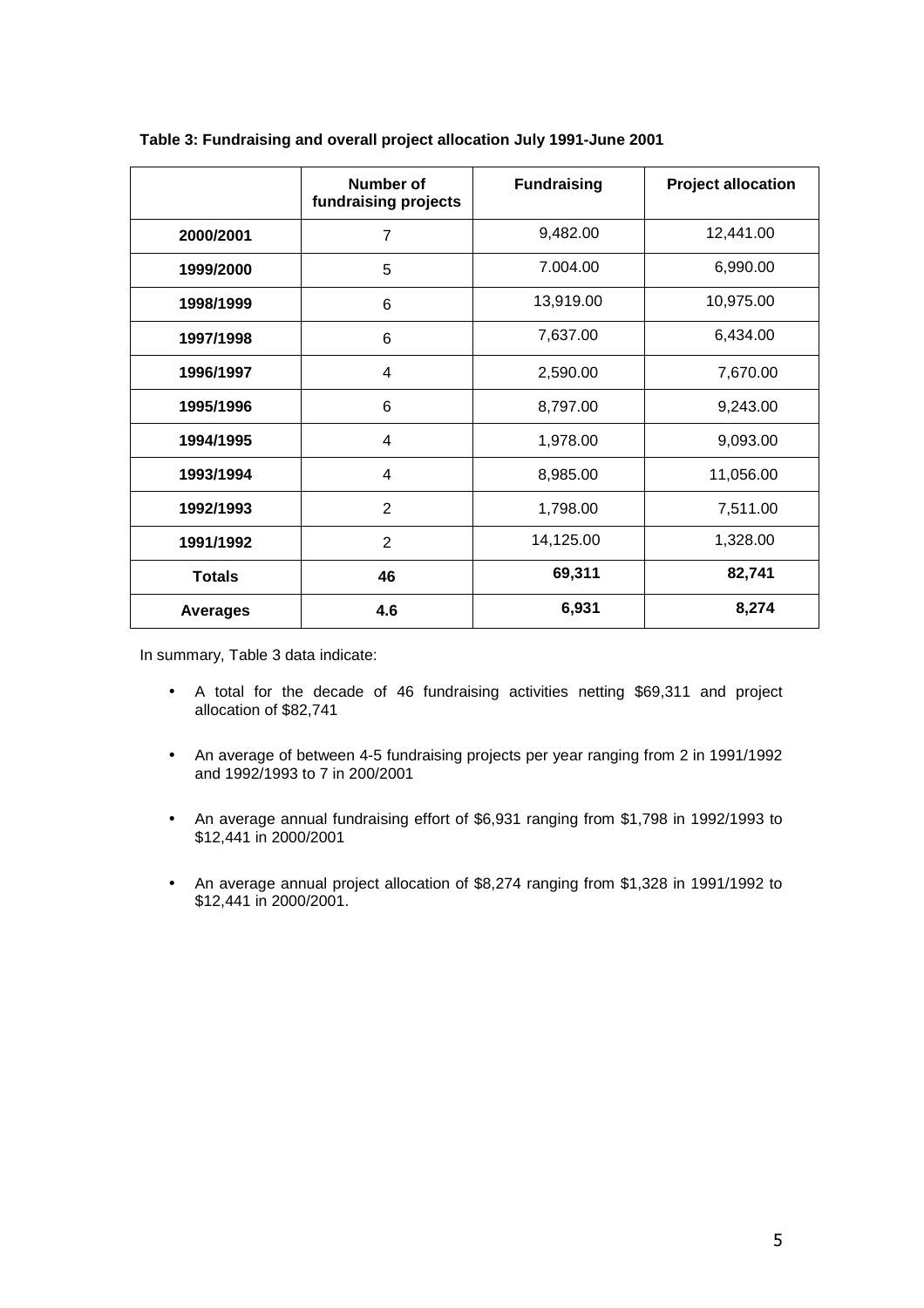|                 | <b>Number of</b><br>fundraising projects | <b>Fundraising</b> | <b>Project allocation</b> |
|-----------------|------------------------------------------|--------------------|---------------------------|
| 1990/1991       | 4                                        | 2,543.00           | 3,294.00                  |
| 1989/1990       | $\overline{7}$                           | 29,247.00          | 10,807.00                 |
| 1988/1989       | 8                                        | 8,612.00           | 5,538.00                  |
| 1987/1988       | $\overline{7}$                           | 16,493.14          | 20,352.00                 |
| 1986/1987       | 4                                        | 4,271.32           | 5,891.96                  |
| 1985/1986       | $\overline{7}$                           | 11,375.07          | 3,498.33                  |
| 1984/1985       | 12                                       | 4,174.23           | 1,779.33                  |
| 1983/1984       | 3                                        | 6,750.20           | 5,837.93                  |
| 1982/1983       | $\overline{7}$                           | 2,844.37           | 2,984.07                  |
| 1981/1982       | 5                                        | 6,071.01           | 3,696.82                  |
| <b>Totals</b>   | 64                                       | 63,134.34          | 63,679                    |
| <b>Averages</b> | 6.4                                      | 6,313              | 6,367                     |

## **Table 4: Fundraising and overall project allocation July 1981-June 1991**

In summary, Table 4 data indicate:

- A total for the decade of 64 fundraising activities netting \$63,134 and project allocation of \$63,679
- •
- An average of between 6-7 fundraising projects per year ranging from 3 in 1983/1984 to 12 in 1984/1985
- An average annual fundraising effort of \$6,313 ranging from \$2,543 in 1990/1991 to \$29,247 in 1989/1990
- An average annual project allocation of \$6,367 ranging from \$1,779 in 1985/1985 to \$20,352 in 1987/1988.

The financial year 1989/1990 stands out as an exceptional one for fundraising efforts. The record of over \$29,000 owes much to two events: the Race Day, which netted \$11,278; and the Art Adventure, which netted \$16,046.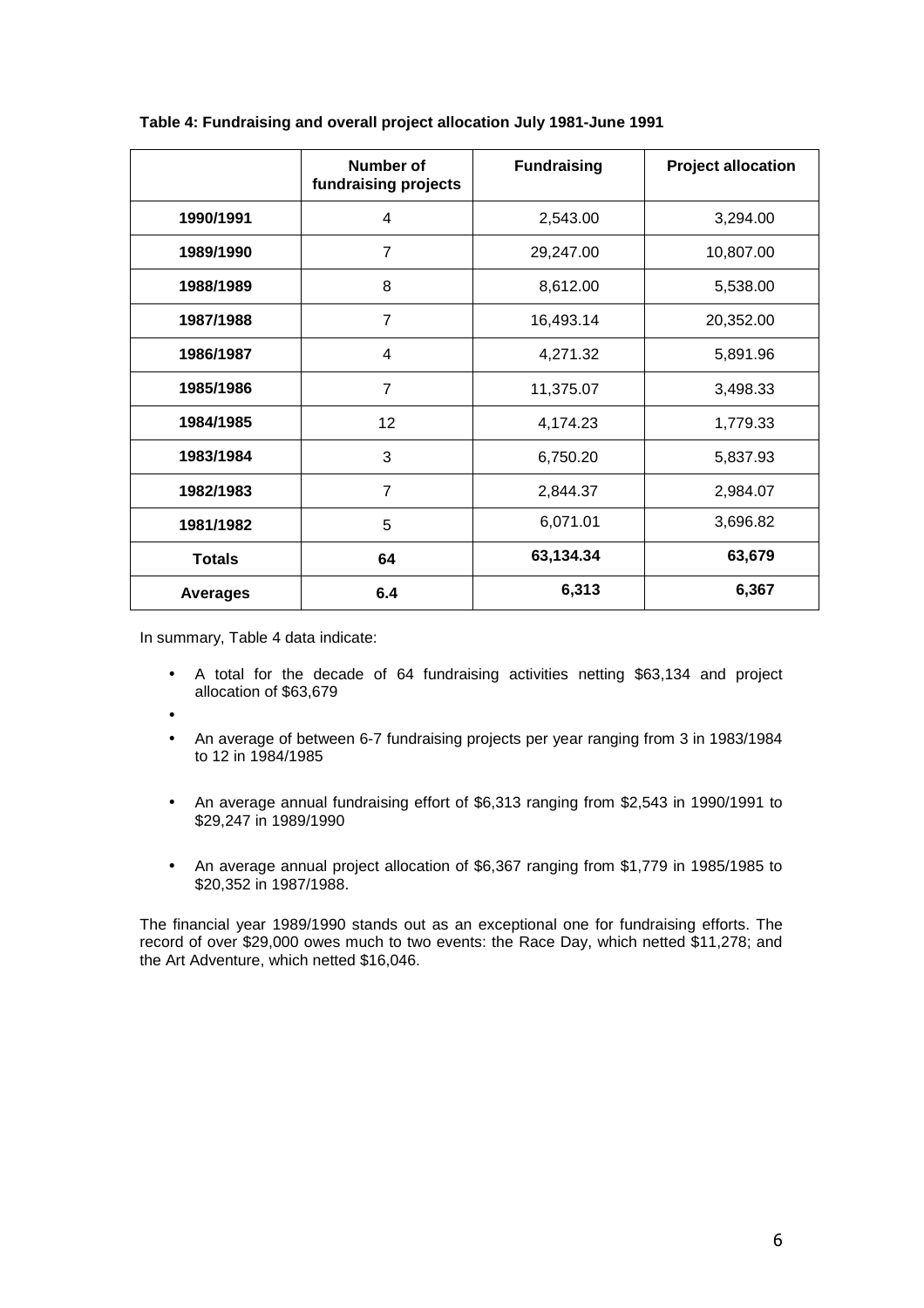|                 | Number of<br>fundraising projects | <b>Fundraising</b> | <b>Project allocation</b> |
|-----------------|-----------------------------------|--------------------|---------------------------|
| 1980/1981       | 7                                 | 8,024.69           | 5,745.89                  |
| 1979/1980       | 3                                 | 1,130.75           | 1.833.63                  |
| 1978/1979       | 4                                 | 1,141.54           | 1,718.08                  |
| 1977/1978       | $\overline{7}$                    | 1,652.25           | 2,183.94                  |
| 1976/1977       | 5                                 | 1,905.00           | 1,281.52                  |
| 1975/1976       | 6                                 | 705.21             | 1,320.00                  |
| <b>Totals</b>   | 32                                | 14,559.44          | 12,249.43                 |
| <b>Averages</b> | 5.3                               | 2,426.57           | 2,041.57                  |

## **Table 5: Fundraising and overall project allocation July 1975-June 1981**

In summary, Table 5 data indicate:

- A total for the period covered in Table 4 of 32 fundraising activities netting \$14,559 and project allocation of \$12,249
- •
- An average of between 5-6 fundraising projects per year ranging from 3 in 1979/1980 to 7 in 1977/1978 and 1980/1981
- An average annual fundraising effort of \$2,426 ranging from \$705 in 1975/1976 to \$8,024 in 1980/1981
- An average annual project allocation of \$2,041 ranging from \$1,281 in 1976/1977 to \$5,745 in 1980/1981.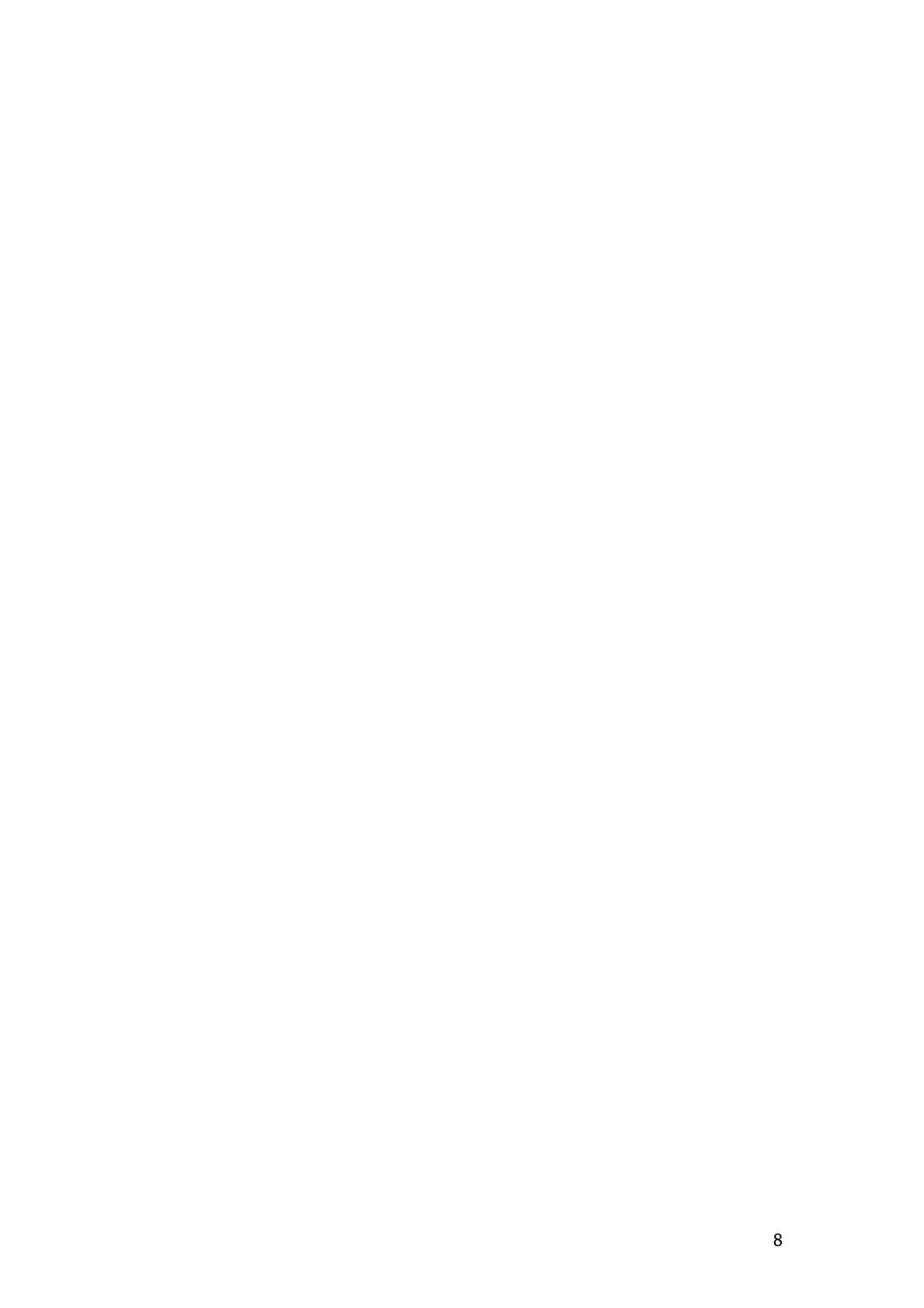## Section Two

## Fundraising and allocation 2001-2011 **(**Expanded)

## **Introduction**

This Section examines fundraising and allocation for the past decade in an expanded format to enable a more focused evaluation of activities more proximate to future directions. Each year's fundraising and project allocation activities are itemised. Again, the main data source is the comprehensive collection of Club Annual Reports, primarily hard data relating to Fundraising – Income and Expenditure but also relevant commentary from other reports within the Annual Report. Where relevant, some of this commentary has been added to the tabled information.

## **Data Analysis**

Tables 6 and 7 provide comprehensive data (rounded to whole \$) on fundraising and allocation from 2001/2002 to the 2010/2011 financial years. These Tables provide cumulative data indicating the totals of fundraising and fund allocation activities over that decade. These are followed (Tables 8-17) indicating more specific detail on each fundraising activity and the projects supported for each year.

Tables 8-17 are supplemented with relevant observations on the year's fundraising and/or allocation taken from the Annual Reports.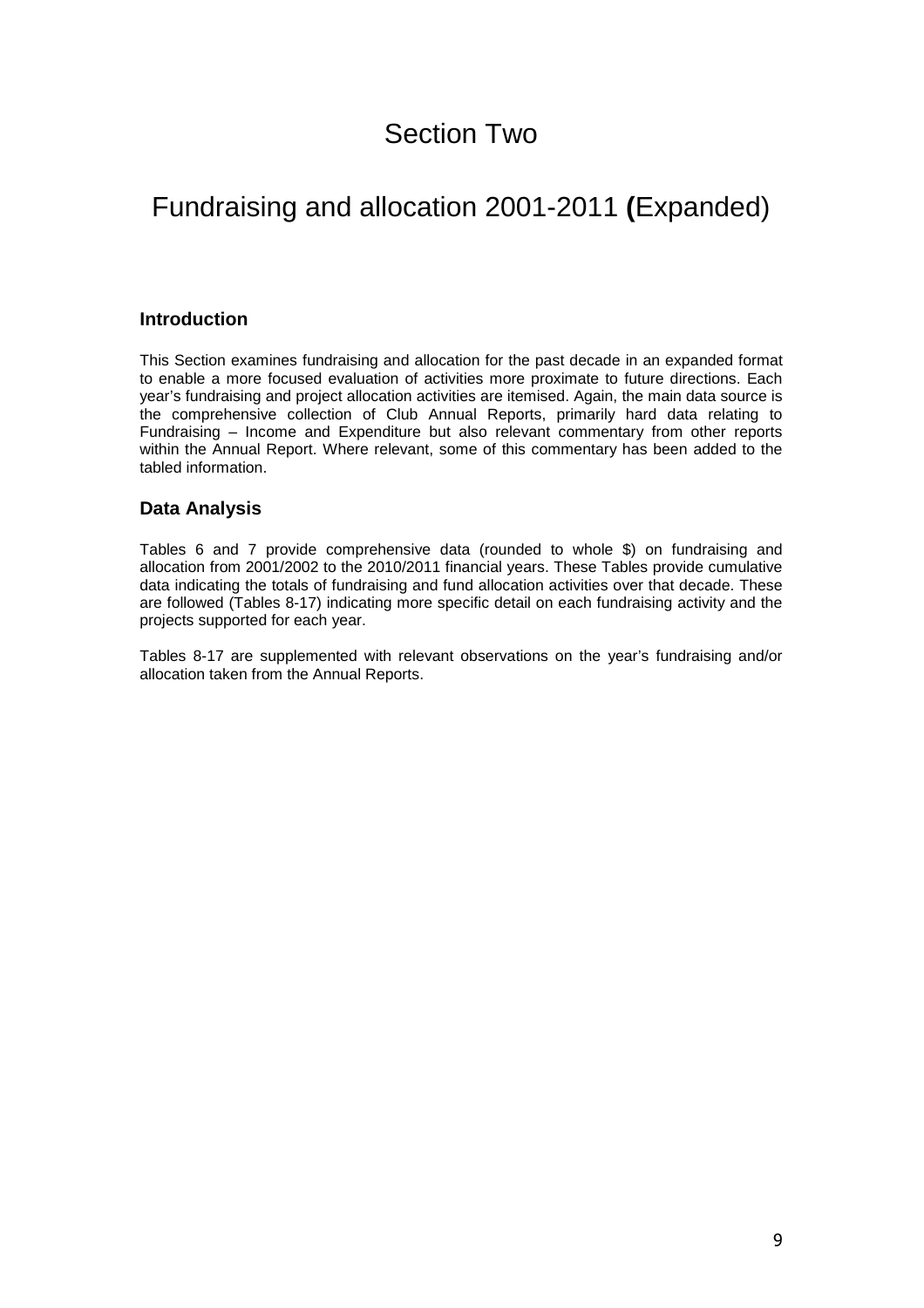|                            | 01/02 | უ<br>02/0 | 03/04          | 04/05  | 05/06 | 06/07  | 07/08  | 08/09  | 09/10  | 10/11   | Total   |
|----------------------------|-------|-----------|----------------|--------|-------|--------|--------|--------|--------|---------|---------|
| Entertainment Books        | 360   | 8         |                |        |       |        |        | 260    | 260    | 390     | 1,330   |
| Meal (Br/Lu/Di) Fundraiser |       | 1,772     |                |        | 2,596 | 6,744  |        | 3,907  | 2,392  | 4,295   | 21,706  |
| Sausage Sizzle             |       |           |                |        |       |        |        |        | 2,021  | 3,712   | 5,733   |
| Quiz Night                 |       |           |                |        |       |        |        |        | 4,811  | 6,915   | 11,726  |
| Ngarinyin Contributions    |       |           |                |        | 951   | 2,262  | 564    | 717    | 593    | 300     | 5,387   |
| <b>Puppet Project</b>      |       |           |                |        |       |        | 20,000 | 9,250  | 4,035  | 4,228   | 37,513  |
| Movie Fundraiser           | 3,458 | 2,427     | 1,327          |        | 1,110 |        | 1,371  |        | 2,045  |         | 11,738  |
| Garage Sale                |       |           |                |        |       |        |        |        | 1,021  |         | 1,021   |
| Aust Girls Choir           |       |           |                |        |       |        |        | 4,084  |        |         | 4,084   |
| Card Sales                 | 158   | 212       | $\frac{49}{5}$ |        |       |        |        |        |        |         | 519     |
| Fun & Bone Raising Evening |       |           |                |        |       | 710    |        |        |        |         | 710     |
| Raffle/Wine Expo           |       |           |                | 5,003  | 357   | 3,817  |        |        |        |         | 9,177   |
| Art Fundraisers            | 4,033 |           | 4,416          | 6,280  |       |        |        |        |        |         | 14,729  |
| Garden Fundraisers         | 857   | 96        |                |        |       |        |        |        |        |         | 953     |
| Competitive Edge IWD Event |       |           |                |        |       | 9,669  |        |        |        |         | 9,669   |
| Karrinyup Club Donation    |       |           |                |        |       |        |        |        |        | 500     | 500     |
| Miscellaneous              |       |           |                |        |       |        |        |        |        | 300     | 300     |
| Total                      | 8,866 | 4,567     | 5,892          | 11,283 | 5,014 | 23,202 | 21,935 | 18,218 | 17,178 | 20,640* | 136,795 |
|                            |       |           |                |        |       |        |        |        |        |         |         |

**Table 6: Fundraising July 2001-June 2011 (rounded to whole \$)**  Table 6: Fundraising July 2001-June 2011 (rounded to whole \$)

\* This does not include \$230,000 Lotterywest grant funds (see Case Study 3) \* This does not include \$230,000 Lotterywest grant funds (see Case Study 3) In terms of overall fundraising activity for the decade 2001-2011, Table 6 data indicate: In terms of overall fundraising activity for the decade 2001-2011, Table 6 data indicate:

- A total of \$136,795 raised over the decade • A total of \$136,795 raised over the decade  $\bullet$
- The 3 lowest fundraisers included: Miscellaneous (\$300); Karrinyup Club donation (\$500); and Card sales (\$519)
- The 3 lowest fundraisers included: Miscellaneous (\$300); Karrinyup Club donation (\$500); and Card sales (\$519)<br>The 3 highest fundraisers included: Puppet project \$37,513; Fundraising meals (\$21,706); and Art fundraisers (\$ • The 3 highest fundraisers included: Puppet project \$37,513; Fundraising meals (\$21,706); and Art fundraisers (\$14,729)
	- The annual average funds raised was \$13,678 ranging from \$4,567 in 2002/2003 to \$23,202 in 2006/2007.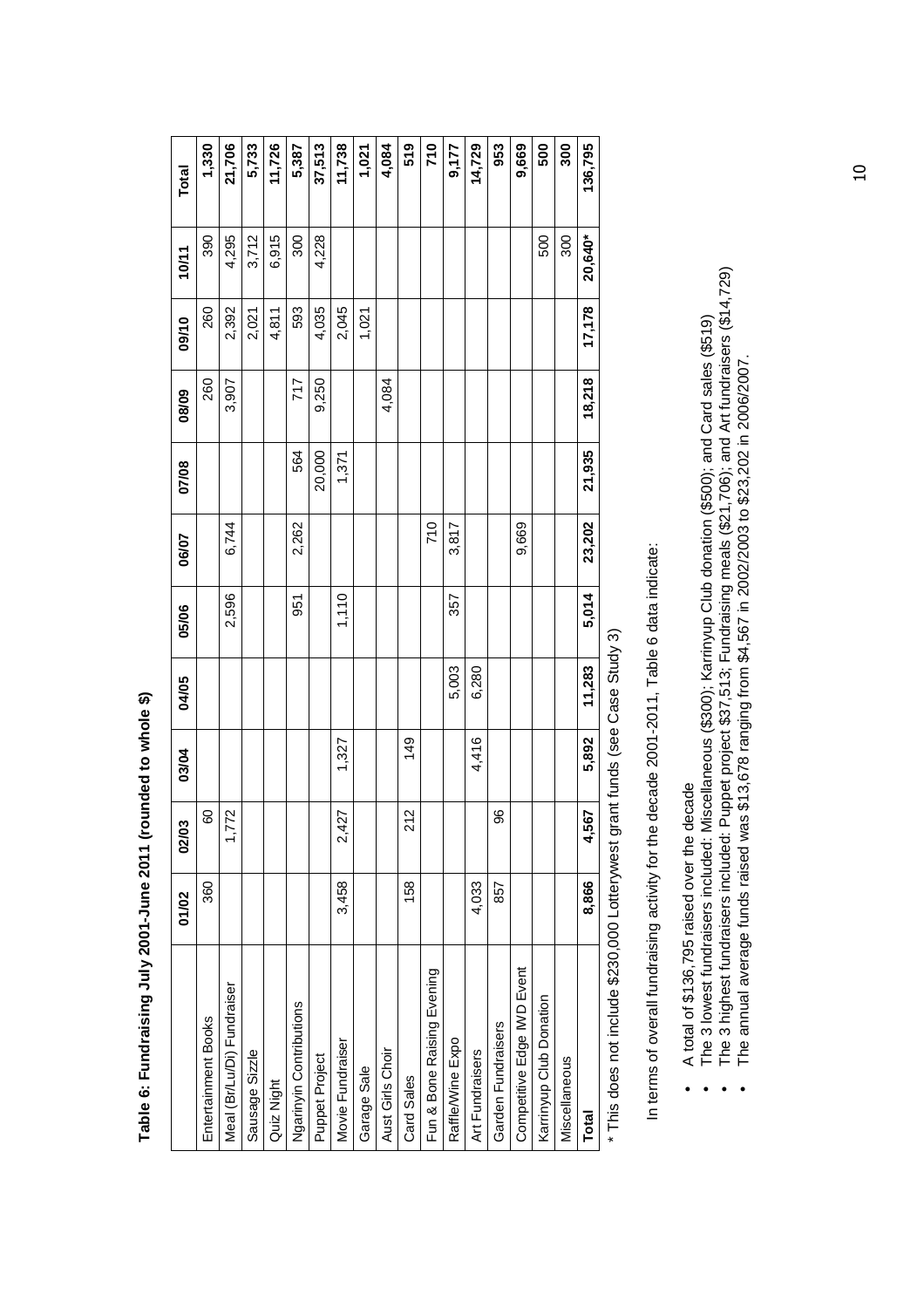|       | 01/02 | 02/03                   | 03/04 | 04/05 | 05/06 | 06/07  | 07/08  | 08/09  | 09/10  | 10/11  | Total   |
|-------|-------|-------------------------|-------|-------|-------|--------|--------|--------|--------|--------|---------|
| 775   |       | ,075                    | 1,056 | 950   |       | 1,325  |        | 1,517  | 1,250  | 1,232  | 9,180   |
| 1,000 |       | 000                     | 1,050 | 1,000 | 1,000 | 1,000  | 1,000  | 1,000  | 1,000  |        | 9,050   |
|       |       | 500                     |       |       |       |        |        |        |        |        | 500     |
| 500   |       |                         |       |       |       |        |        |        |        |        | 500     |
|       |       |                         | 220   | 200   | 200   |        |        | 1,710  |        |        | 2,330   |
|       |       |                         |       | 500   | 478   | 500    | 917    |        | 2,000  | 2,000  | 6,395   |
| 2,279 |       |                         |       |       |       |        |        |        |        |        | 2,279   |
|       |       |                         | 1,000 | 1,000 | 500   | 1,500  | 750    | 2,000  | 1,500  | 2,000  | 10,250  |
|       |       | .094<br>$\mathbf{\sim}$ | 2,056 | 2,000 | 500   | 3,533  |        |        | 2,000  |        | 12,183  |
| 200   |       |                         | 200   | 200   | 500   | 500    |        |        |        | 500    | 2,100   |
| 246   |       |                         |       | 200   |       | 200    |        | 1,000  | 500    | 500    | 2,646   |
|       |       |                         |       |       |       |        | 2,000  | 2,600  |        |        | 4,600   |
|       |       |                         |       |       |       |        | 2,000  |        |        |        | 2,000   |
|       |       |                         |       | 2,563 | 737   | 3,740  | 1,304  | 2,700  | 4,530  | 3,843  | 19,417  |
| 500   |       | 500                     |       | 500   | 500   |        |        |        |        |        | 2,000   |
|       |       |                         |       |       | 1,366 |        |        |        |        |        | 1,366   |
| 25    |       | 100                     |       |       | 200   |        |        |        |        |        | 325     |
|       |       |                         |       |       | 250   |        |        | 400    | 400    | 380    | 1,430   |
|       |       |                         | 310   |       | 107   |        |        |        |        |        | 417     |
| 300   |       | 500                     |       |       |       | 167    |        |        |        |        | 967     |
|       |       |                         |       |       |       |        | 20,000 | 2,000  | 8,108  | 2,000  |         |
|       |       |                         |       |       |       |        |        | 1,272  |        |        | 33,380  |
|       |       |                         |       |       |       |        |        | 1,000  |        |        | 1,000   |
| 2,381 |       | .022                    | 1,964 |       |       |        |        |        |        |        | 5,367   |
|       |       | 408                     |       |       |       |        |        |        |        |        | 408     |
|       |       |                         |       |       |       | 9,669  |        |        |        |        | 9,669   |
| 8,206 |       | 7,199                   | 7,856 | 9,113 | 6,338 | 22,134 | 27,971 | 17,199 | 21,288 | 12,455 | 139,759 |

| $\overline{a}$ |
|----------------|
|                |
|                |
|                |
|                |
| ;<br>;<br>I    |
|                |
|                |
|                |
|                |
|                |
|                |
|                |
|                |
|                |
|                |
|                |
|                |
|                |
|                |
|                |
|                |
|                |
|                |
|                |
|                |
|                |
|                |
| $\overline{a}$ |
|                |

 $\overline{11}$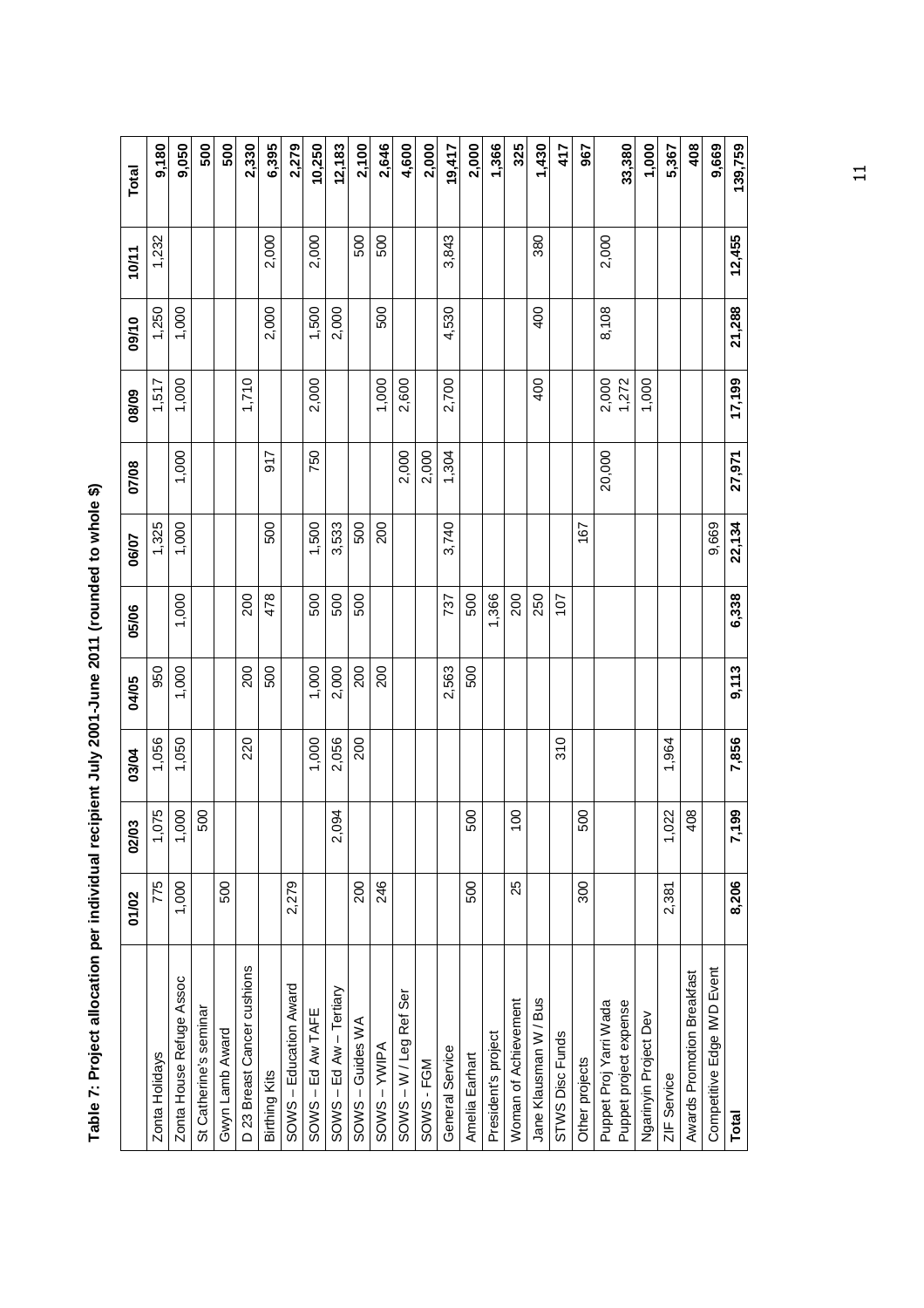In terms of fund allocation, Table 7 data generally indicate a wide range of projects that have been supported by the Zonta Club of Perth between 2001-2011. More specifically they show:

- Over the past decade \$139,759 being allocated across 27 different projects/recipients
- The 3 highest amounts going to: the Puppet project (\$33,380); General Service to Zonta International (\$19,417); Tertiary Education Award (\$12,183)
- The 3 lowest amounts going to: Woman of Achievement (\$325); Awards Promotion Breakfast (\$408); STWS Disc Funds (\$417)
- Most frequently recurring recipients include: Zonta House Refuge (9 years); Zonta Holidays (8 years); TAFE Education Award (8 years).

It is useful to read these data in conjunction with more detailed information on the projects at Attachments 3, 4 and 5.









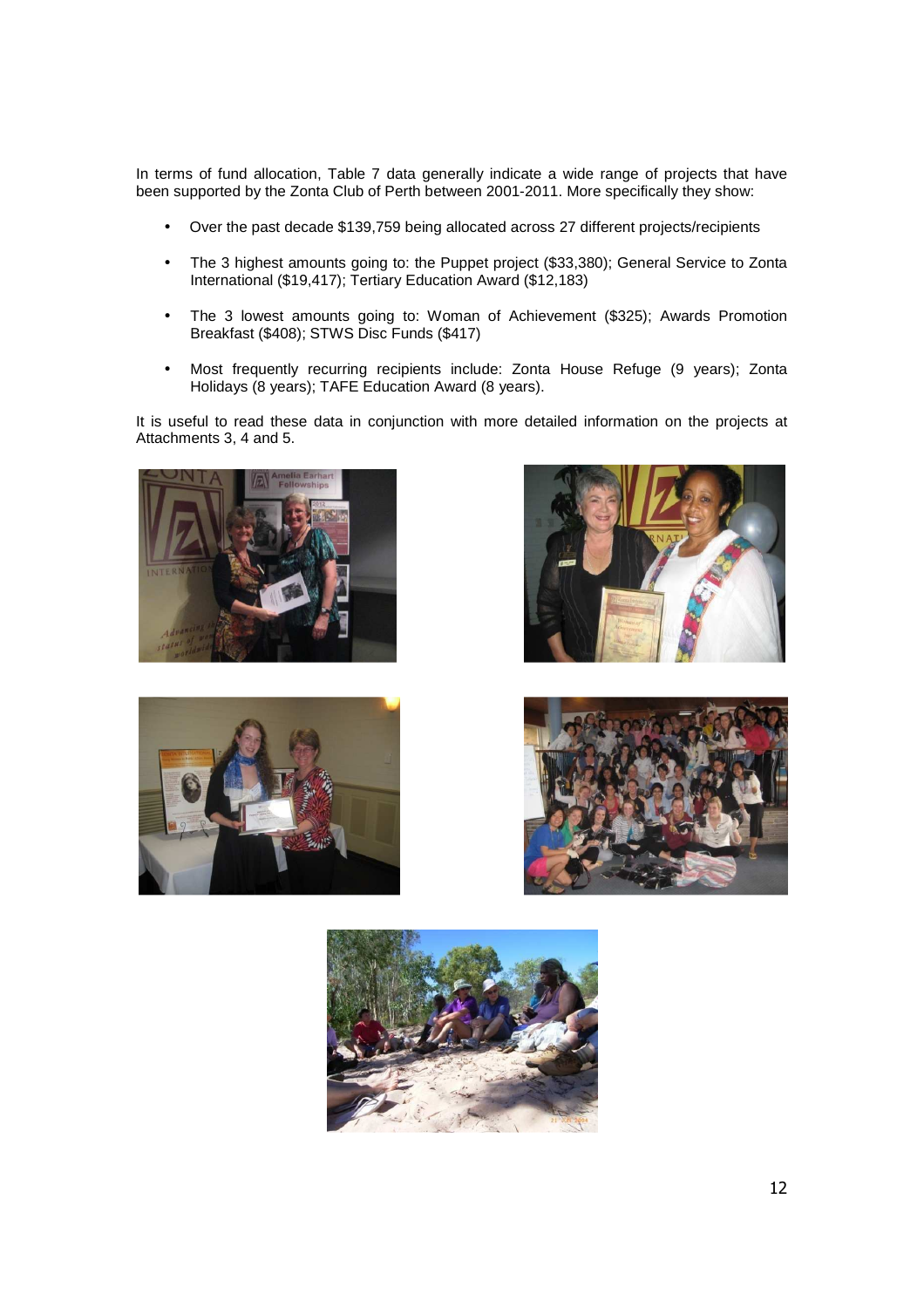#### **Table 8: Fundraising & project allocation 2010/2011**

| <b>Fundraising</b>                                                                                                                                                                                        |                                                                                        |
|-----------------------------------------------------------------------------------------------------------------------------------------------------------------------------------------------------------|----------------------------------------------------------------------------------------|
| Miscellaneous<br>Karrinyup Club donation<br><b>Entertainment Books</b><br><b>International Fundraising Dinner</b><br>Sausage Sizzle<br>Quiz Night<br><b>Ngarinyin Grants</b><br>Puppet Project Yarri Wada | 300.00<br>500.00<br>390.00<br>4,295.68<br>3,712.00<br>6,915.00<br>300.00<br>4,228.00   |
| <b>TOTAL</b>                                                                                                                                                                                              | 20,640.68                                                                              |
| <b>Project allocation</b>                                                                                                                                                                                 |                                                                                        |
| Zonta Holidays<br><b>Birthing Kits</b><br>Puppet Project Yarri Wada<br><b>SOWS - Education Award TAFE</b><br>SOWS - Guides WA<br>SOWS-YWIPA<br>Jane Klausman Women in Business<br><b>General Service</b>  | 1,232.00<br>2,000.00<br>2,000.00<br>2,000.00<br>500.00<br>500.00<br>380.00<br>3,843.29 |
| <b>TOTAL</b>                                                                                                                                                                                              | 12,455.29                                                                              |

#### **Observations from Annual Report**

This year the responsibility for fundraising was moved to a dispersed leadership model. This model engaged all club committees in fundraising activities as opposed to having a dedicated committee to perform this function.

The club set itself the challenge of raising \$14,000. This amount was required to cover expenses for service and advocacy projects such as the various awards, Yarri Wada, Zonta holidays and birthing kit events. In addition the club wanted to, in general - DO MORE! (39<sup>th</sup> Annual report 2010-2011)



Heads and tails at Quiz night 2010 Sausage sizzle 2011

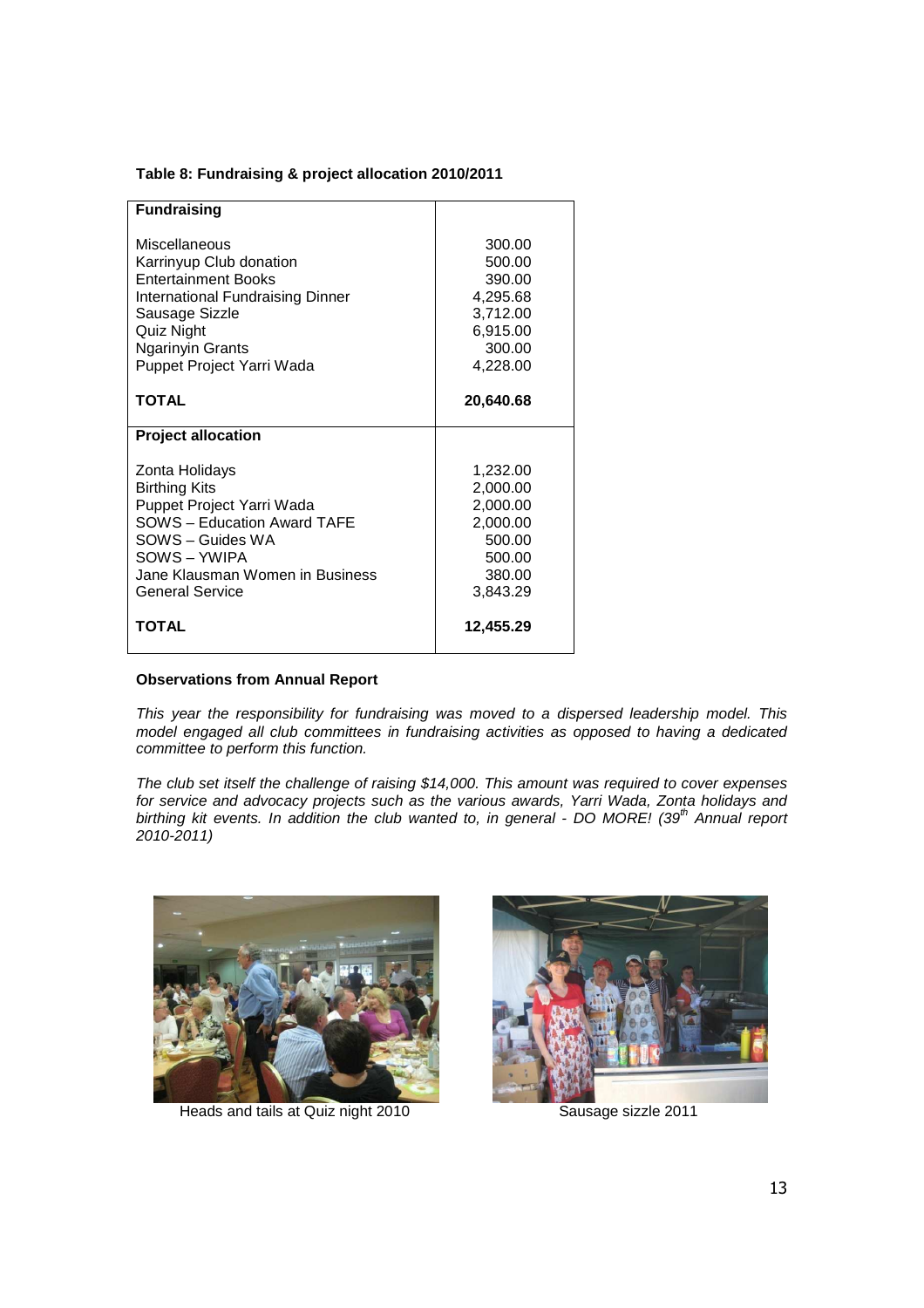#### **Table 9: Fundraising & project allocation 2009/2010**

| <b>Fundraising</b>                                                                                                                                                                                                                        |                                                                                                      |
|-------------------------------------------------------------------------------------------------------------------------------------------------------------------------------------------------------------------------------------------|------------------------------------------------------------------------------------------------------|
| Movie Fundraiser<br><b>Entertainment Books</b><br><b>International Fundraising Dinner</b><br>Zonta Breakfast<br>Sausage Sizzle<br>Garage Sale<br>Quiz Night<br>Ngarinyin Fundraising<br>Yarri Wada Puppet Project                         | 2,045.00<br>260.00<br>1,490.00<br>902.08<br>2,021.00<br>1,020.00<br>4,811.50<br>593.00<br>4,035.00   |
| <b>TOTAL</b>                                                                                                                                                                                                                              | 17,177.58                                                                                            |
| <b>Project allocation</b>                                                                                                                                                                                                                 |                                                                                                      |
| Zonta House Refuge Association<br>Zonta Holidays<br><b>Birthing Kits</b><br>Yarri Wada Puppet Project<br><b>Education Award TAFE</b><br><b>Education Award Univ</b><br>SOWS – YWIPA<br>Jane Klausman Women in Business<br>General Service | 1,000.00<br>1,250.00<br>2,000.00<br>8,108.00<br>1,500.00<br>2,000.00<br>500.00<br>400.00<br>4,530.00 |
| <b>TOTAL</b>                                                                                                                                                                                                                              | 21,288.00                                                                                            |

#### **Observations from Annual Report**

Fundraising was put as a top priority for the club this year with a list of events determined at a planning meeting and all teams asked to help out.

During the year the Club decided that Zonta Holidays should be self funded out of interest and capital.

Communication with Ngarinyin communities has been difficult without the liaison of [member named], (confined to Perth with health problems) and [member named] (now working and living in Halls Creek) who have provided the essential links for the club. The club has continued to provide clothes and our Club President, [member named] has been giving tremendous support to the Ngarinyin girls and boys who are undertaking courses at the Bindoon Catholic Agricultural College, by offering home hospitality and comfort on some weekends.

Sharing ideas and energy with other women's organisations, in order to access funding, was a key aim of the Zonta Club of Perth Lotterywest Workshop on  $7<sup>th</sup>$  November 2009. The workshop was an overwhelming success. It showed the extent of the need and desire of organisations to have the opportunities to meet and make strategic links. (38<sup>th</sup> Annual Report 2009-2010)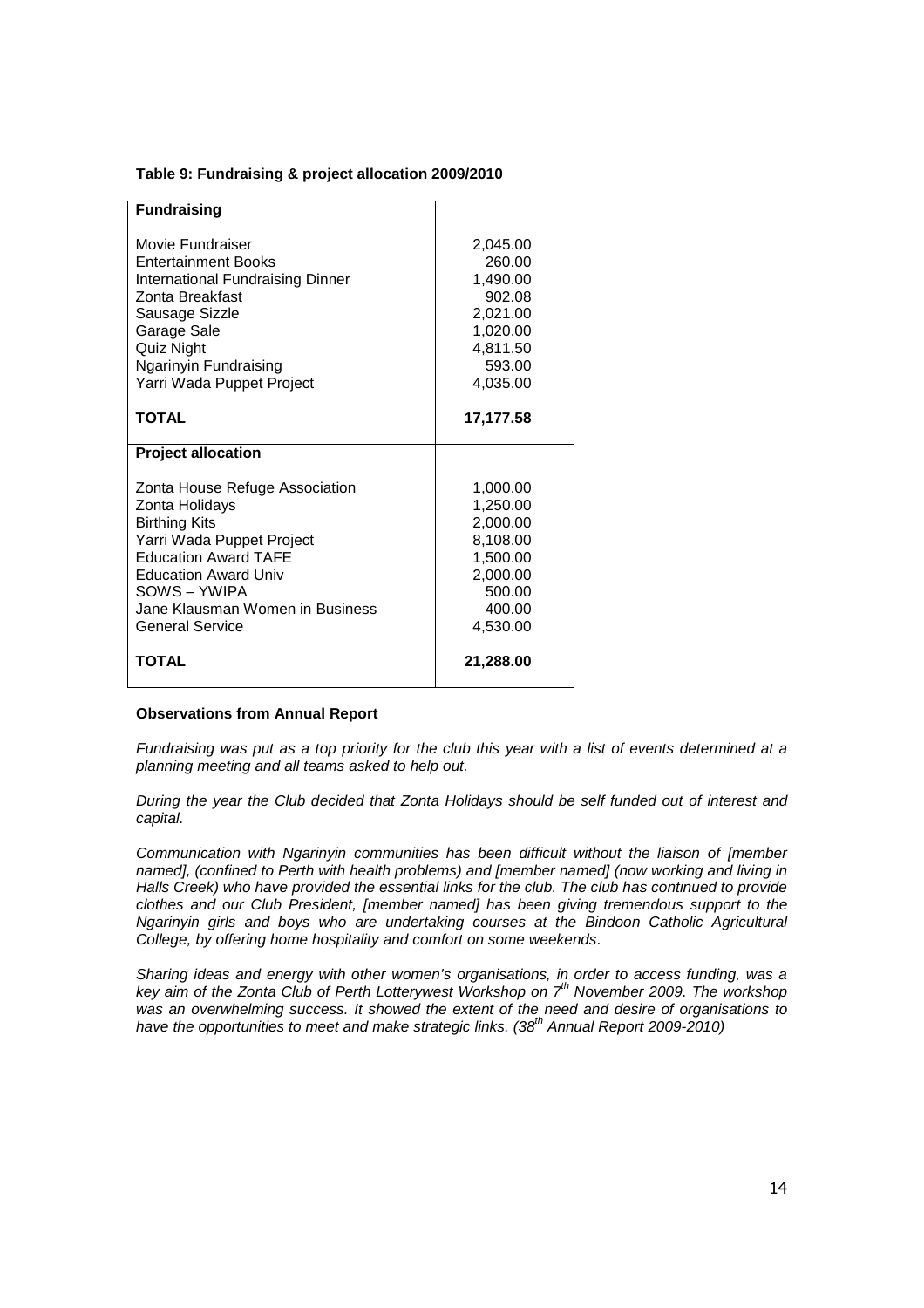| Table 10: Fundraising & project allocation 2008/2009 |  |  |
|------------------------------------------------------|--|--|
|                                                      |  |  |

| <b>Fundraising</b>                                                                                                                                                                                                                                                                                           |                                                                                                                                |
|--------------------------------------------------------------------------------------------------------------------------------------------------------------------------------------------------------------------------------------------------------------------------------------------------------------|--------------------------------------------------------------------------------------------------------------------------------|
| <b>Entertainment Books</b><br><b>Fundraising Lunch</b><br><b>AGC Fundraiser</b><br>Ngarinyin Fundraising<br><b>Puppet Project</b>                                                                                                                                                                            | 260.00<br>3,907.00<br>4,084.83<br>717.80<br>9.250.00                                                                           |
| <b>TOTAL</b>                                                                                                                                                                                                                                                                                                 | 18,219.63                                                                                                                      |
| <b>Project allocation</b>                                                                                                                                                                                                                                                                                    |                                                                                                                                |
| Zonta Holidays<br>Zonta House Refuge Association<br>Ngarinyin Project Dev Sco<br><b>Puppet Project Expense</b><br><b>Birthing Kits</b><br><b>Puppet Project</b><br><b>SOWS - Education Award TAFE</b><br>SOWS - YWIPA<br>SOWS - Women's Legal Ref Serv<br>Jane Klausman Women in Business<br>General Service | 1.517.10<br>1,000.00<br>1,000.00<br>1,272.09<br>1,710.55<br>2,000.00<br>2,000.00<br>1,000.00<br>2,600.00<br>400.00<br>2,700.00 |
| TOTAL                                                                                                                                                                                                                                                                                                        | 17,199.74                                                                                                                      |

With the Finance and Fundraising Committee being so small this year, the aim was that every committee would be responsible for one fundraising event and that the Finance and Fundraising committee would have a coordinating role. ... Overall the fundraising events were successful, although we can do better.

Ngarinyin Committee … the main focus has been on the Yarri Wada Puppet Project which was adopted at the 2007 District Conference as a District 23 Project for 2008-2010 Biennium.

Yarri Wada Puppet Project … a stunning package of materials, with most appealing branding, was prepared for the launch of the project at the District 23 Board Meeting in Perth in July 2008. A subsequent mailout to all clubs in District 23 of this package invited them to "adopt a puppet" or support the project financially. While this funding was being sought, [members named] worked with the project managers in derby to devise the programs to be undertaken in the Kimberley to meet the purpose of the project – improving the living conditions and expectations of girls and women in communities along the Gibb River. (37<sup>th</sup> Annual Report 2008-2009)



Fashion show 2008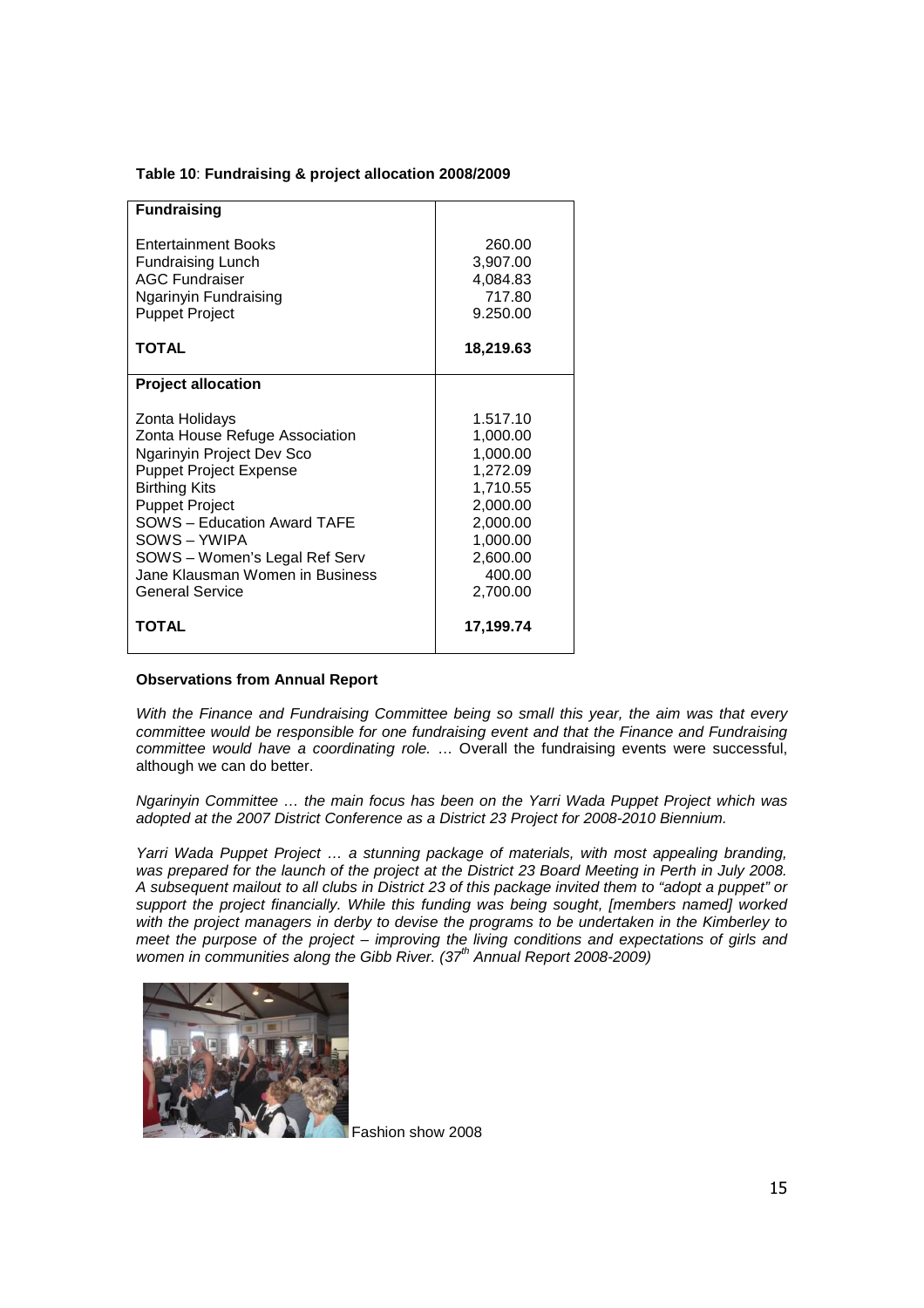#### **Table 11: Fundraising & project allocation 2007/2008**

| <b>Fundraising</b>             |           |
|--------------------------------|-----------|
| Movie Fundraiser               | 1,371.75  |
| Ngarinyin Fundraising          | 564.09    |
| <b>Puppet Project</b>          | 21,000.00 |
| <b>TOTAL</b>                   | 22,935.84 |
| <b>Project allocation</b>      |           |
| Zonta House Refuge Association | 1,000.00  |
| <b>Birthing Kits</b>           | 917.15    |
| SOWS - Education Award TA      | 750.00    |
| SOWS - Women Leg Ref Serv      | 2,000.00  |
| SOWS - FGM                     | 2,000.00  |
| <b>General Service</b>         | 1,304.07  |
| <b>Puppet Project</b>          | 20,000.00 |
| TOTAL                          | 27,971.22 |

#### **Observations from Annual Report**

The past year has again been a wonderful demonstration of the talent, energy and enthusiasm of all our Club members. In particular the Club has been in the forefront of developing a new District project, following on from the overwhelming support received for the Yarri Wada Puppet Project which was formally endorsed at the 9th Biennial District Conference in Hobart in September 2007. The momentum is now building for the Puppet project, with two 5-metre high Gwion Gwion puppets being showcased at the Puppet World Congress being held in Perth month. Congratulations to the Ngarinyin Committee for their wonderful efforts to date.

The Yarra Wada Strong for Country Puppet Project … The bulk of the work on this project has been done by [members named], who are not only passionate about it, but also highly skilled in project development. The project is now at the stage where it is being supported by a \$40,000 donation from the EON Foundation. \$18,000 from the Spare Parts Puppet theatre and is officially a District 23 Project for the 2008-2010 Biennium. … The puppets are being made in the Kimberley by the communities and will be used in education projects to tell stories and give guidance on health and social issues.  $(36<sup>th</sup>$  Annual report 2007/2008)



Raffle at film afternoon 2008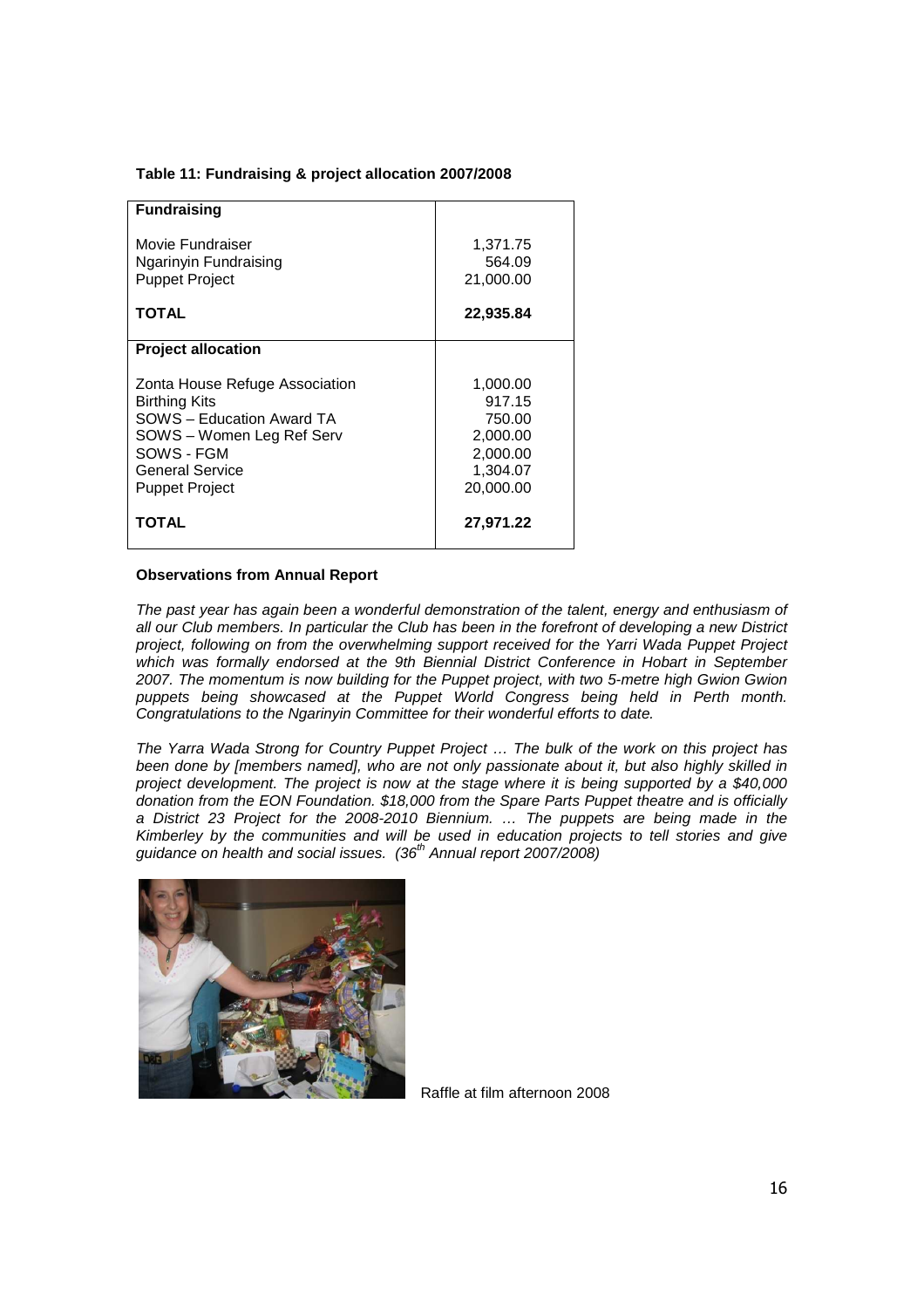| Table 12: Fundraising & project allocation 2006/2007 |  |  |
|------------------------------------------------------|--|--|
|                                                      |  |  |

| <b>Fundraising</b>                                                                                                                                                                                                                                              |                                                                                                              |
|-----------------------------------------------------------------------------------------------------------------------------------------------------------------------------------------------------------------------------------------------------------------|--------------------------------------------------------------------------------------------------------------|
| Fun & Bone Raising Evening<br>Luck o' the Irish Lunch<br>Wine Raffle<br>Ngarinyin Fundraising<br><b>Card Sales</b><br><b>Competitive Edge IWD Event</b>                                                                                                         | 710.00<br>6,744.00<br>3,817.28<br>655.00<br>1,607.80<br>9,669.00                                             |
| <b>TOTAL</b>                                                                                                                                                                                                                                                    | 23,203.08                                                                                                    |
| <b>Project allocation</b>                                                                                                                                                                                                                                       |                                                                                                              |
| Zonta Holidays<br>Zonta House Refuge Association<br><b>Birthing Kits</b><br><b>Other Projects</b><br>SOWS - Education Award TA<br>SOWS - Education Award - Tertiary<br>SOWS - Guides WA<br>SOWS – YWIPA<br><b>General Service</b><br>Competitive Edge IWD Event | 1.325.00<br>1.000.00<br>500.00<br>167.00<br>1.500.00<br>3.533.55<br>500.00<br>200.00<br>3,740.43<br>9,669.00 |
| <b>TOTAL</b>                                                                                                                                                                                                                                                    | 22,134.98                                                                                                    |

Our Finance and Fundraising Committee under the strong leadership of [member named] has worked hard at developing sound financial systems and practices to secure the effective financial management of the Club. In my view we as a Club are leading the way in relation to looking at innovative ways to raise funds particularly from grants monies, to support the purchase of important Club assets and to fund our projects. The work undertaken thus far has positioned our Club very well for the next 12 months in relation to our project development.

The ever-present plight of the Kimberley communities, facing diminishing health and violent domestic situations, has caused the women to ask for help in educating their young children in acceptable social behaviours, cultural values and health practices. With the determination of [member named] and the passion and diligence of [member named], the "Yarri Wada: Strong for Country" Puppet Project has been developed.

This project [Yarri Wada] is poised for further development and will involve significant commitment by our Club. The concept has also won approval from the Board of District 23 to be put forward for consideration as a District Project at the District 23 Conference in Hobart in September 2007.  $(35<sup>th</sup>$  Annual Report 2006-2007)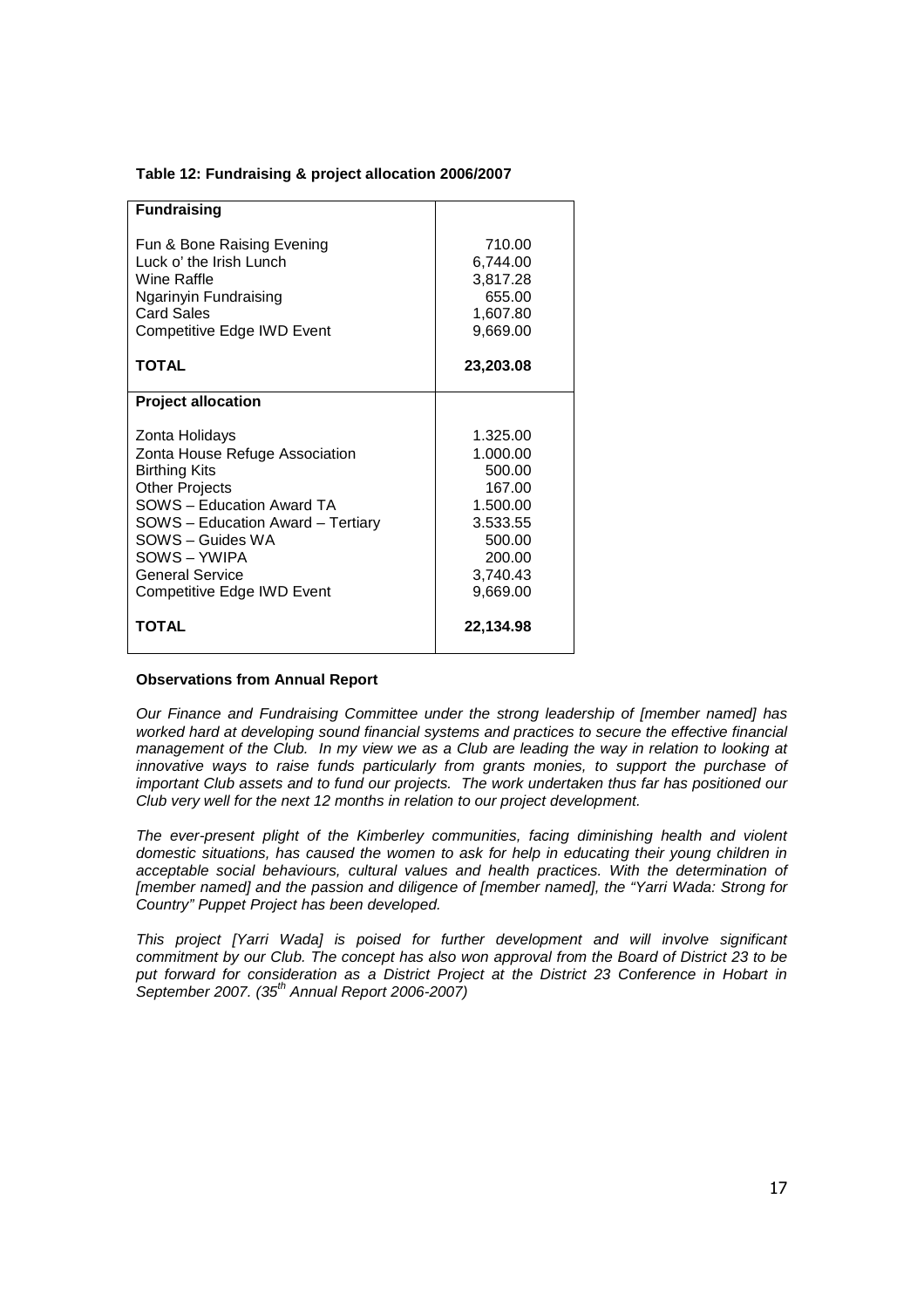| <b>Fundraising</b>                                                                                                                                                                                                                                                                                                                                                                   |                                                                                                                          |
|--------------------------------------------------------------------------------------------------------------------------------------------------------------------------------------------------------------------------------------------------------------------------------------------------------------------------------------------------------------------------------------|--------------------------------------------------------------------------------------------------------------------------|
| <b>Oyster Evening</b><br><b>Film</b><br>Cards<br><b>Ngarinyin Contributions</b><br>Raffle                                                                                                                                                                                                                                                                                            | 2,596.00<br>1,110.90<br>418.68<br>533.00<br>357.80                                                                       |
| <b>TOTAL</b>                                                                                                                                                                                                                                                                                                                                                                         | 5.016.38                                                                                                                 |
| <b>Project allocation</b>                                                                                                                                                                                                                                                                                                                                                            |                                                                                                                          |
| Service:<br>Zonta House Refuge Association<br>New projects/President's Project<br>District 23 Cancer Cushions<br>District 23 Birthing Kits<br>Status of Woman:<br><b>Education Award - tertiary</b><br><b>Education Award - TAFE</b><br>Guides WA<br>Woman of Achievement<br>Jane Klausman Women in Business<br>STWS discretionary funds<br><b>General Service</b><br>Amelia Earhart | 1,000.00<br>1.366.20<br>200.00<br>478.59<br>500.00<br>500.00<br>500.00<br>200.00<br>250.00<br>107.18<br>737.33<br>500.00 |
| <b>TOTAL</b>                                                                                                                                                                                                                                                                                                                                                                         | 6,339.30                                                                                                                 |

#### **Table 13: Fundraising & project allocation 2005/2006**

#### **Observations from Annual Report**

A proposal to raise funds by product endorsement, introduced by [member named], was submitted through the District Governor to the International President for in-principle approval but received only a verbal indication of non-support.

Ngarinyin Project … The Ngarinyin Committee achieved full committee status this year, and committee members have been extremely busy further developing the partnership with the community. … This has been an important year of awareness raising and vision setting in what is proving to be a unique, sustainable and worthwhile project. … Public recognition of this project and the relationship between the 'Zonta Mob' and the 'Ngarinyin Mob' has developed greatly over this year. This is a significant achievement.

In September 2005, at the District 23 Conference in Adelaide, the Club did a power point presentation featuring the relationship/partnership between the Zonta women and the Ngarinyin women – its establishment and benefits, challenges and achievements thus far. Clubs from throughout District 23 were impressed by the professionalism of the presentation and the approach the Club was taking in establishing and maintaining this partnership. (34<sup>th</sup> Annual Report 2005-2006)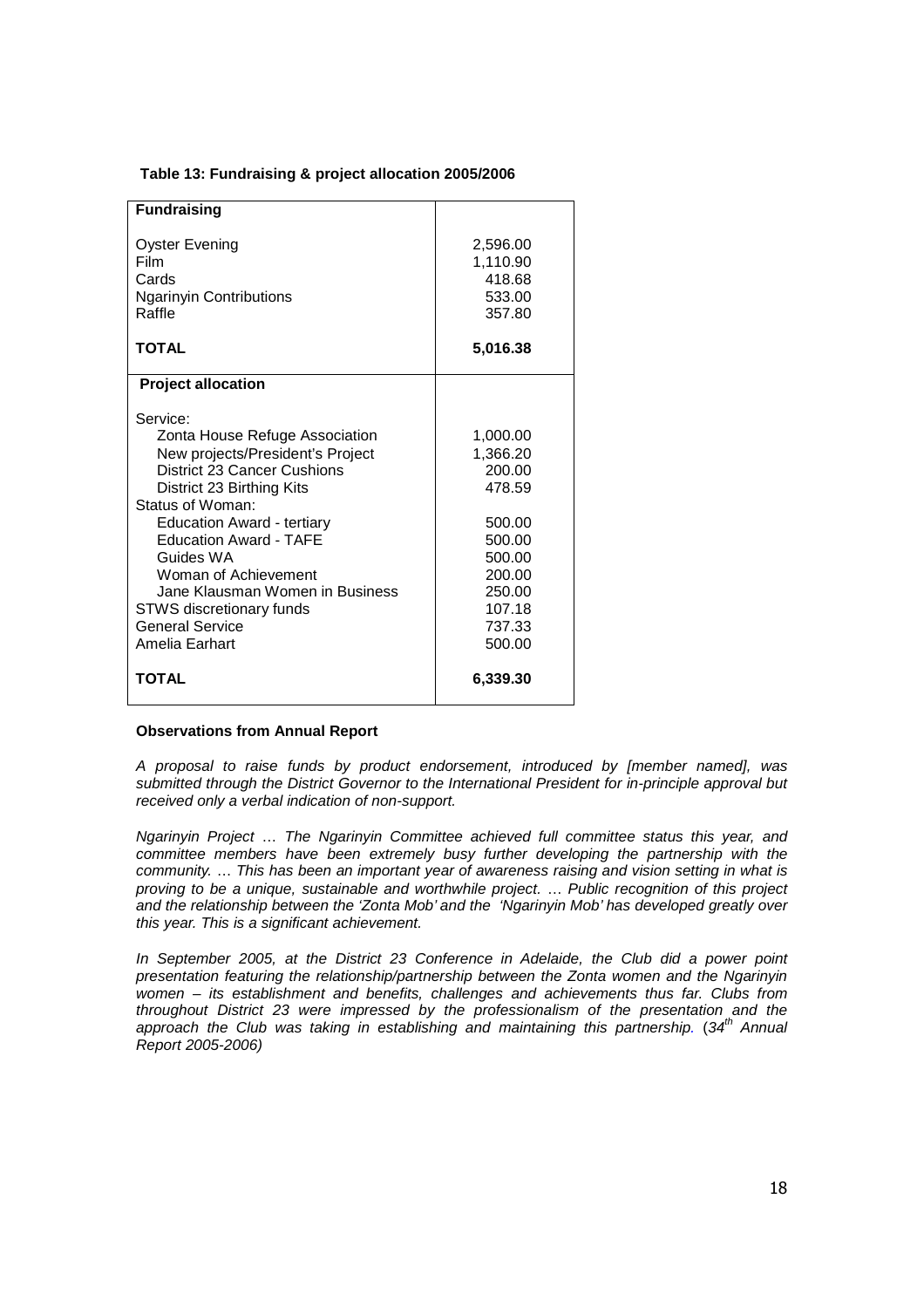| Table 14: Fundraising & project allocation 2004/2005 |  |  |
|------------------------------------------------------|--|--|
|                                                      |  |  |

| <b>Fundraising</b>                             |                    |
|------------------------------------------------|--------------------|
| Wine Expo                                      | 5,003.12           |
| 9 x 5 Artshow                                  | 6,280.70           |
|                                                |                    |
| <b>TOTAL</b>                                   | 11,283.82          |
| <b>Project allocation</b>                      |                    |
| Service:                                       |                    |
| Zonta Holidays                                 | 950.00             |
| Zonta House Refuge Association                 | 1,000.00           |
| District 23 Breast Cancer Cushions             | 200.00             |
| District 23 Birthing Kits                      | 500.00             |
| Status of Woman:                               |                    |
| Education Award - tertiary                     | 2,000.00           |
| <b>Education Award - TAFE</b>                  | 1,000.00           |
| Guides WA                                      | 200.00             |
| Young Woman in Public Affairs<br>International | 200.00             |
| <b>General Service</b>                         |                    |
| Amelia Earhart                                 | 2,563.35<br>500.00 |
|                                                |                    |
| TOTAL                                          | 9,113.35           |

In May a Wine Expo at Royal Freshwater Bay Yacht Club was a great success raising \$5003 and involving most club members in organising and supporting the event. Thanks to [member named] for the concept and contacts which made this event possible.

Our second fundraiser was a 9 x 5 Art Show at the Kidogo Gallery in Fremantle in November. Modelled on an exhibition in Margaret River and inspired by the Heidelberg School exhibition of 1889, the event was a true club effort. Members "solicited" friends and acquaintances to donate art works painted on craftboard supplied by the Club so all profits (\$6280) can be channelled to Zonta projects. Special thanks go to [member named] who not only brought the idea to the committee but also put a huge effort into making it such as success.

Considerable time was spent on discussing a novel proposal to raise funds by product endorsement. A request for in-principle approval has been submitted through the District Governor to the International President – we await the outcome with interest. (33 $\sigma$  Annual Report 2004-2005)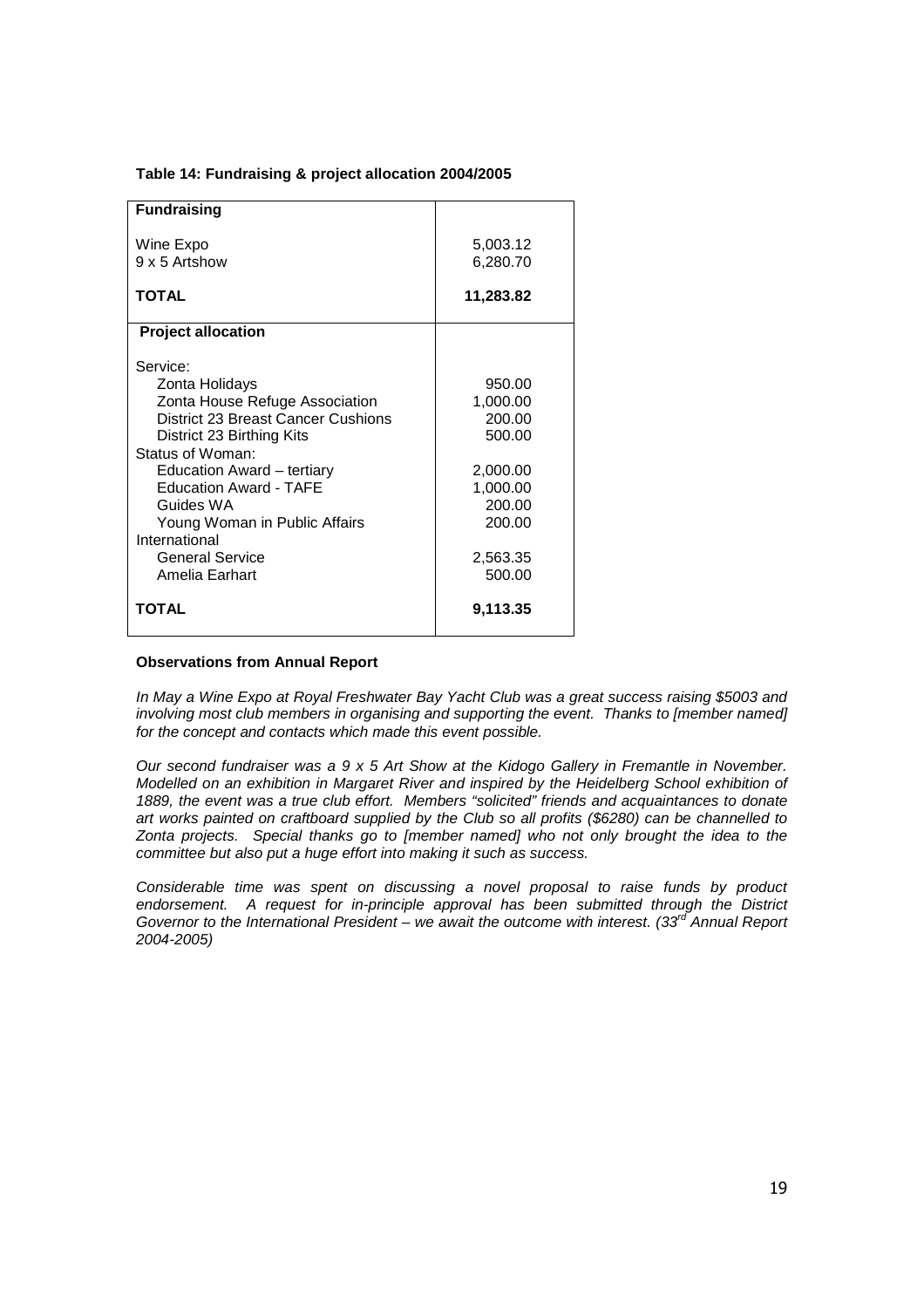| <b>Fundraising</b>                                                                                                                                                                                                                                                |                                                                                        |
|-------------------------------------------------------------------------------------------------------------------------------------------------------------------------------------------------------------------------------------------------------------------|----------------------------------------------------------------------------------------|
| Pericles Studio Visit 10/8/03<br>Mini Art Show 9/11/03<br>Film Night 14/3/03<br>Cards, Stationery, etc                                                                                                                                                            | 2,674.00<br>1,742.00<br>1,327.00<br>149.00                                             |
| <b>TOTAL</b>                                                                                                                                                                                                                                                      | 5,892.00                                                                               |
| <b>Project allocation</b>                                                                                                                                                                                                                                         |                                                                                        |
| Service:<br>Zonta Holidays<br>Zonta House Refuge Association<br>District 23 Breast cancer Cushions<br>Status of Woman:<br><b>Education Award - tertiary</b><br><b>Education Award - TAFE</b><br>Guides WA<br>STWS discretionary funds<br>Z <sub>1</sub> F Service | 1,056.00<br>1,050.00<br>220.00<br>2,056.00<br>1,000.00<br>200.00<br>310.00<br>1,964.00 |
| TOTAL                                                                                                                                                                                                                                                             | 7,856.00                                                                               |

The Finance and Fundraising Committee had an interesting and successful year. Whilst we only had three fundraising events we provided the opportunity for Zontians and their friends to have fun whilst assisting us to raise valuable dollars for our various service projects.

Three fundraising events plus the interest on our investments nearly achieved the budgeted income of \$7,000. The Club budgeted for a deficit in spending over income.

This year's fundraising efforts will continue to support our ongoing service projects including the TAFE Education Award, Tertiary Education Award, Zonta Holiday Relief Project, Zonta House Refuge Association, District 23 Breast Cancer Cushions, Guides WA as well as our commitment to International Service Projects and the Amelia Earhart Fellowship. (32<sup>nd</sup> Annual Report 2003/2004)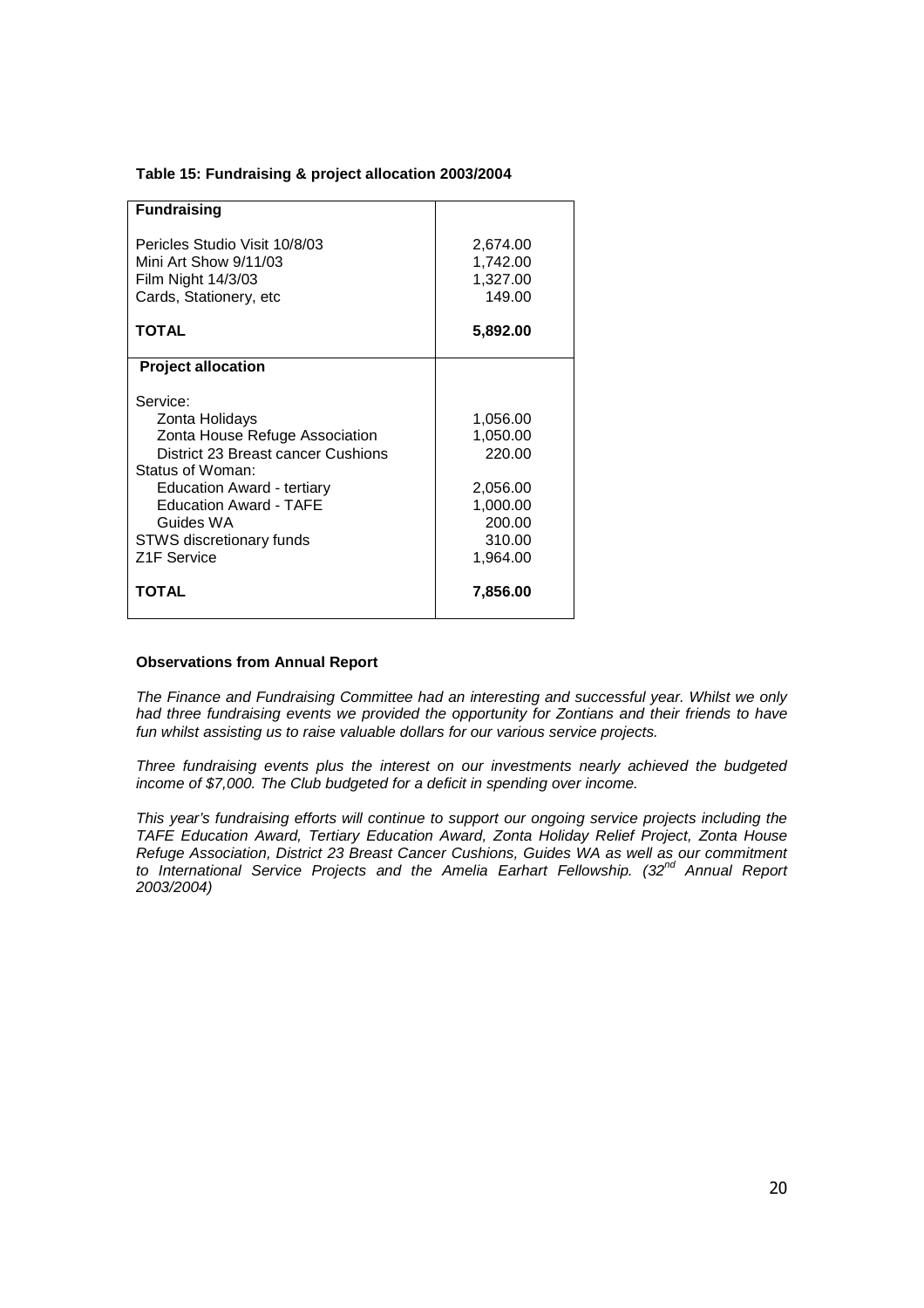| Table 16: Fundraising & project allocation 2002/2003 |  |  |
|------------------------------------------------------|--|--|
|                                                      |  |  |

| <b>Fundraising</b>                                                                                                                            |                                                                        |
|-----------------------------------------------------------------------------------------------------------------------------------------------|------------------------------------------------------------------------|
| Film August<br>Film January<br><b>Entertainment Books</b><br><b>Blues Breakfast</b><br><b>Bulbs</b><br>Cards, Stationery, etc<br><b>TOTAL</b> | 569.00<br>1,858.00<br>60.00<br>1,772.00<br>96.00<br>212.00<br>4,567.00 |
|                                                                                                                                               |                                                                        |
| <b>Project allocation</b>                                                                                                                     |                                                                        |
| <b>Awards Promotion Breakfast</b><br>Service:                                                                                                 | 408                                                                    |
| Zonta Holidays                                                                                                                                | 1,075.00                                                               |
| Zonta House Refuge Association                                                                                                                | 1,000.00                                                               |
| St Catherine's seminar<br>Status of Woman:                                                                                                    | 500.00                                                                 |
| <b>Education Award - tertiary</b>                                                                                                             | 2,094.00                                                               |
| Woman of Achievement                                                                                                                          | 100.00                                                                 |
| Other projects                                                                                                                                | 500.00                                                                 |
| Z1 Service (proposed)                                                                                                                         | 1,022.00                                                               |
| Amelia Earhart (proposed)                                                                                                                     | 500.00                                                                 |
| <b>TOTAL</b>                                                                                                                                  | 7,199.00                                                               |

The Finance and Fundraising Committee has continued to produce financial and fellowship successes, notably the film evenings and the recent Blues Breakfast and several events are in the planning stages for the coming year. The committee looks forward to the continuing support of all members in their fundraising efforts.

The Finance and Fundraising Committee had an interesting and successful year. Whilst we did not have many fundraising events we provided the opportunity for Zontians and their friends to have fun whilst assisting us to raise valuable dollars for our various service projects.

… We believe the highlight of our fundraising year was the Blues Breakfast held in March at the home of [a member's] parents. Feedback received was that it was an outstanding success.

Fundraising was significantly down on last year. However, the club was able to cover the costs of all our award and service projects from surplus funds.  $(31<sup>st</sup>$  Annual Report 2002/2003)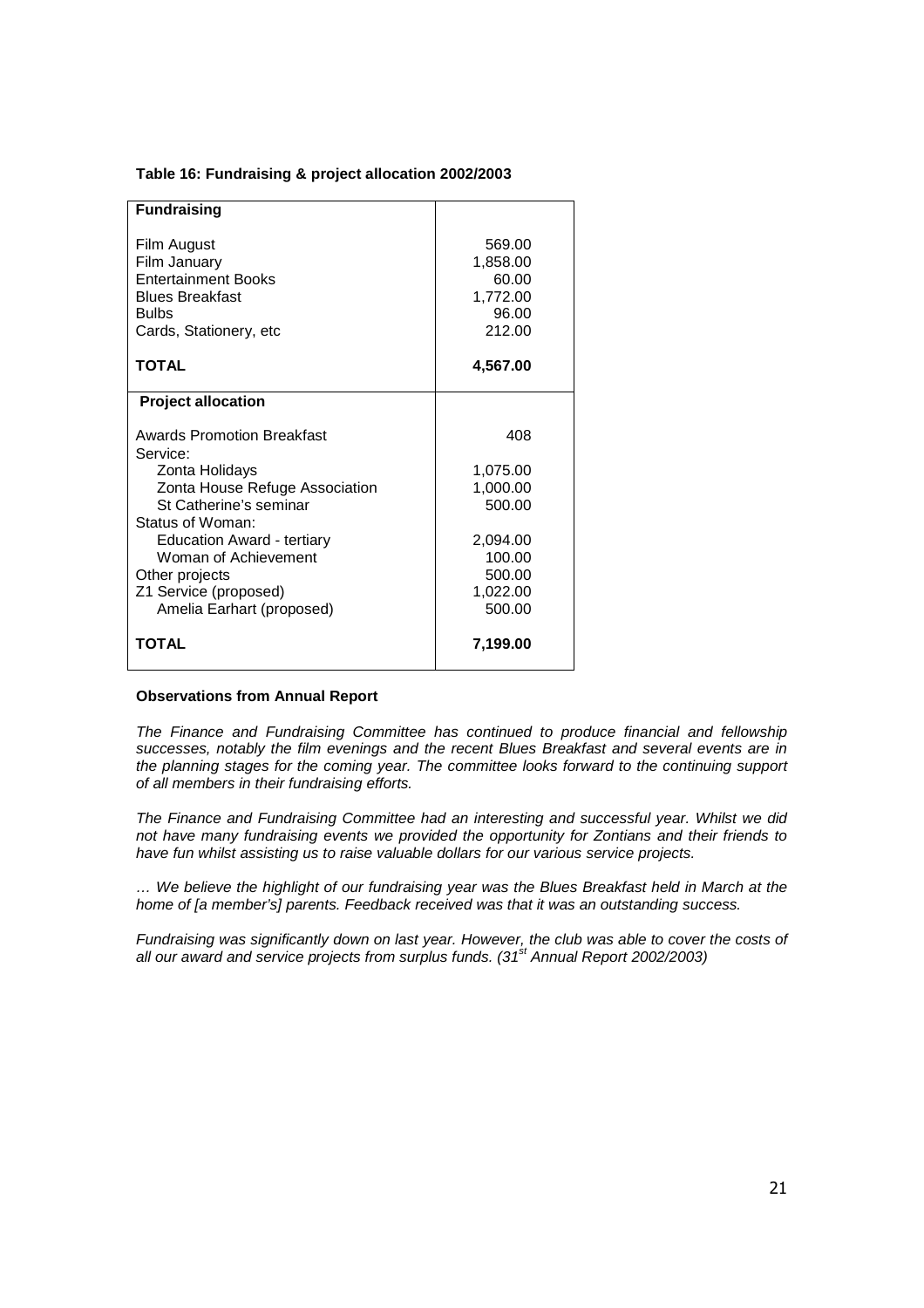| Table 17: Fundraising & project allocation 2001/2002 |  |  |
|------------------------------------------------------|--|--|
|                                                      |  |  |

| <b>Fundraising</b>                                                                                                                                                                                                                                                          |                                                                                                       |
|-----------------------------------------------------------------------------------------------------------------------------------------------------------------------------------------------------------------------------------------------------------------------------|-------------------------------------------------------------------------------------------------------|
| <b>Stokes Gallery Visit</b><br>Art show<br>Herb Garden<br>Film Night 'God'<br>Cards/stationery<br>Entertainment Books 01/02<br>Film Night 'Beautiful Mind'<br><b>Bulbs</b>                                                                                                  | 2,425.00<br>1.608.00<br>603.00<br>1,626.00<br>158.00<br>360.00<br>1,832.00<br>254.00                  |
| <b>TOTAL</b>                                                                                                                                                                                                                                                                | 8,866.00                                                                                              |
| <b>Project allocation</b>                                                                                                                                                                                                                                                   |                                                                                                       |
| Service:<br>Zonta Holidays<br>Zonta House Refuge Association<br>Gwyn Lamb Award<br>Status of Woman:<br><b>Education Award</b><br>Guides WA<br>Young Woman in Public Affairs<br>Woman of Achievement<br>Other projects<br>ZI Service (proposed)<br>Amelia Earhart (proposed) | 775.00<br>1,000.00<br>500.00<br>2,279.00<br>200.00<br>246.00<br>25.00<br>300.00<br>2,381.00<br>500.00 |
| <b>TOTAL</b>                                                                                                                                                                                                                                                                | 8,206.00                                                                                              |

The Finance and Fundraising Committee has had an interesting and successful year. We have tried to provide a variety of fundraising activities to suit all members. To determine what types of fundraising functions they would support a survey found that good value and good fun seem to be the key criteria and we have endeavoured to provide such functions during the year.

Status of Women … In order to give the Committee a more expedient method of evaluating requests for funds and of assessing new projects, two new forms have been devised. They will streamline the Club's ability to manage the budgeted funds available for contingencies and for new project development.

Not all the proposed service projects were able to use their allocation. The Finance and SOWS committees are looking for new projects so more of the fundraising proceeds can be used.  $(30<sup>th</sup>$ Annual Report 2001/2002)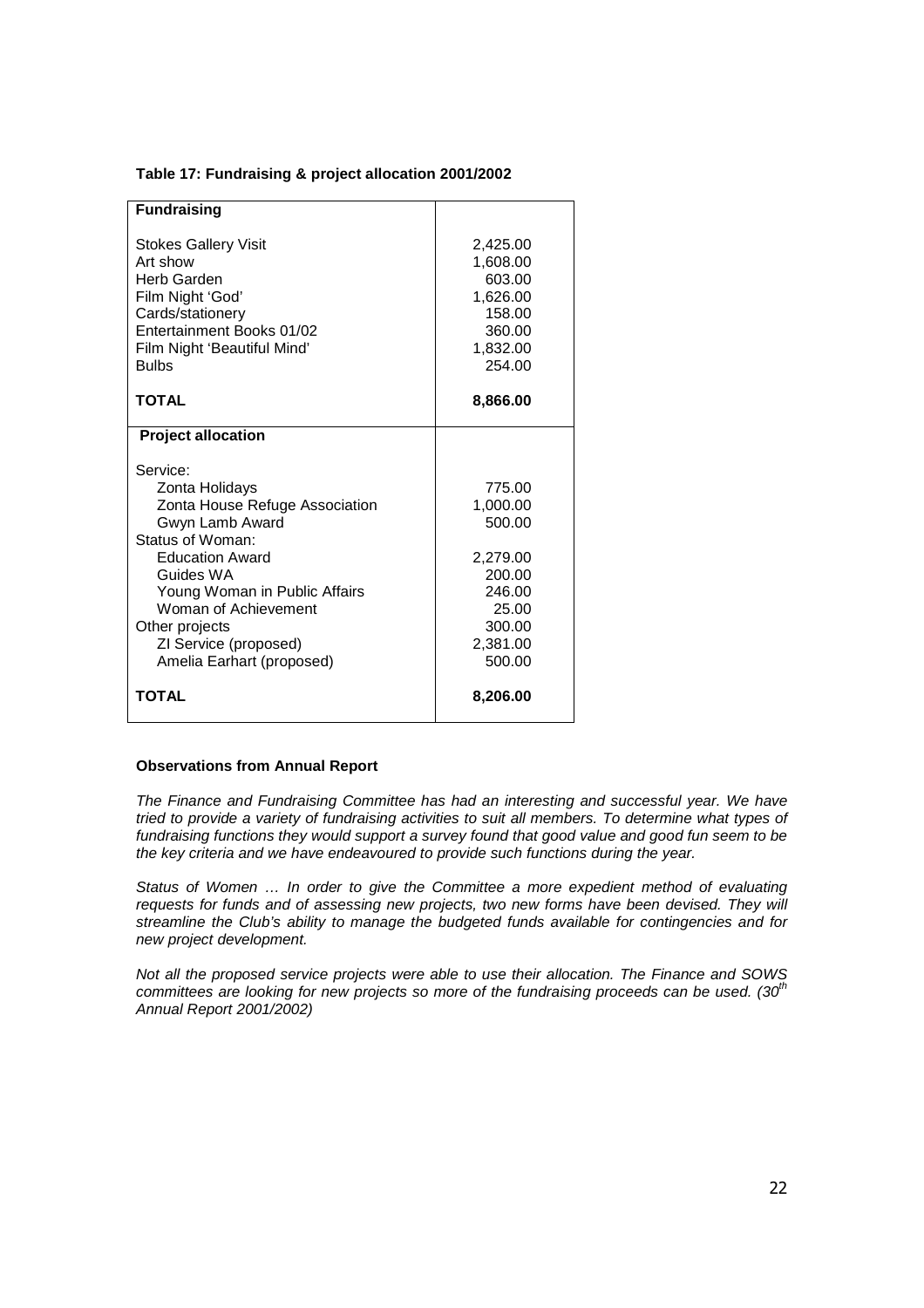## Section Three

## Successful Fundraising: 3 Case Studies and Beyond

## **Introduction**

The following general observations about successful fundraising derive directly from the historical database, from additional Annual Report information and from Club members' perspectives on that data gathered from individual Club members, from meetings with Teams and from an open workshop forum organised to review a draft version of this Report.

The historical database generated lively discussion among Zonta members. Some of this discussion is more pertinent to Report 2 which focuses on the internal implications for the Zonta Club of Perth in setting future strategic directions. This report is directed more broadly to readers beyond Zonta members and reflects lessons learned from the Zonta experience, as well as 'Learning from others' which offers observations beyond the Zonta experience. The analysis of successful fundraisers builds on the following three Case Studies:

- Case Study 1 explores in detail one of the more prominent fundraising themes developed by the Zonta Club of Perth over many years and clustered around art. Because of its longevity, uniqueness to the Club and success over time it is characterised here as a Club 'signature' fundraiser.
- Case Study 2 looks at a group of fundraisers not unique to Zonta but recognised universally as successful fundraisers and characterised here as being 'tried and trusted'.
- Case Study 3 highlights a success story for Zonta which exemplifies a departure from the Club's previous fundraising efforts and characterised here as 'new directions'.

## **Three case studies**

#### **Case Study 1: Art, a Zonta Club of Perth 'signature' fundraiser**

The most commonly discussed aspect of successful fundraising arising from the historical database focused around art shows/exhibitions. For the Zonta Club of Perth, the art focus has not only become a successful fundraiser, but one which the public came to associate with the Club and anticipate as a regular (mainly biennial) event. Table 18 presents historical data on the Club's fundraising around the art theme.

| Financial year | Amount raised<br>(whole dollars) | Financial year | Amount raised<br>(whole dollars) |
|----------------|----------------------------------|----------------|----------------------------------|
| 1981/1982      | \$4,272                          | 1996/1997      | \$1,385                          |
| 1983/1984      | \$4,242                          | 1998/1999      | \$9,091                          |
| 1985/1986      | \$5,754                          | 1999/2000      | \$3663                           |
| 1987/1988      | \$10,232                         | 2000/2001      | \$4,236                          |
| 1989/1990      | \$16,046                         | 2001/2002      | \$4,023                          |
| 1991/1992      | \$13,612                         | 2003/2004      | \$4,416                          |
| 1993/1994      | \$8,020                          | 2004/2005      | \$6,280                          |
| 1995/1996      | \$5,910                          |                |                                  |
| <b>Total</b>   |                                  |                | \$101,182                        |
| Average raised |                                  |                | \$6,745                          |

**Table 18: Art as a fundraiser 1981-2005**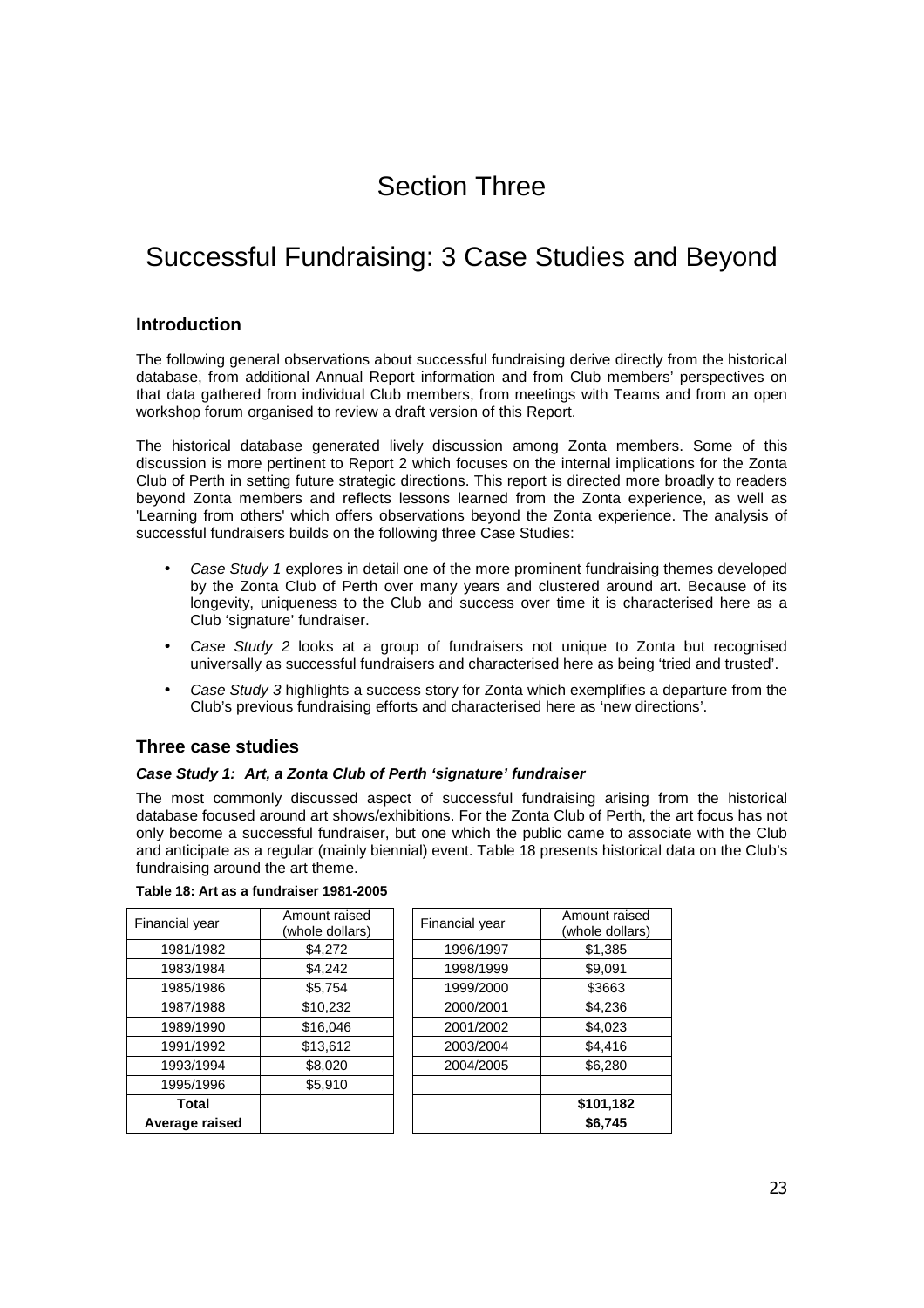As indicated in Table 18:

- Since 1981 some form of art-focused fundraising occurred; namely 'Art Adventures', 'Art Shows', Mini Art Shows' or visits to galleries and studios of well-known artists featured 15 times.
- This focus on art as a fundraiser returned \$101,812 in total and an average of \$6745.466 per year in which the art events were held.
- Compared to other fundraising activities, not only did individual art events raise relatively higher amounts of money, the art focus 'survived' over an extended period, from 1981 through to 2005, with a fairly regular pattern of biennial efforts.

The following chronology built from archived Annual Reports, though lengthy, provides a rich and valuable source of data on the extent of the art focus within the fundraising activity of the Zonta Club of Perth. Aspects highlighted by this chronology include:

- The steady evolution and growing sophistication of the art events over an extended period of time – in a sense a fundraiser that had time to mature and become a Club 'signature' fundraiser recognised and anticipated by the community.
- The steady growth in fund generation to a peak in 1989/1990 of just over \$16,000.
- The additional value of the art focus both in terms of promoting Zonta and its goals, and of contributing to the fellowship factor amongst members.
- The building of close relationships with specific artists enabled by the continuity of the art events; this was obviously of mutual benefit to both the Zonta Club and to the participating artists.

During discussions with members the art focus was often raised and it was obvious that it has been significant in the minds of many members. However there was also a note of disappointment that it no longer held centre-stage in the community and was now competing with many other art fundraisers, as well as operating within a more constrained economy.

The following chronology is presented in full from the Club's Annual reports in order to offer a rich database to inform future directions, highlighting not just the (significant) amounts of funds raised but also the power of these fundraising events to involve the community, to mobilise member enthusiasm and effort, and importantly to engender amongst members what has been described as the 'spirit of Zonta'.

#### Chronology of art events 1981-2005

1981/1982 (Art Adventure, \$4,272.95)

Our Art Adventure this year was another resounding success and we have reached our first objective of having a settled fund to assist needy parents of handicapped children to have a holiday. \$5,000 had been invested and the interest will be used to provide each holiday, (10<sup>th</sup> Annual Report 1981--1982)

1983/1984 (Art Adventure, \$4,242)

The second Imajor fundraiser] was a major Art Adventure held in the home of ... a highly successful and popular activity from which a profit of \$4,242 was produced. (12<sup>th</sup> Annual Report 1983-1984-2005)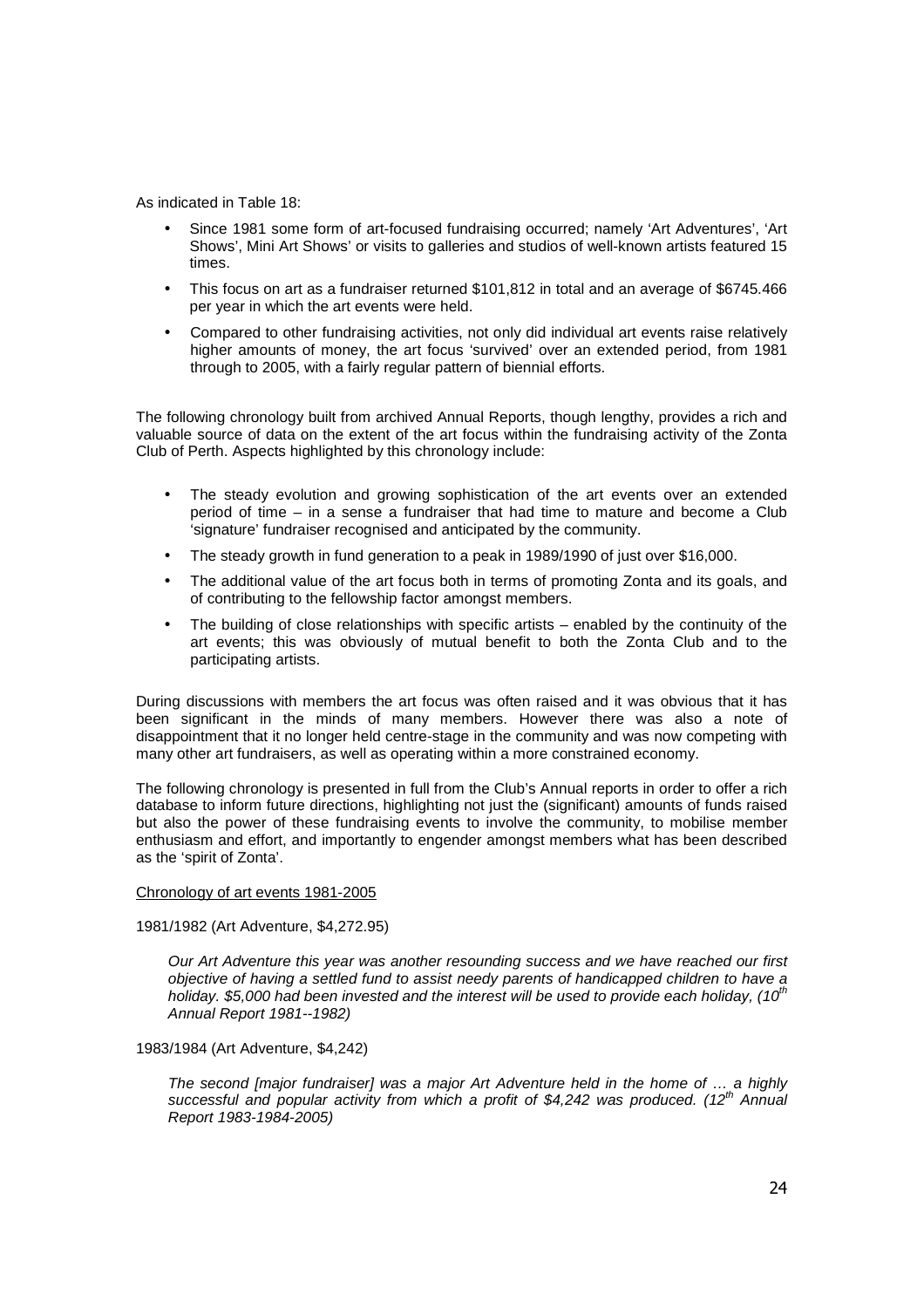1985/1986 Art Adventure, \$5,754.56)

The Art Adventure held in the home of … epitomised the aim of the fellowship committee to create friendliness within the clubs membership and an atmosphere of hospitality, as well as being a great financial success.  $(14^{th}$  Annual Report 1985-1986-2005)

1987/1988 (Art Adventure, \$10,232.89)

The Zonta Art Adventure …involved members of all committees to achieve a magnificent result.  $(16^{th}$  Annual Report 1987-1988)

1989/1990 (Art Adventure, \$16,046)

The 1989 Zonta Art Adventure was a great success, raising over \$15,000 for the club. The exhibition was held over a weekend at the Bay Gallery of Fine Art in Claremont with a gala opening for invited guests on the evening of  $27<sup>th</sup>$  October. Dr Fiona Stanley opened the exhibition and spoke of the local and overseas projects that benefit from our fundraising work. A raffle and art auction added to the enjoyment of the evening. The work for sale met the usual high standards for the Zonta Art Adventure with paintings, jewellery and pottery by local and overseas artists for sale.

The exhibition was open to the public over the weekend which helped to raise public awareness of Zonta. Portrait painter Elaine Upton provided an added attraction in the Gallery with her portrait sketches of visitors and the highlight of the weekend was the sale on Sunday of the beautiful Wim Boissevain painting 'Poppies' for \$10, 000.

The Art Adventure exemplified the spirit of Zonta with most members helping out in some activity during the weekend. We are most grateful to the directors of the Bay Gallery, Bettye and Gordon Lulham for their assistance and generosity in providing a venue for the exhibition. 18<sup>th</sup> Annual Report 1989-2000)

1991/1992 (Art Adventure, \$13,612)

The Zonta Art Adventure was held on the first weekend in August 1991 and once again proved to be a big success for the club.

The exhibition was held at the Moore's Building in Henry Street, Fremantle, and the large open spaces proved ideal for displaying paintings, textiles, jewellery, glass and silverware from more than 50 of West Australia's most distinguished artists.

The exhibition was opened by Seva Frangos, Assistant Director of the Art Gallery of WA and attracted many visitors. In fact there was a steady stream of visitors and buyers over the three days of the exhibition.

More than \$59,000 worth of artwork was sold during the exhibition. The return to the Zonta Club of Perth was \$13,645.

The success of the Zonta Art Adventure is due to the commitment and hard work of committee and the participation of every member of the Club over the weekend of the event. Members of the committee were even prepared to sleep overnight in the (supposedly) haunted Moore's building to provide additional security for the exhibition.

This has proved to be one of the Club's most successful fundraising functions and a wonderful opportunity to make Zonta better known to the general public. (20<sup>th</sup> Annual Report 1991-2000)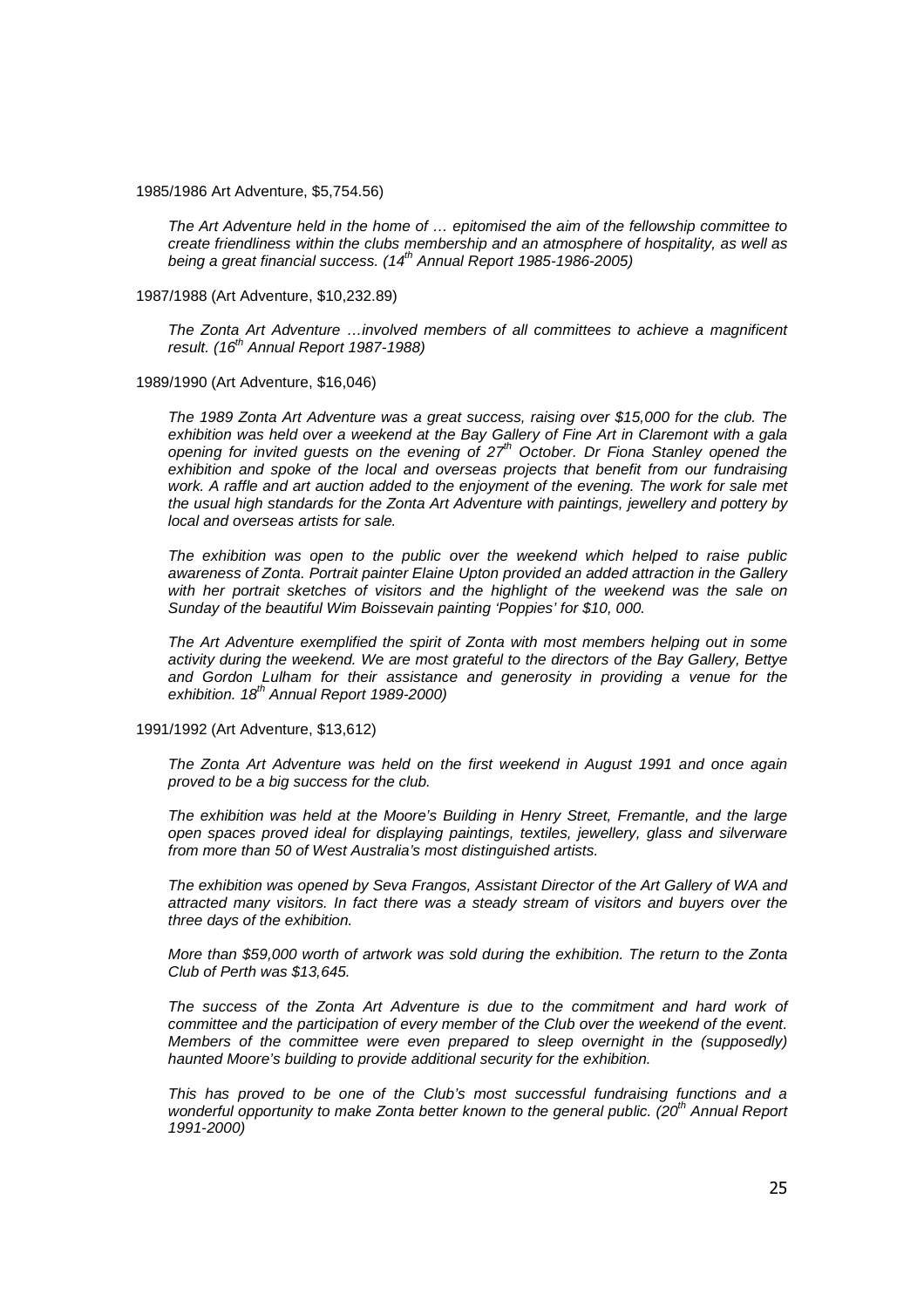#### 1993/1994 (Art Show, \$8.020)

After months of planning the 1993 Art Adventure opened at Fremantle Goal College of TAFE on the  $8<sup>th</sup>$  October and once again demonstrated the wonderful spirit of fellowship in our club as everyone contributed their best effort to make the event a success.

The purpose of the Art Show is of course to raise funds for Zonta projects, but the Art Show has always been regarded in the local arts community as an opportunity to showcase the work of West Australian artists and as a social event in the Zonta calendar.

This year the Art Show was opened by Mrs Ruth Reid and compered by Verity James, providing an opportunity to publicise the work of Zonta and introduce two of the Education award winners to the 300 plus guests. Both Verity and Mrs Reid are generous in their support of Zonta and greatly assisted in promoting our work on the evening.

The unusual venue made for an exciting exhibition. We exhibited the work of more than 50 artists. Paintings, jewellery, ceramics, sculpture, fine timberware and tableware were all represented as well as leathergoods and silk scarves. Sales totalled over than \$8,000, less than in previous years but still a substantial amount in fundraising.

Zonta has many friends who are happy to assist in providing such professional help as lighting and hanging the exhibition. The assistance from TAFE and the Fremantle Gaol site manager was also much appreciated.

The committee worked very hard to achieve such an excellent result with many laughs and a few tense moments along the way. Concerns about the lighting, catering facilities and delivery of artworks, not to mention the logistics of lifting several tons of sculpture over the prison wall all disappeared over the weekend as we relaxed and enjoyed the company of  $\mu$  artists, visitors and fellow Zontians. ( $22<sup>nd</sup>$  Annual Report 1993-1994)

#### 1995/1996 (Art Show, \$5,910)

The Zonta Art Show for 1995 was held at the Moore's Building in Fremantle with sixty-three artists, printmakers, jewellers, potters, glassmakers and sculptors providing the exhibits. The standard of work submitted was excellent and the show was professionally presented and looked great! Through the excellent publicity … thousands more people have been made aware of Zonta and our community projects.

A very special and exciting inclusion this year was the first 'Emerging Artists Award'. According to three well known judges the standard of the finalists' work was very high.

Profits were down on previous years. One of the most obvious reasons being that we compete with twelve other charities and schools etc in the metropolitan area who run similar Art Shows annually. However, the Art Committee has several ideas under discussion which should improve this negative aspect of the show and increase our profit margins. (24<sup>th</sup> Annual Report 1995-1996)

#### 1996/1997 (Art Visit, \$1,385)

The biennial Art Show has been put on hold until 1998, in the interim we have been visiting some of 'our' artists at their studios, seeing where and how they approach the creative process and enjoy the ambience of their surroundings. This has been a successful fundraiser to support our Emerging Artist Award and great for club fellowship.

Several excellent ideas have been mooted for next year's Art Show incorporating all the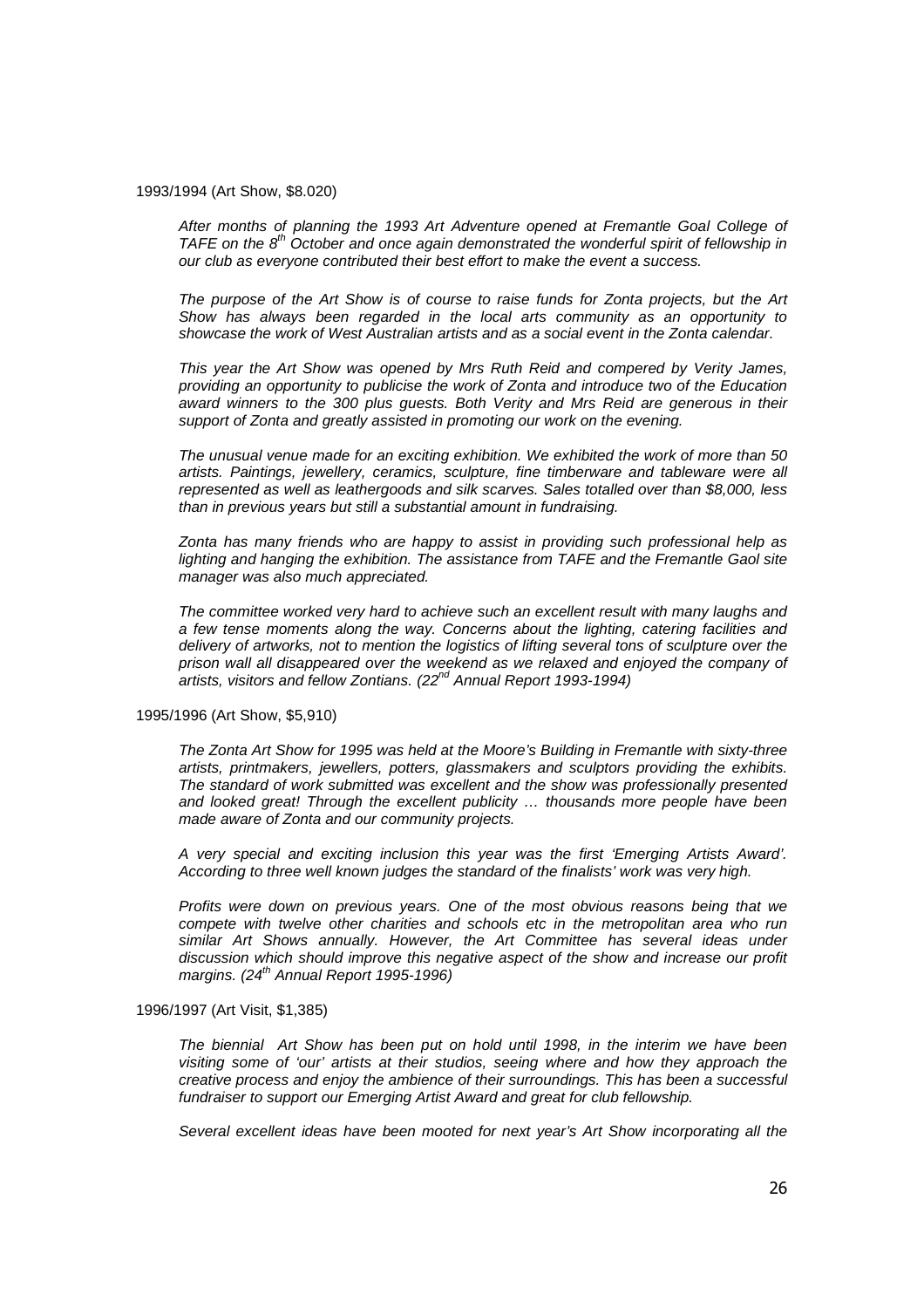positive aspects of previous years, with only half the work involved. We must keep ahead of 'the competition' with new and creative concepts without losing our Zonta Art Show tradition.  $(25<sup>th</sup>$  Annual Report 1996-1997)

1998/1999 (Art Show, \$9,091)

The highlight of the year for me and I'm sure for many members (and honorary members) was the Art Show with a Difference. Held in the Moore's Building in Fremantle there was a continuous festive atmosphere with participation not only from our well-known contributing artists but also some new names on a new media – decorated pots. These were a great success in unleashing hidden talents; the two most noteworthy being Bill Lindgard and John Oldham. Special thanks for this event, triggering our financial buoyancy. ( $27<sup>th</sup>$  Annual Report 1998-1999)



Art show in the 1980s

1999/2000 (Leon Pericles Studio Visit, \$1,646; Mini Art Show, \$2.017)

Leon Pericles welcomed us to his home studio where we entertained over seventy people with champagne and chicken sandwiches. The Pericles were delighted with the sales we achieved, and we were invited to return.

A Mini Art Show at the offices of Linley and Les Buchanan proved a great success. It seems this event has become a regular event. (28<sup>th</sup> Annual Report 1999-2000)

2000/2001 (Art Show, \$4,236)

Another very successful Art Show was held in Fremantle at the Moore's Building in June, raising \$4,236 from sales and \$1,754 from the cocktail party opening. Thanks go to all members who organised and participated in this function which generated a lot of fellowship as well as funds.  $(29<sup>th</sup>$  Annual Report 2000-2001)

2001/2002 (Art Show, \$1,608; Stokes Gallery visit, \$2,415)

We believe the highlight of our fundraising year was the cocktail party at the Stokes Gallery. Feedback received was that it was an outstanding success. It was a one off opportunity to inspect this sensational gallery, sip champagne and nibble delicious  $c$ anapés. All this and we managed to raise over \$2,400. (30<sup>th</sup> Annual Report 2001-2002

2003/2004 (Pericles Studio Visit, \$2674; Mini Art Show, \$1,742)

On a wet and windy Sunday afternoon in August we were fortunate enough to be hosted by Leon and Moira Pericles in their cosy studio. This is the second time the Pericles have allowed us to use their beautiful venue and members and their friends were shown how Leon creates his masterpieces. This enjoyable afternoon managed to raise \$2,674 thanks to members who attended and those of you who purchased pieces of art.

Our second fundraiser was a Mini Art Show at Impact Communications in November which raised \$1,742. The committee introduce some new artists to the Zonta world – these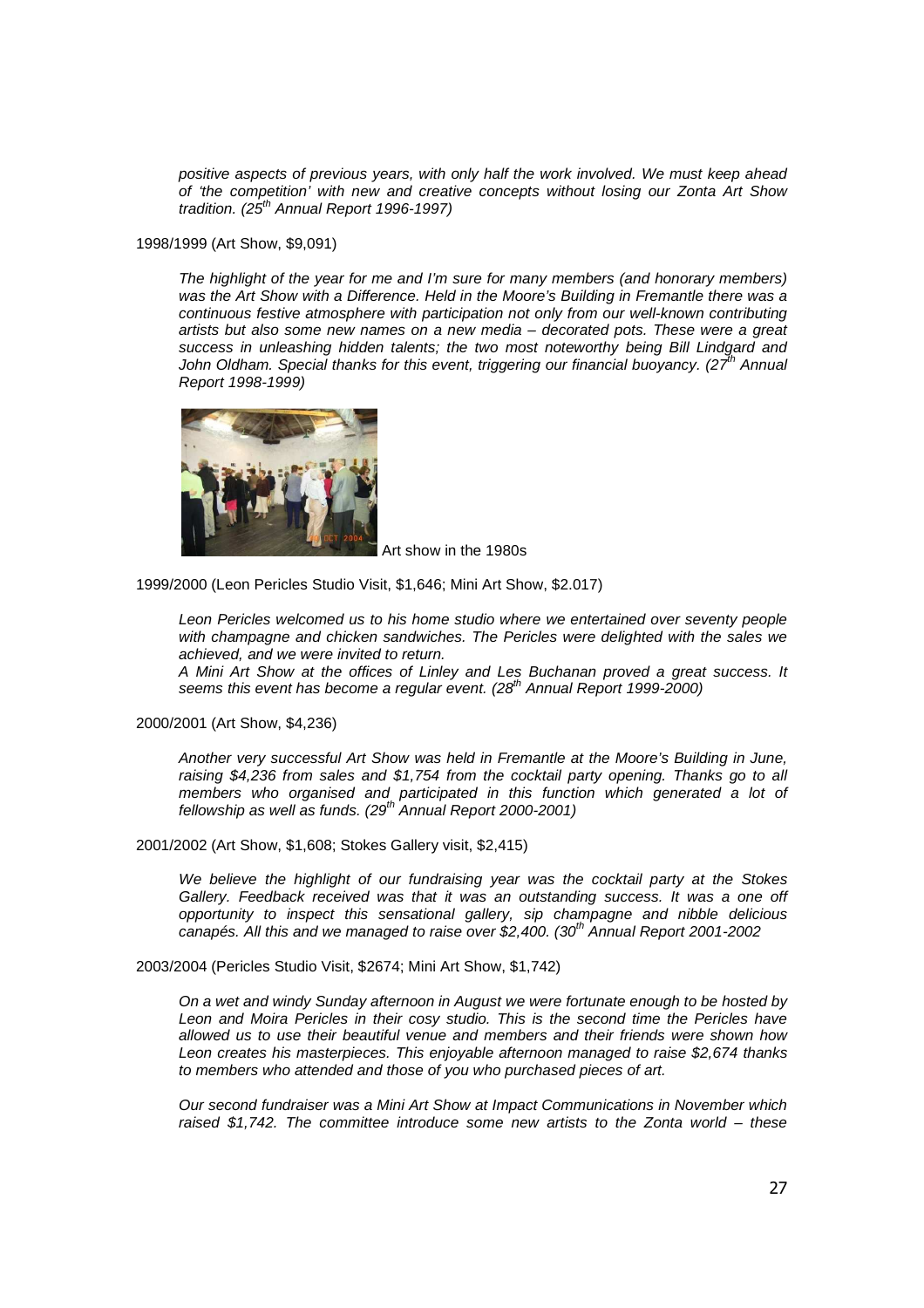included Dean Alston, Frances Andrijich, Rachel Coad, Emma Griffiths and Pamela Walter. Long-time supporters of our art shows Jenny Sanderson, Tricia Hines and Rebecca Cool once again provided interesting pieces of art for us to display. This day-long event gave members and their friends an opportunity to view some magnificent art and enjoy each others company over a glass of champagne and, of course, a traditional chicken sandwich.  $(32<sup>nd</sup>$  Annual Report 2003-2004)

2004/2005 (9x5 Art Show, \$6,280.70)

Our second fundraiser was a 9x5 Art Show at the Kidogo Gallery in Fremantle in November. Modelled on an exhibition in Margaret River and inspired by the Heidelberg School exhibition of 1889, the event was a true club effort. Members 'solicited' friends and acquaintances to donate art works on craftboard supplied by the Club so all profits (\$6,280) could be channelled to Zonta projects.  $(33<sup>rd</sup>$  Annual Report 2004-2005)

#### **Case Study 2: 'Tried and trusted' fundraisers**

Another group of more typical fundraisers cluster around those that are seen to be fun social events, are generally easier to organise and fit into a more typical social outing pattern. They are common to a range of community fundraising efforts and include movie nights and a range of activities around food, including breakfast outings, special lunches, evening dinners, or organising sausage sizzles at places where people gather. Quiz nights are also a popular, well-rehearsed fundraising event common to other not-for-profit fundraising organisations.

While the amounts raised at some of these events do not match the amount generated at the various art shows, they are seen to require less time, effort and expertise, vis-à-vis negotiating with a wide range of artists and curating an art exhibition/art show. They are also seen to be effective for member networking, fellowship and promoting Zonta to the broader community.

#### Quiz Nights

Recent successful examples of a 'tried and trusted' fundraiser include the 2009/2010 and 2010/2011 Quiz Nights. The 2009/2010 Quiz Night raised \$4,811 and was organised by the Events and Fellowship Team of the Zonta Club of Perth. According to the Team Coordinator:

None of the team had organised a quiz night before and the night went off brilliantly! … The evening as very well supported with members selling tickets and donating prizes for the hampers, raffles and silent auction and Cambridge Bowling Club was "bursting at the seams".  $(38<sup>th</sup>$  Annual Report 2009-2010)

The Quiz Night organised in 2010/2011 raised \$6,915 and was organised by the Public relations and Archives Team. According to the Team Coordinator:

In March a Quiz Night at St Catherine' raised over \$6,000. Special thanks to [member named] for bringing the event together, organising sponsors and rallying us all to find donations for the silent auction.  $(39<sup>th</sup>$  Annual Report 2010-2011)



Quiz night 2011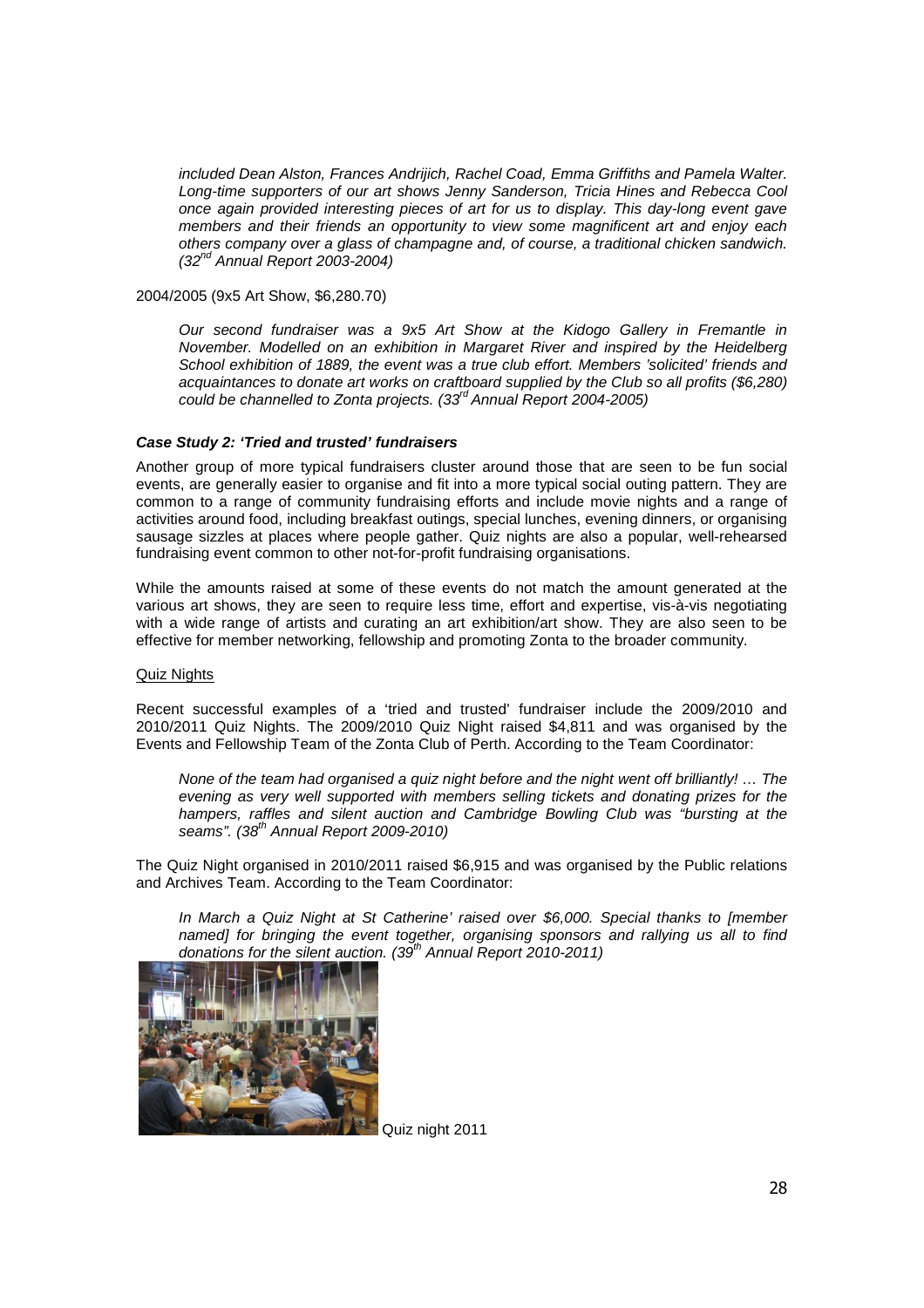#### Meals

Food themes have inspired numerous fundraising efforts. One of the more successful recent fundraisers inspired around meals was the 2006/2007 'The Luck o' the Irish Lunch'. According to the Chair of the Finance and Fundraising Committee:

The 'Luck o' the Irish Lunch' held in March at Perth Racing's Ascot track, was a huge success. Not only was this event a success in terms of raising funds for Zonta but the whole Club supported it and it engendered the commitment of teams working together that is a hallmark of Zonta.

Members of all committees entered the spirit of this event and gave huge amounts of their time and expertise. Our amazing [member named] and her PR team did an outstanding job. Membership and Support also jumped in, not to mention individuals throughout the Club all of whom contributed to this event, attended and sold tickets to others and made the day a show-stopper! The St Patrick's race day event was indeed 'lucky' … we were able to bring in just over  $$7,500.$  (35<sup>th</sup> Annual Report 2006-2007)

Over the past decade fundraisers around meals (breakfasts, lunches, dinners) featured in six of the ten years and averaged just over \$3,617 per event.



Christmas fundraising dinner Dec 2011

#### Movies

Movie fundraising nights have become a standard and mutually benefitting event for fundraising groups and for sponsoring theatres. For the Zonta Club of Perth over the past decade, movie fundraisers were featured in six of the ten years. Over that period funds raised through movie nights totaled \$11,726 (an average of just over \$1,954).



Film night 2001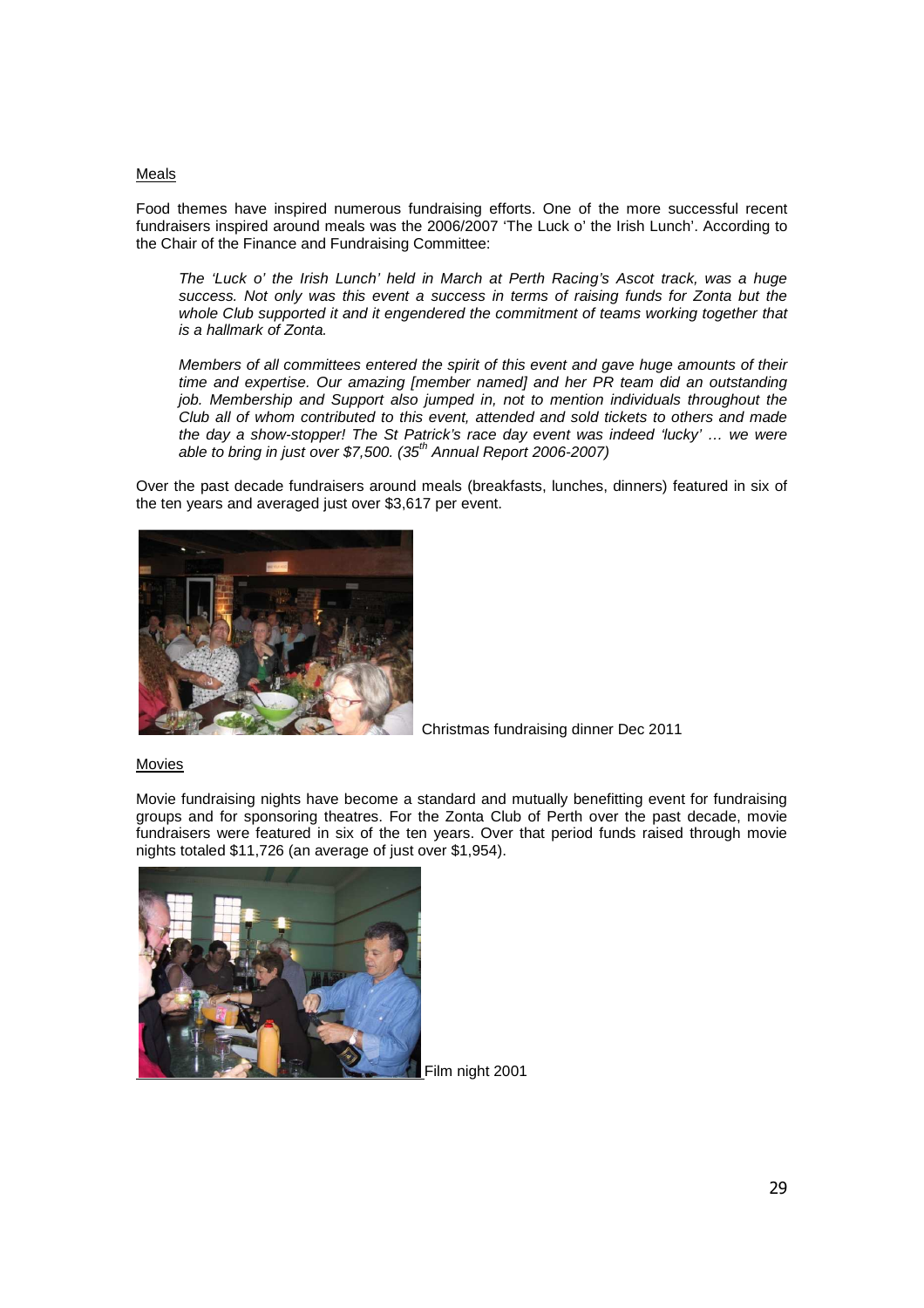#### **Case Study 3: A new direction in fundraising**

In 2010/2011 the Zonta Club of Perth achieved international acclaim for a successful Lotterywest bid for \$230,000 for a project targeting Indigenous youth in the Kimberley. This final example of fundraising showcases an approach to fundraising which could best be characterised as a new direction. Though there is a modest amount of information in the Annual Reports it is evident that this recent success is, in a sense, a culmination of some earlier attempts to secure grants monies. Even though the Club has had a mixed history with applications for grants (an application for a Living in Harmony grant for an Indigenous Mentoring Project was unsuccessful), the Club continued to pursue this avenue of fundraising.

As indicated in the 2006/2007 Annual Report:

… we as a Club are leading the way in relation to looking at innovative ways to raise funds particularly from grant monies, to support the purchase of important Club assets and to fund our projects.  $(35<sup>th</sup>$  Annual Report 2006-2007)

The other historical significant aspect of the successful 2010/2011 bid is the story of its focus and evolution from previous work undertaken by the Zonta Club of Perth. Historical data on Club fundraising highlights the ongoing effort since 2007/2008 of the Yarri Wada Puppet Project; a project planned over 3 stages:

- Stage 1 ... sought partnerships with the EON Foundation; the Spare Parts Puppet Theatre; the Union Internationale de la Marionnette (UNIMA) - the world puppetry body; Million Puppets Project; St Catherine's College (University of Western Australia); and several private individuals. This first stage also involved professional puppeteers training 50 women in puppet design, with 19 receiving formal TAFE qualifications in the process.
- Stage 2 Monorngungga (Stepping Forward with Pride) … saw the development of Monorngungga a project to teach sexual health and wellbeing to young people aged 10-16 and involving Program leaders from local community groups.
- Stage 3 Ilerla Project ... was funded by Lotterywest to ensure the work continued for two more years, targeting young people in the remote Kimberley region of Western Australia who live in environments where there are high levels of alcohol abuse, drug abuse and violence. (See Attachment 4 for more detail)

#### As indicated in the 2010/2011 Annual Report:

This [the Yarri Wada Project] ceased to be a District Project after the 2008-2010 Biennium. However, the programs established under the auspices of the Yarri Wada Project, have now evolved into the Ilerla Project and are now self-sustaining, having attracted a \$230,000 grant from [Lotterywest] and support through partnerships with other organisations. (39<sup>th</sup> Annual Report 2010-2011)

Case Study 3 also illustrates the power of longer-term (in this case, 3-year) planning of fundraising and project management.



Ilerla Project team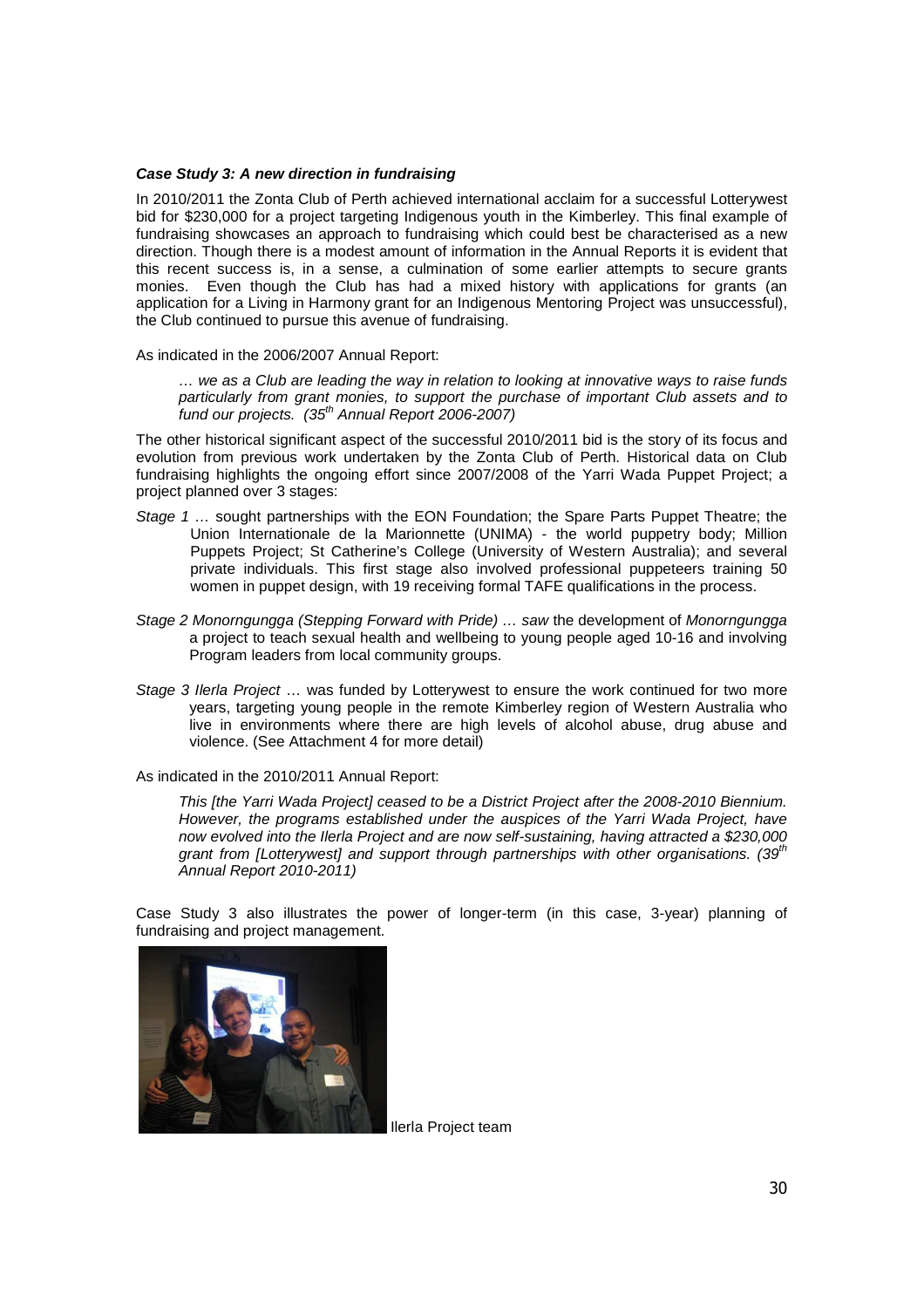## **Learning from others**

While the major focus of this report has been on fundraising within the Zonta Club of Perth, it is useful to offer a brief glimpse into the broader context of fundraising, principally among not-forprofit organisations.

The annotated bibliography at Attachment 5 provides an overview of the variety of fundraising opportunities across a range of organisations reliant on community fundraising. As indicated at the outset of the bibliography, several things stand out:

- There are many fundraisers competing for what is probably a diminishing fund source.
- While many of the suggested fundraising ideas still involve the traditional fundraisers such as raffles, dinners, auctions, bequests etc., there is an emerging on-line fundraising push.
- While most sites focus on specific fundraising activities, some are directed at a more strategic level and focus on longer-term strategic planning.

One site (Soroptimist International of the Americas, 2007) presents an 11-page guide "designed to help Soroptimist clubs maximize their fundraising efforts by creating events that leave lasting impressions". The guide also contains several examples of successful fundraisers selected from entries into 'Soroptimist Celebrating Success', as well as a rating scale used to judge the most successful fundraisers. Items on the rating scale include:

- Investment of club money
- Return on investment
- Investment of volunteer time
- Community exposure
- Number of volunteers needed
- Number of people participating or attending
- How many months preparation time
- Nett Income (Revenue less club expenses)
- **Public Relations**
- Corporate, business, or individual contributions of money, products or services

During the discussions with Zonta members, many of the above were raised informally as elements by which members judged the success or otherwise of various fundraising activities. It would not be difficult to take these a step further to be incorporated into a more formal and systematic process of assessment.

In more general terms the annotated bibliography is a brief, but timely, reminder of the scale of fundraising within the not-for-profit and voluntary community service sector. It is also a timely reminder of the extent and range of organisations competing for public funds, as well as the level of sophistication and professionalism among fundraisers.

While the annotated bibliography provides a glimpse into the broader context of fundraising, the following examples offer other local insights into fundraising beyond Zonta. The examples are not extensive but have been selected for the different insights they might offer; each example is offered with comments as to their significance for the current report.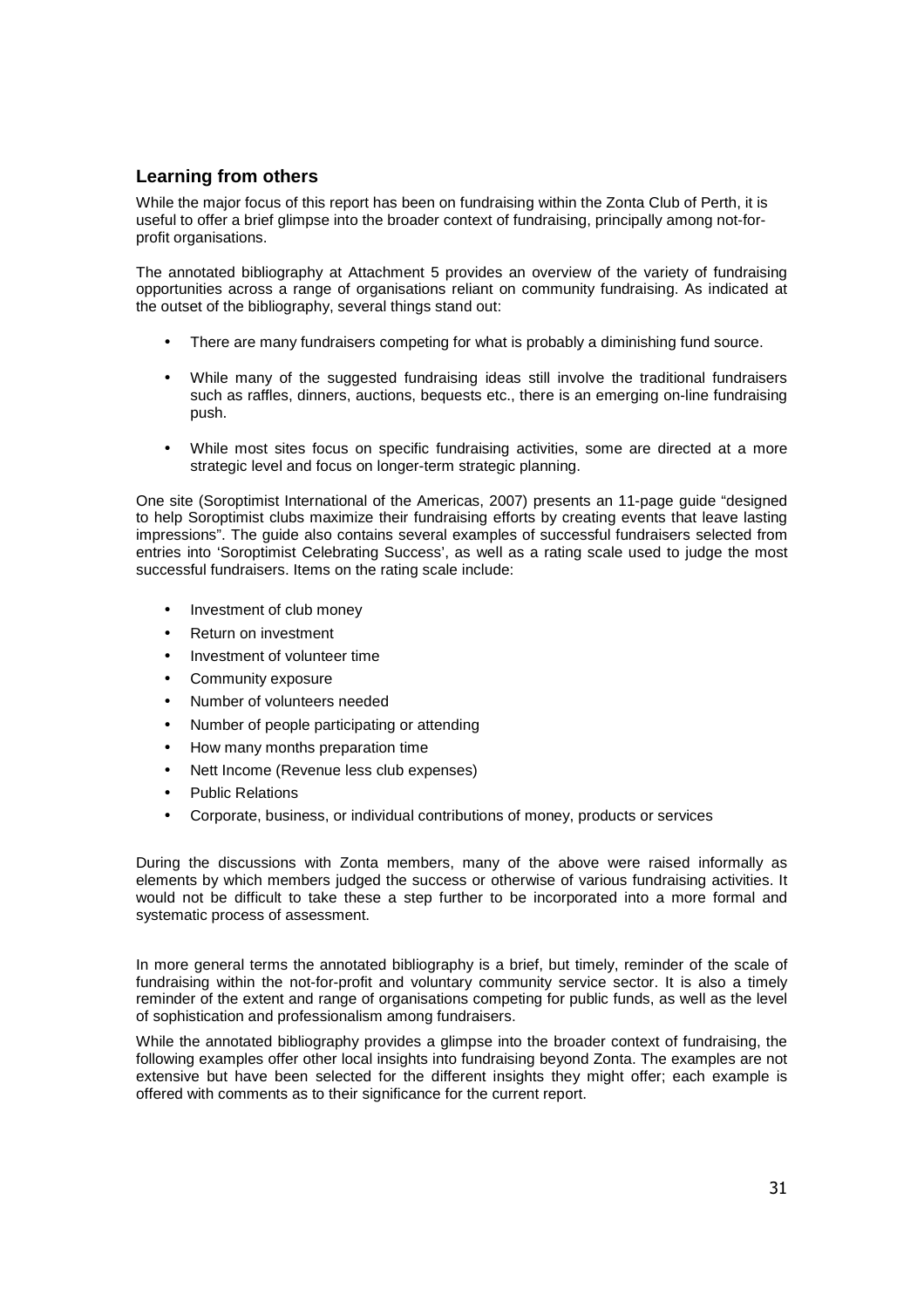#### **Collaboration by peak women's service organisations: IWD Breakfast**

http://eventful.com/perth/events/un-women-australia-international-womens-day-breakfast-/E0- 001-046254120-1

This UN Women Australia Perth Chapter's International Women's Day breakfast is a key event held annually to celebrate women and this year (2012) to provide an opportunity to honour a further 10 women will be inducted into the WA Women's Hall of Fame and pioneer women on the newly instituted Roll of Honour - Posthumous Inductees.

Every dollar raised by UN Women Australia in 2012 will go towards making marketplaces in the Pacific safer for the women who use them, through improvements and programs to remove violence, harassment and discrimination.

Of significance to this report is the fact that this breakfast is coordinated by eight peak women's service organisations that form the WA IWD Collaboration together with the Australian Public Service Commission.

#### **Red Cross: Jumble Sale**

http://www.eventfinder.com.au/2012/bindaring-red-cross-clothing-sale/perth/claremont

An annual fundraiser billed as 'Western Australia's largest jumble sale' is the annual Bindaring Red Cross's annual clothing sale held at Claremont Showgrounds. According to the event website, the jumble which opens at 9am, features quality second hand men, women and children's clothing "collected from some of Perth's most stylish men and women … with many pieces having only been worn once with International designer labels". Adding to the fundraising, the day also includes an auction and sale of refreshments.

Of significance to this report of the Red Cross Jumble sale is the scale of the event, with an amalgamation of fundraising activities on the one-day coalesced around the clothing theme … at a location that is familiar to local residents and signals special, 'Royal Show' status to the public.

#### **Variations on a (health) theme**

During the process of this evaluation, several examples were suggested of larger-scale fundraising events with a specific focus on an aspect of health and often with some ambitious fundraising targets. Local Western Australian examples include:

#### • **Breast Cancer: Perth Mother's Day Classic**

http://mothersdayclassic.com.au/event/wa/perth

This Perth event involves a 4km and 8km walk and run around Langley Park. Entry fees range up to \$75 for a family of 2 adults and 4 children. The dedicated website suggests the event organisation is extremely meticulous and has the expectation of drawing large numbers.

#### • **Breast Cancer Council WA: Annual Celebration of Women Long Table Lunch**

http://www.breastcancer.org.au/events/celebration-of-women-long-tanle-lunch-2012/default.aspx

For \$150 per head, this annual event combines a 4-course meal (by some of Perth's leading chef's), beverage service throughout the event, entertainment, a live auction and ballot bidding experience, exclusive raffle, lucky dips and lots more! According to the event website, it is billed as a "signature fundraising event where the food is a work of art,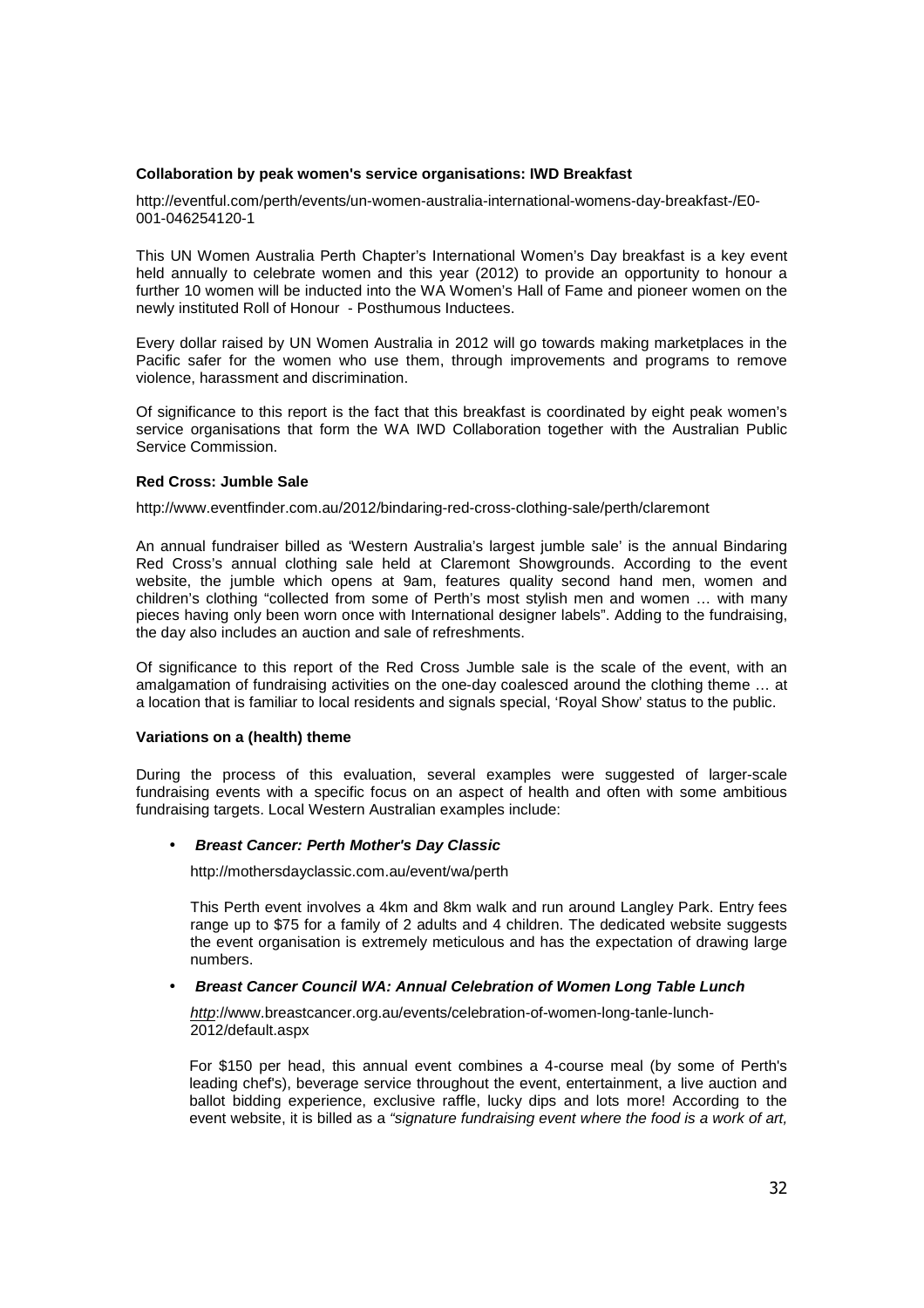the produce of the highest quality and the company second to none. This is a day to be fabulous, indulge with friends and join us in taking a moment to support West Australians through a breast cancer journey".

#### • **Juvenile Diabetes Research Foundation: Jump to Cure Diabetes**

http://www.teamcurediabetes.org.au/event/WAJump

The Jump to Cure Diabetes is an initiative to support the Juvenile Diabetes Research Foundation's (JDRF's) mission to find a cure for type 1 diabetes, with funds directed to the best and most promising Australian diabetes research.

Jump to Cure Diabetes involves **p**eople sky-diving out of planes and according to the official website, for a minimum \$1,000 per participant offers: an Introductory skydiving brief; a tandem Skydive; scenic Flight over the Avon Valley; a personal DVD of the skydiving experience; lunch at the Skydive; as well as "knowing that you are contributing to the very best research into a cure for type 1 diabetes".

#### • **Youth Focus: 2012 Hawaiian Ride for Youth at Perth**

http://eventful.com/perth/events/2012-hawaiian-ride-youth-/E0-001-046263092- 1@2012032700

The Hawaiian Ride for Youth is about to embark on the tenth ride since 2003 and is set to be bigger than ever, with the 88 riders setting a fundraising target of 1.25 million dollars for 2012.

A group of riders will embark on a journey over five days from Albany to Perth, covering approximately 700km, in the name of spreading awareness and raising funds for Youth Focus; a not-for-profit WA organisation working with young people to prevent youth suicide, depression and self harm.

Of significance in the above examples to this report is (a) the 'thinking outside the box' in terms of the activities (often involving active participation) and (b) the likely appeal of a specifically nominated beneficiary (often one that will potentially appeal to a broad public).

#### **The Rotarian: Five Fundraising Ideas of the Fermented Variety**

http://www.rotary.org/en/MediaAndNews/News/Pages/110325\_news\_winefundraisers.aspx

An article in the April 2011 edition of The Rotarian by Kathy Holiday suggests Rotary Clubs in this day and age are finding many creative ways to tap into wine as part of social gatherings and appeal to wine lovers to raise funds for their projects. Themes that are developed by the author include:

- **'Cheers to art' …** which involves **t**he Rotary Club of Paarl, South Africa each year auctioning off wine, art, and jewellery at an area vineyard with club members in top hat and tails assisting with the bidding; In the Bahamas, the Rotary Club of South-East Nassau presents an Evening of Jazz, Art.
- **'Vintage fests' …** which involves the Rotary Club of Langley Central, British Columbia, Canada holding vintage wine-tasting festivals for over 20 years and raised over \$700,000 for charity; The Rotary Club of Abbotsford-Matsqui, British Columbia, which in 2011, held its 17th annual wine tasting and silent auction.
- **'Brews too' …** where wine and beer brews are combined, e.g. The Rotary Club of Bonsall, California, which holds a Wine, Brews, and Blues Festival every May; The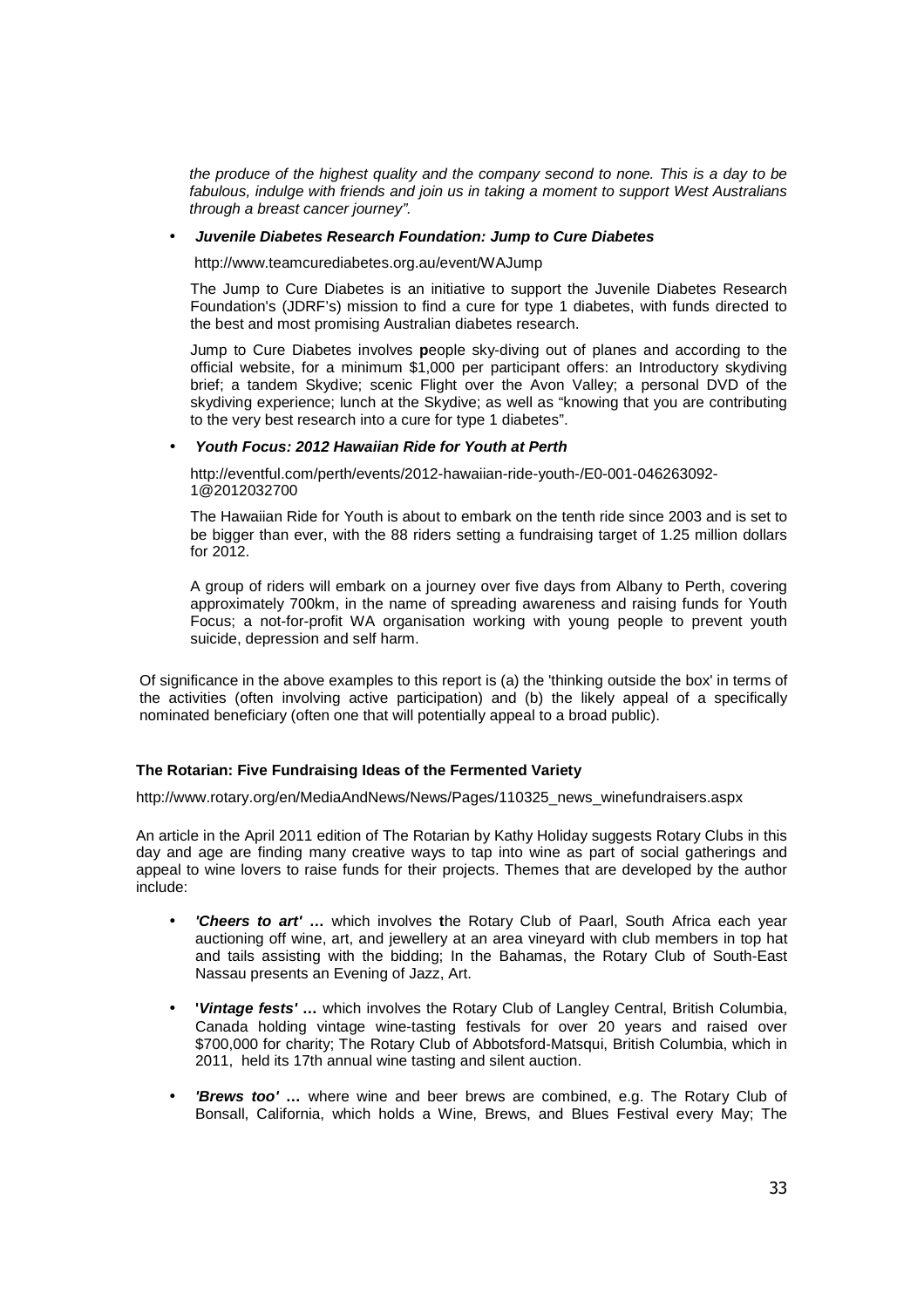Rotary clubs of Gillette and Gillette-Energy, Wyoming, every year conduct a Wine and Microbrew Festival.

- **'Ideal pairings' …** such as wine and pears (Rotary Club of Hood River, Oregon., USA); wine and cheese **(**Rotary Club of Riverbank, California, which holds the Riverbank Cheese and Wine Exposition, featuring vintages from more than two dozen wineries as well as cheese-tasting sessions); wine and seafood (The Steveston Seafood and Wine Festival, held by the Rotary club in Steveston, British Columbia, which offers fresh oysters alongside specialties prepared by local restaurants).
- **'Top chefs' …** the Rotary Club of Paso Robles, California, has for many years invited vintners to showcase their culinary skills along with their wines at its Winemakers' Cookoff, raising more than US\$230,000 for scholarships in the process; The Rotary Club of Picton, Ontario, Canada, brings in top local chefs to create a five-course feast for its Wine Festival Dinner.

It is interesting to note that in response to this international grape-inspired journey of fundraising, the following comment appears from a local Rotary Club:

At 9:53AM on 4 April 2011, Arthur Todd wrote: The Rotary Club of Katanning, in Western Australia, holds an annual International Dinner and Auction. Each year the dinner has a different country as a theme (Brazil this year). Amongst many other things, local wineries donate wine for tasting and for auction.

Of interest to the present report are the expansions on a theme; the innovative ways in which a theme (in this case wine) can be elaborated and in a sense 'dressed up' to turn what might be a fairly conventional fundraiser into something of a celebration. Again, turning a fundraiser into an anticipated event would appear to be pay dividends; as described turning it into a 'signature' event, akin to the Zonta art events discussed previously.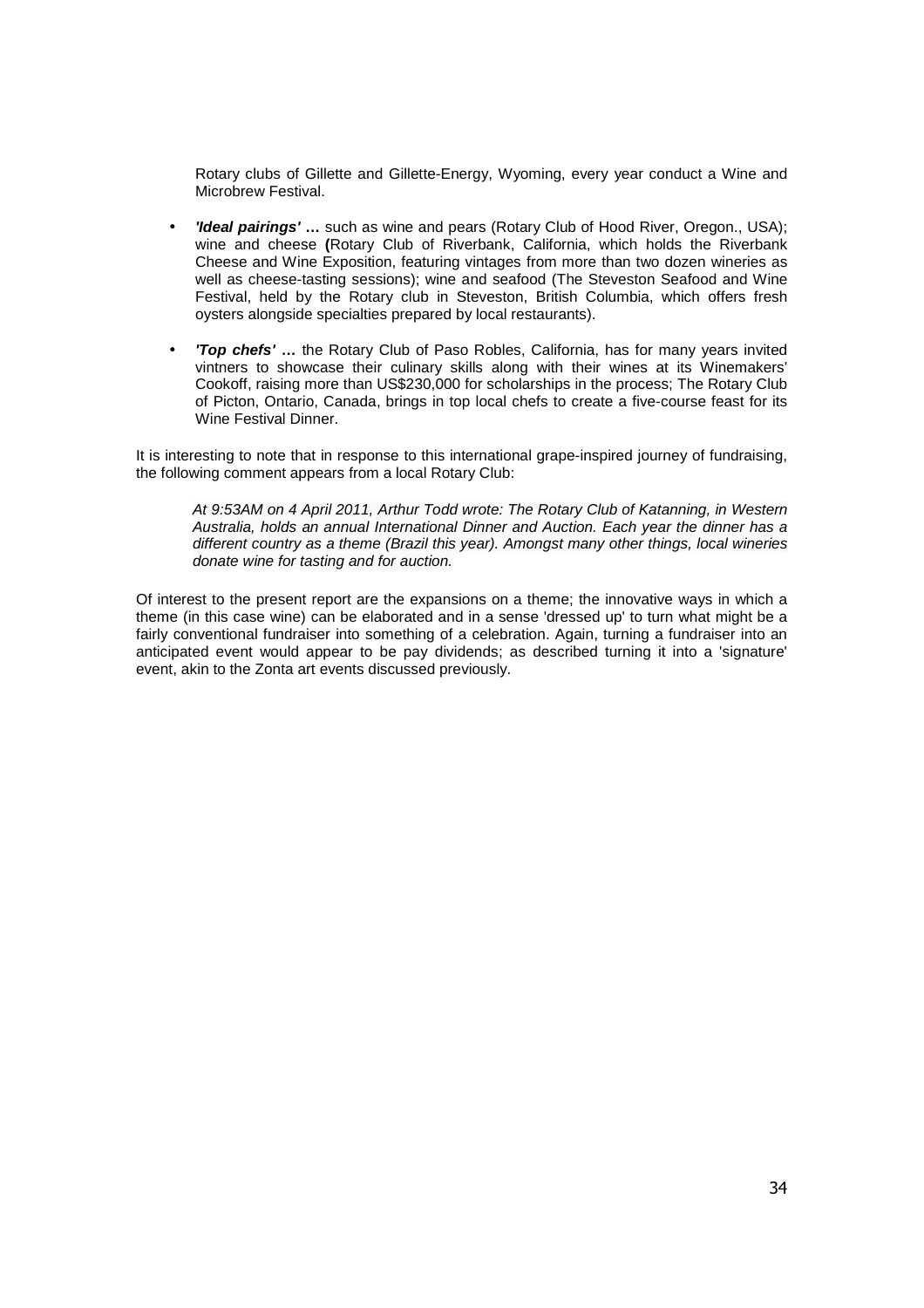## **Attachments**

## **Attachment 1**

## **OVERVIEW OF ZONTA CLUB OF PERTH: The First 30 Years<sup>3</sup>** .

The following overview of the Zonta Club of Perth's fundraising and service history is taken from the Club's website which documents the first 30 years of the Club's history.

The Zonta Club of Perth was formed in 1971 by which time there were 13 Zonta clubs in Australia and New Zealand; all part of Zonta International's so-called Area III (later to become Region III in 1972 and District XVI in 1974). By 1990 the District was split into three, with the Northern Territory, South Australia, Tasmania, Victoria and Western Australia being grouped into a new District 23, as it is today.

## **Service Projects**

The history of the Club's first 30 years begins with the following comment on the Club's first project:

#### First project - the Air Race

With this international aspect in mind and to publicise Zonta International an ambitious scheme was initiated as the club's first major activity.

It was to sponsor two of the Club's members, Robin Miller Dicks, a nurse in the Royal Flying Doctor Service, and Rosemary de Pierres, another pilot, to compete in the 1973 All Women's Transcontinental Air Race across the U.S.A. (the so-called Powder Puff Derby).

A Royal Flying Doctor Service Appeal Committee was formed in 1972 and our members worked tirelessly to obtain sponsorships resulting in a substantial sum being raised, including the donation of a Beechcraft Bonanza aircraft for use in the race. Our team finished sixth over the finishing line and on handicap  $36<sup>th</sup>$  out of 104. Excellent publicity was given to them and the Club gained considerable kudos from it.

The ensuing account of Cub service provides a useful narrative on the range of service projects undertaken by the club since its inception and provides a backdrop to the fuller chronology by this review. This account of the service history relies heavily on the documentation cited above.

#### One-off service projects

• Since 1971 many and varied local service projects have been supported, either by funding or in kind. Many of these have been by single donations such as the funding of talking books for the blind, a toilet chair for handicapped children, money towards a kiln and a bus, an auditory training unit, bushfire relief, folding beds for Princess Margaret Hospital, After School Care Program, blankets and foodstuffs for Anglicare and Communicare, cotton clothing and lotions for the albino population in Zimbabwe, etc.

-<br>3

Abridged from History of the Zonta Club of Perth, Part One: The first thirty years 1971-2001 http://www.zontaperth.org.au/history.htm cited 30.11.2011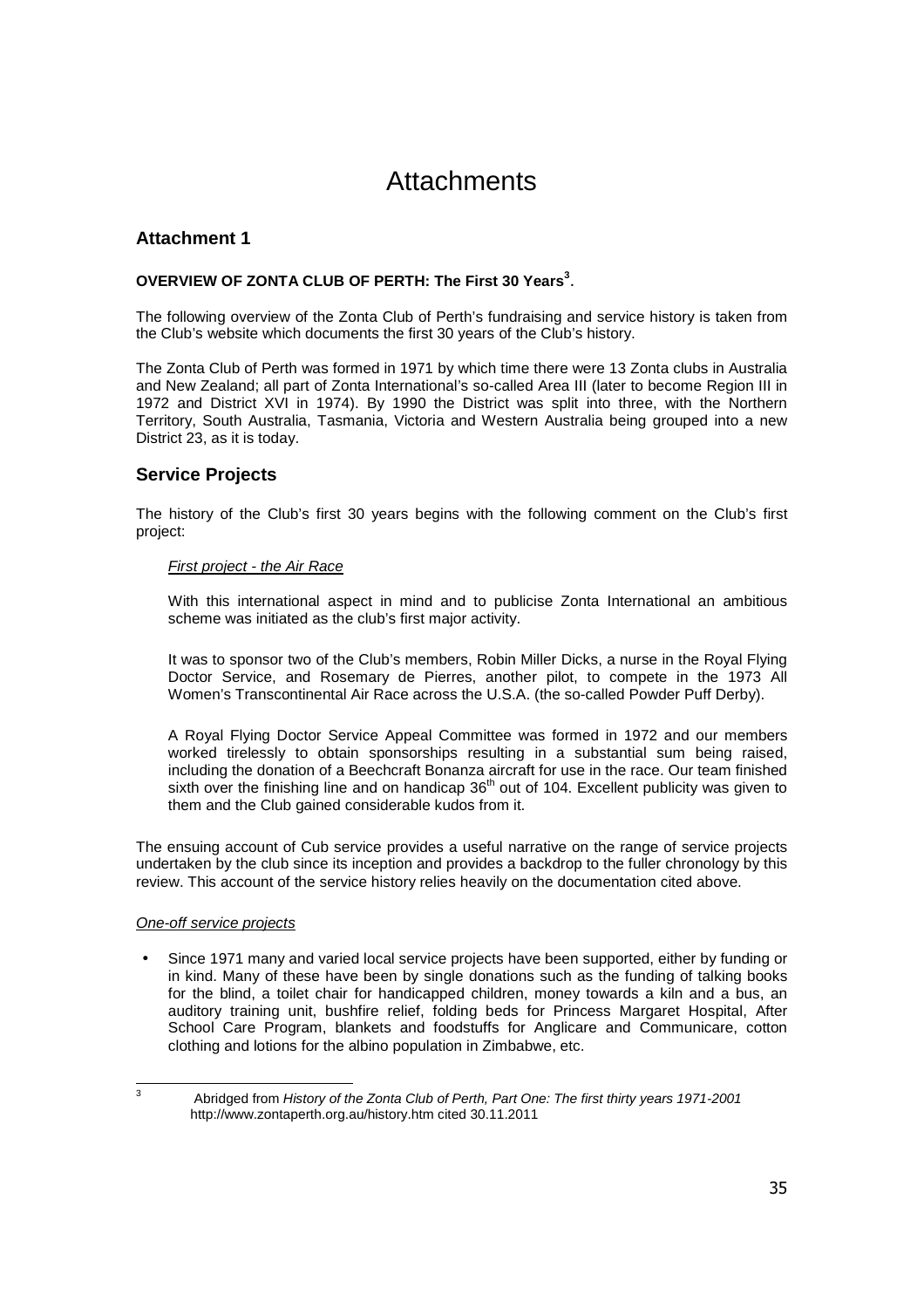• The Club has also supported a number of ongoing projects such as the Multiple Sclerosis Society of W.A Inc, the Royal Flying Doctor Service, Zonta House Refuge, Theatre of Difference, Sail Training Association, Salvation Army Christmas Appeal, Save the Children Fund to sponsor children, as well as various awards made by the Club and internationally.

#### Dairy Village in Thailand

There have been some exciting special projects also. One of these was the Zonta Dairy Village in Thailand. This project commenced in 1982 when the Club sent a donation of \$200 to the Zonta Club of Bangkok whose members were promoting the fledgling Dairy Village at Chom Bung.

Sister Francis Xavier Bell established the Village as a refuge for sick and impoverished families with a view to giving them some independence. A graduate from the local agricultural college was her assistant and she was sponsored by the Bangkok Club to come to Australia and New Zealand to learn the new (for Thailand) science of dairying.

In Perth she was looked after by our Club and on a member's dairy farm at Harvey. Also when she returned some years later she was trained in cheese making on the property of another of our members. Much assistance was given to the project by way of equipment and funding.

#### Ongoing Holiday Relief

One of the Club's most rewarding and longest running projects has been the Zonta Holiday Relief Scheme here in Western Australia. This was started in 1980 and provides holidays for low-income families in stress situations. It offers transport, accommodation and spending money and has given much pleasure to approximately 200 families.

## **Awards**

Apart from the service history described above, in the first 30 years, the Zonta Club of Perth contributed to a range of local and international awards.

Local awards have included the following

- Education Award to a mature age female student (25 plus) who has completed one year of a tertiary degree
- Emerging Artist's Award to a student in the arts field
- Girl Guides Leadership Award, the winner chosen by the Girl Guides Association.
- Gwyn Lamb Award of a family holiday to a foster parent and family chosen by the Foster Carers Association of W.A.
- The Club donates funding and puts forward nominees for an annual Area award to a Woman of Achievement and also puts forward nominees for a Zonta International Young Women in Public Affairs Award.

## **Fundraising**

In order to finance the foregoing activities the Club currently [recorded at the end of the first 30 years] budgets to raise c.\$10,000 annually. Over the years the means of doing this have been both entertaining and imaginative.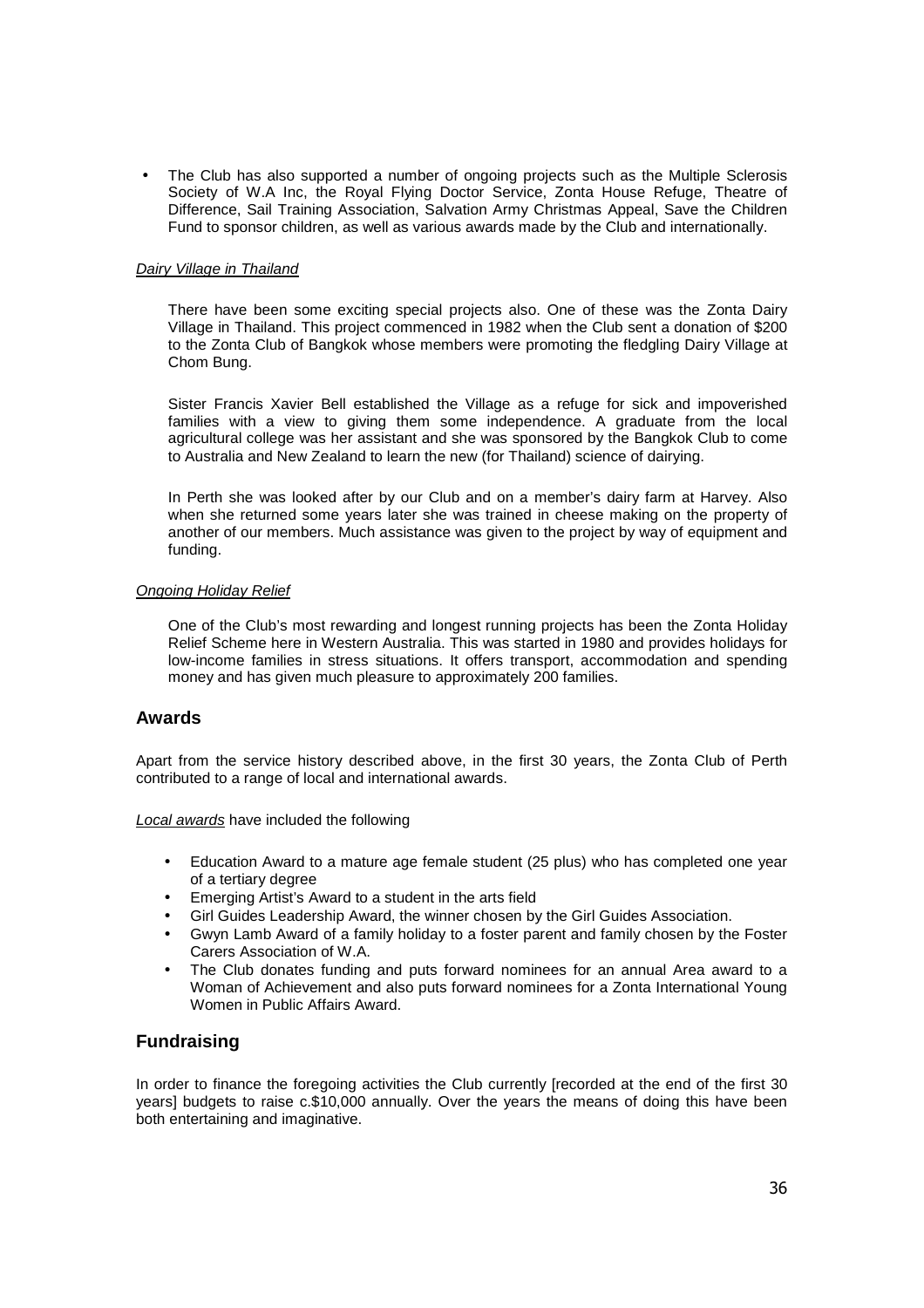The most successful activity has been through an Art Adventure, which for some time was held every second year. It was first held in 1980 at Jean and John Oldham's home, where it continued until 1988. Since then it has been held at the Bay Gallery in Claremont and latterly at the Moore's Building in Fremantle.

Another lucrative and enjoyable series of fundraisers was Anne Dreske-Somoff's fashion parades. Theatre performances, film shows, a Zonta Race Day at the Toodyay Race Course, visits to artists' studios, raffles, a second hand book sale, swap-meets, gambling nights with fake money, mini art shows, etc have all contributed.

This history of the first 30 years is summed up in the following way:

For the past thirty years the Zonta Club of Perth has given service to the local community and supported Zonta International's global projects. Its membership numbers and its financial status have increased and decreased according to the general economic environment. It still has six of the original charter members as well as a group of vital younger people. A strategic plan has been drawn up and the Club is on a sound footing to continue its service into the future.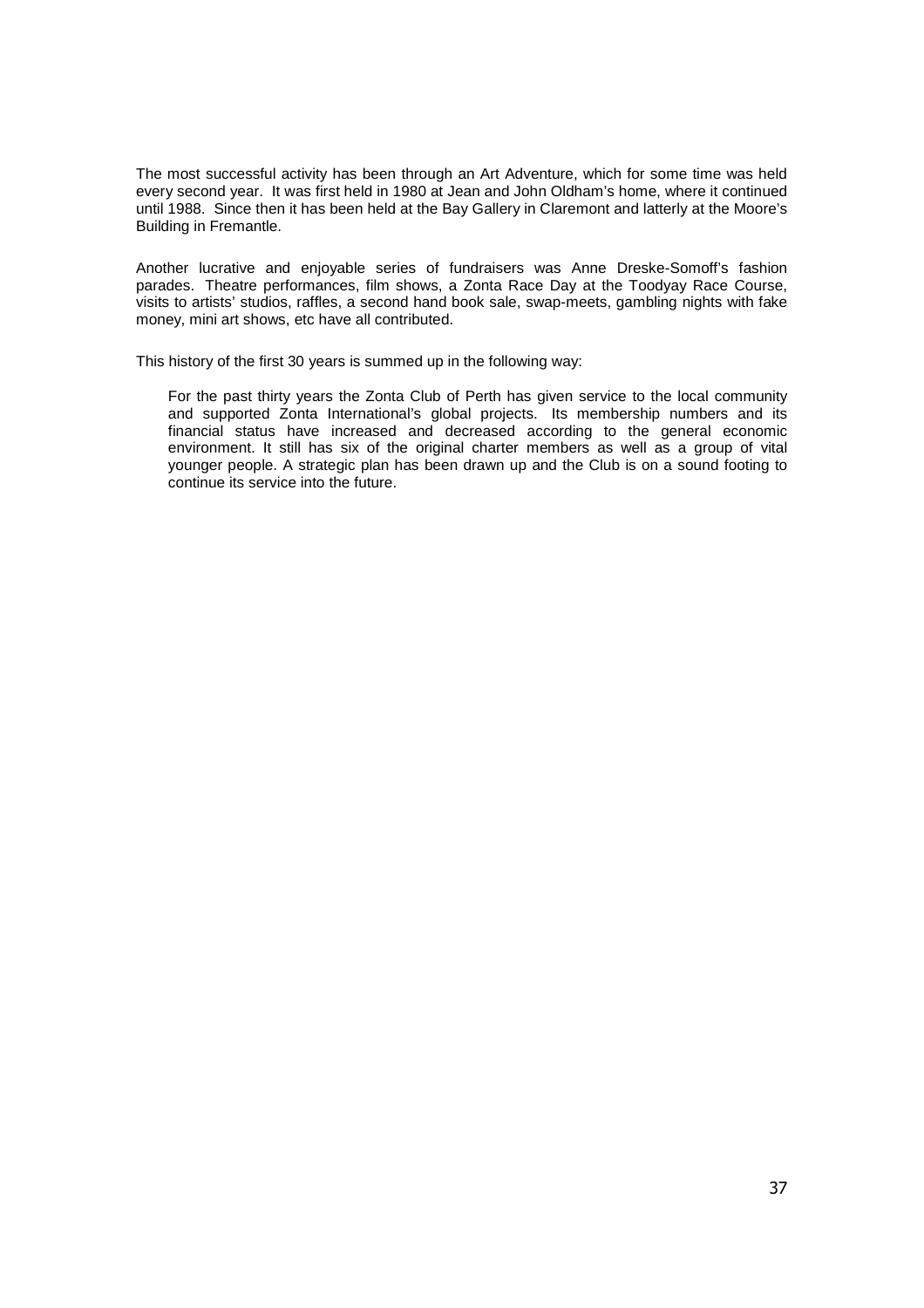## **Attachment 2**

## **ZONTA AWARDS<sup>4</sup>**

## International Awards

Organised at the Zonta International level with applicants applying through their local clubs, the International Awards have included:

- The Amelia Earhart Fellowship Awards approximately 35 annual fellowships of US\$10,000 to support further PhD level studies in aerospace-related sciences and aerospace-related engineering.
- Jane M Klausman Women in Business Scholarships 12 annual grants of US\$5,000 for women who have completed 2-3 years of undergraduate studies and have outstanding academic credentials.
- Young Women in Public Affairs 5 awards of US\$3,000 for pre-university or pre-college women students, aged 16-20 years to encourage women to enter careers in public affairs, public policy and community organisations.

## District 23 Awards

Though there are no separate awards provided at a District level, District 23 has coordinators for each of the ZI awards who encourage and support clubs to find suitable applicants. The ZI Young Women in Public Affairs Award provides a District award of US\$1,000.

## Area 3 Awards

There are two awards organised at the area level.

- The Woman of Achievement Award is presented to a "quiet achiever" in the community who has not been previously recognised for her exceptional service. All clubs in the area put forward a nominee for the Award. A special committee consisting of a Zontian and two other people from the community scrutinise the nominations and selects an Area winner. All Club nominees are invited to the Founder's Day dinner in November where they are acknowledged with an overall Area 3 winner being announced and presented with a special brooch.
- Though the Jane M Klausman Award is a ZI award, many of the Clubs in Area 3 collaborate to promote the award, with an area nominee being awarded at a special event.

 $\frac{1}{4}$ 

Abridged from Zonta Awards http://www.zontaperth.org.au/awards.htm cited 30.11.2011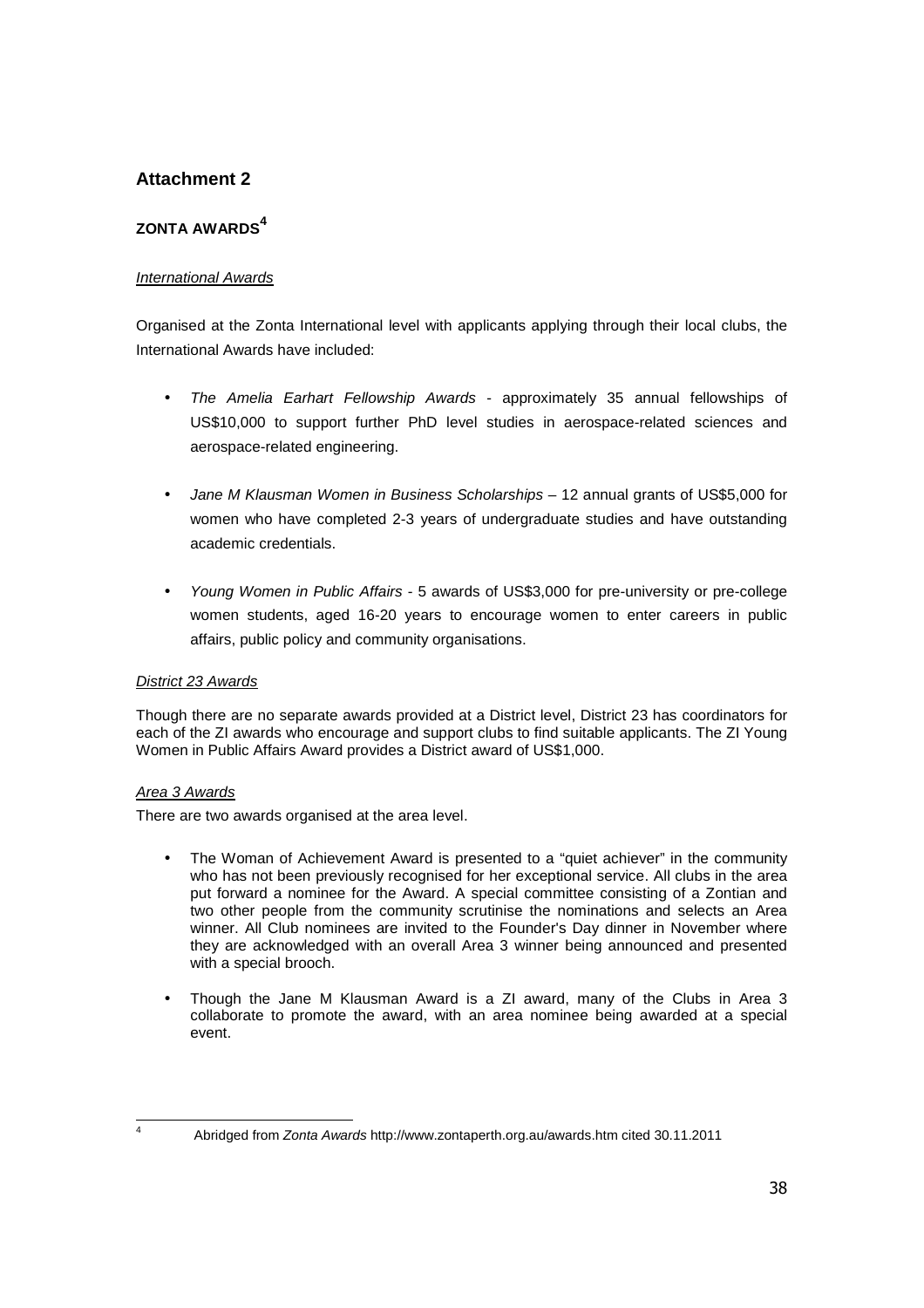#### Zonta Club of Perth awards

The Zonta Club of Perth actively raises funds to support International and District programs and local women through the Club's education and community service awards.

#### ZI Young Woman in Public Affairs Award

Written applications are sought from young women at schools in the local area. Our Club's nominee is presented with \$500 at a club meeting and her name is submitted for consideration at the District and International levels.

#### University Education Award

A minimum of one \$1,000 annual award to a mature aged woman in need of financial assistance to support her second year of university education. Closing date: March 2010.

#### TAFE Education Award (two awards)

Up to two \$750 annual awards to women completing Certificate III in Community Services, in either Community Work or Mental Health Non Clinical at Central TAFE, to encourage continuation to the Certificate IV level.

#### Guiding WA Award

This award (recently discontinued) was for an inspirational guide leader. Originally the award consisted of \$25 plus a banner; subsequently the awardee received \$500 and a certificate with her name being engraved on an honour board at Guide House in Wellington Street, East Perth. Guides WA set the criteria, selected the winner and notified the Zonta Club of Perth, so that a presentation could be arranged. The winner was traditionally presented with her prize at a club dinner meeting.

#### Woman of Achievement Award

The Woman of Achievement Award is presented to a "quiet achiever" in the community that has not been previously recognised for their exceptional service. Our Club's nominee is acknowledged at a Club meeting and invited to the Founder's Day Dinner in November where the Area 3 winner is announced and presented with a special brooch.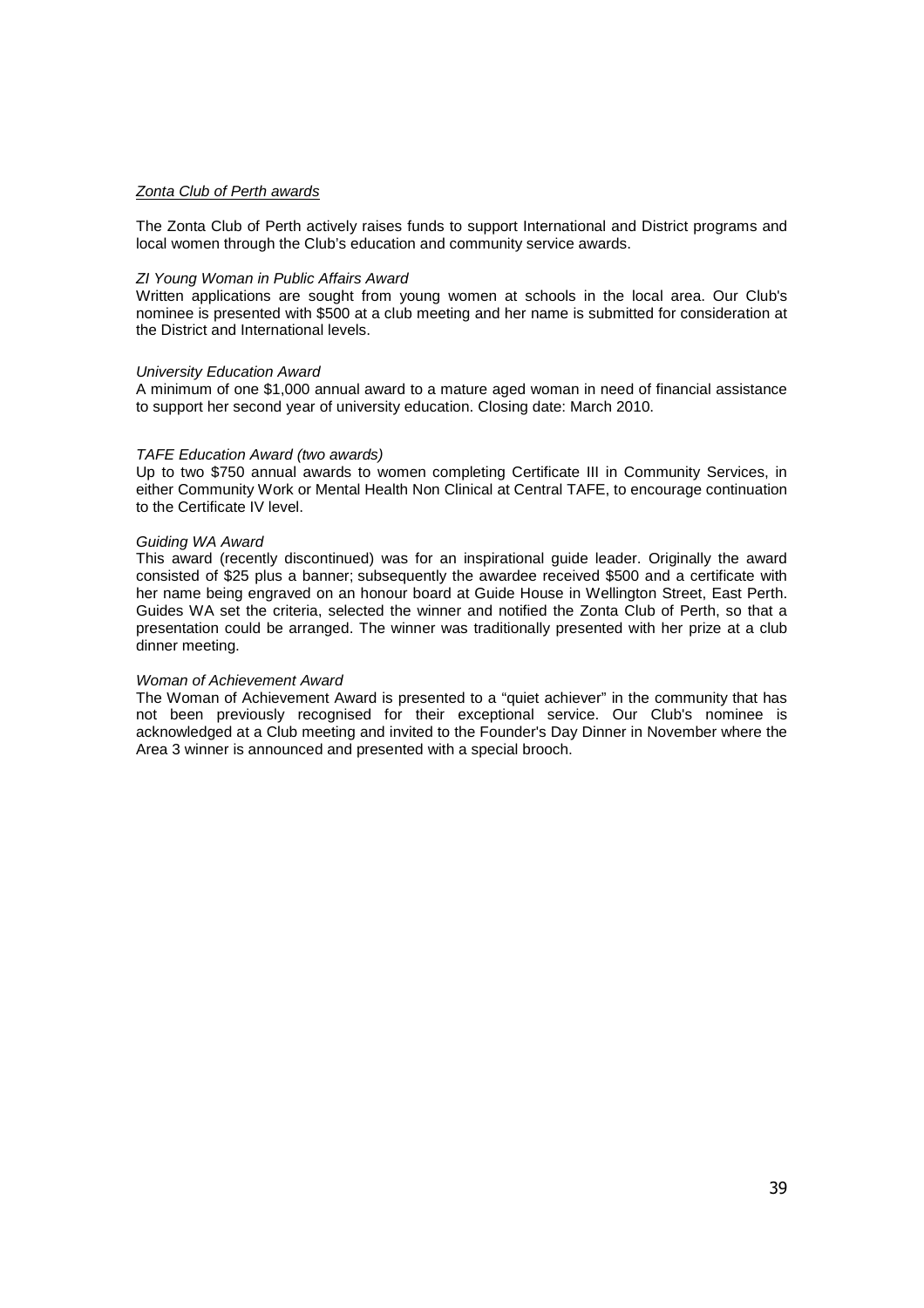## **Attachment 3**

## **ZONTA SERVICE PROGRAMS<sup>5</sup>**

#### Zonta International Service Programs

Zonta International is associated with the United Nations and has representation on many UN committees including the United Nations Children Fund (UNICEF), United Nations Development Fund for Women (UNIFEM) and the United Nations Population Fund (UNFPA). Through the Zonta International Strategies to Prevent Violence Against Women (ZISVAW) program, Zonta International is dedicated to preventing violence against women through service, education, awareness and advocacy.

A proportion of funds raised by clubs around the world is used to finance International Service and ZISVAW Projects. Projects are selected by the membership at International Conventions held once every two years. The 2008 Convention was held in Rotterdam and at this Convention members agreed to the following Zonta International service projects for the 2010-2012 biennium to:

- Prevent mother-to-child transmission of HIV in Rwanda (UNICEF)
- Reduce obstetric fistula within the context of maternal and newborn health in Liberia (UNFPA)
- Create safe cities for women in Guatemala and El Salvador (UNIFEM)
- End burns violence against women in Cambodia, Nepal and Uganda (UNIFEM)
- Provide security and empowerment for women and their families following the earthquake in Haiti (UNIFEM)

In addition, the club has formed a strong relationship with the Perth Chapter of UN Women (formerly UNIFEM) and has representation on two committees to celebrate the Centenary of International Women's Day in 2011 through:

- A state-wide week of celebration sponsored by Lotterywest from 7-11 March
- A UN Women fundraising breakfast at the Perth Convention Centre on 11 March.

The committees bring together many key service organisations including UN Women, Soroptimists, Business and Professional Women, Federation of University Women, National Council of Women, Local Government Women's Association and Country Women's Association to synergise efforts to advance the status of women.

#### District 23 Service Programs

Zonta District Conference are held every two years and at the 2009 Conference in Ballarat, Victoria, members agreed to support two District 23 Service Projects for the 2010-2012 biennium.

- District 23 Birthing Kit Project provides materials to birthing assistants in developing countries so that women may give birth in a clean birthing environment. The simple kits consisting of plastic sheeting, disposable gloves, string, scalpel and soap are made up during social workshop events and posted directly to organisations overseas that have requested them.
- District 23 Breast Cushions Project helps women recover from breast cancer surgery by providing small specially designed cushions that fit under the arm to improve comfort.

<sup>-&</sup>lt;br>5

Abridged from Zonta Service Programs http://www.zontaperth.org.au/service.htm cited 30.11.2011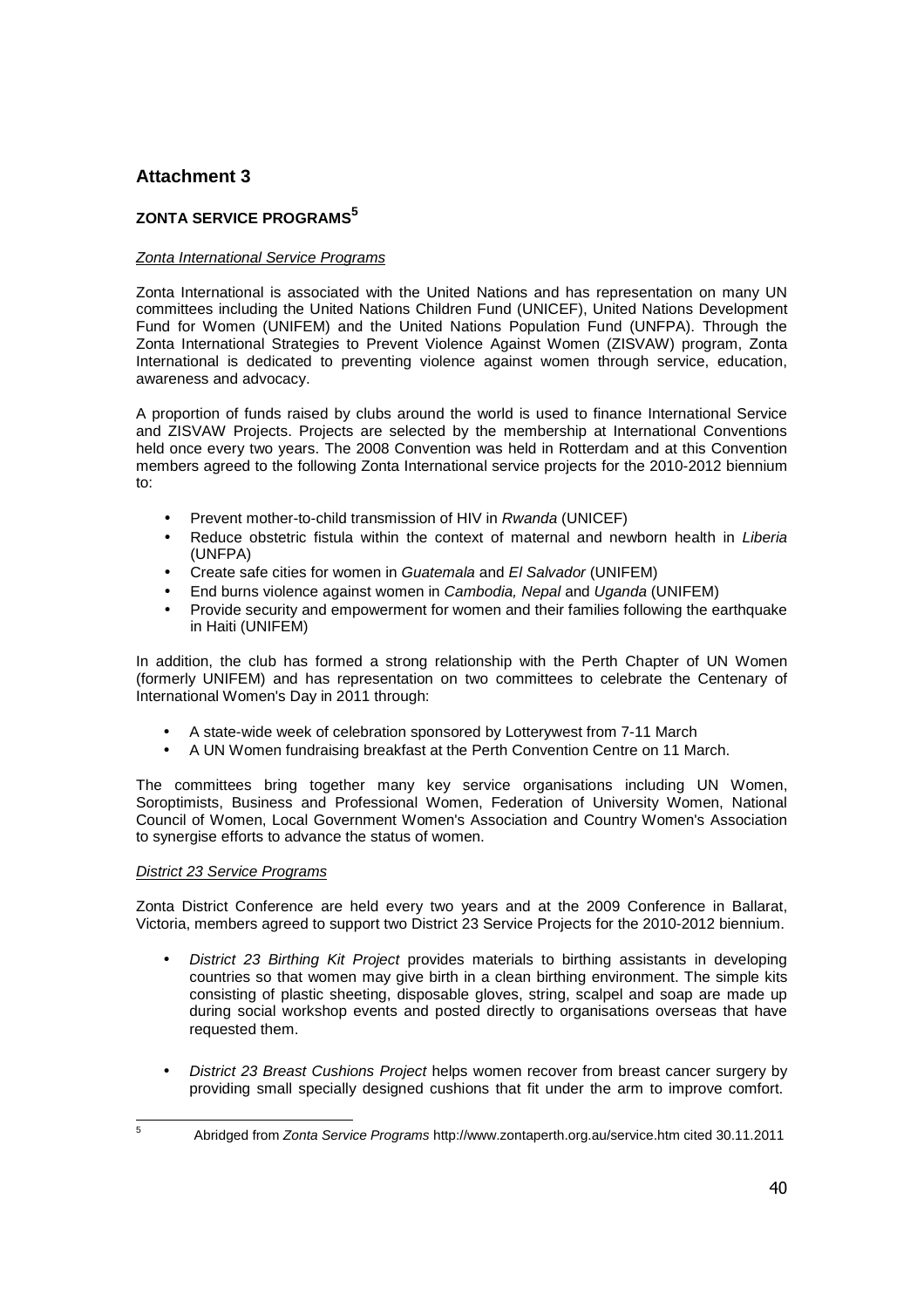The cushions are requested through hospitals and many Zonta Club members either sew cushions themselves or their club funds materials for community groups to sew the cushions. The Zonta Club of Perth is one of a number of clubs that provides funds so the women at Bandyup Women's Correctional Facility may sew the cushions for this innovative project.

#### Zonta Club of Perth Service Programs

The Zonta Club of Perth actively raises funds to support International and District programs and also support local women through the Club's service projects, advocacy activities and awards.

Service projects include**:** 

- Zonta House Refuge providing financial and professional support, toiletries, clothes, and furniture to help women rebuild their lives
- Zonta Holiday Relief Scheme providing holidays for needy families so they can have quality time together. Families often stay at Rotary's Friendship House in Albany as well as other places
- Ngarinyin Project creating an extraordinary friendship with the Ngarinyin women in the Kimberley region of WA.

Advocacy activities include supporting:

- The Women's Legal Referral Service that provides legal support to victims of domestic violence
- Education and information programs about female genital mutilation to eliminate this practice in Perth
- Initiatives to recogise the 10<sup>th</sup> September *International Gynaecological Awareness Day*.

The Zonta Club of Perth was instrumental in developing a Legislative Awareness and Advocacy Kit. The publication has been adopted throughout District 23 and provides a starting point and guide for members to advocate for the status of women worldwide. It describes what advocacy is and provides practical tips on how to translate intentions into actions.

#### Community Projects

From time-to-time the Zonta Club of Perth has been involved in community projects where representation is sought across a range of service clubs, for example:

State Images Community Art Project - one of a series of initiatives to celebrate the Millennium. Funded by Lotteries WA, the project sought to involve artists (young and old, professional and amateur) in creating image of their region at the turn of the century and in turn having that image translated onto mosaics as part of the Barrack Square development. A copy of the mosaic was also be made for display in the home regions (nine in total).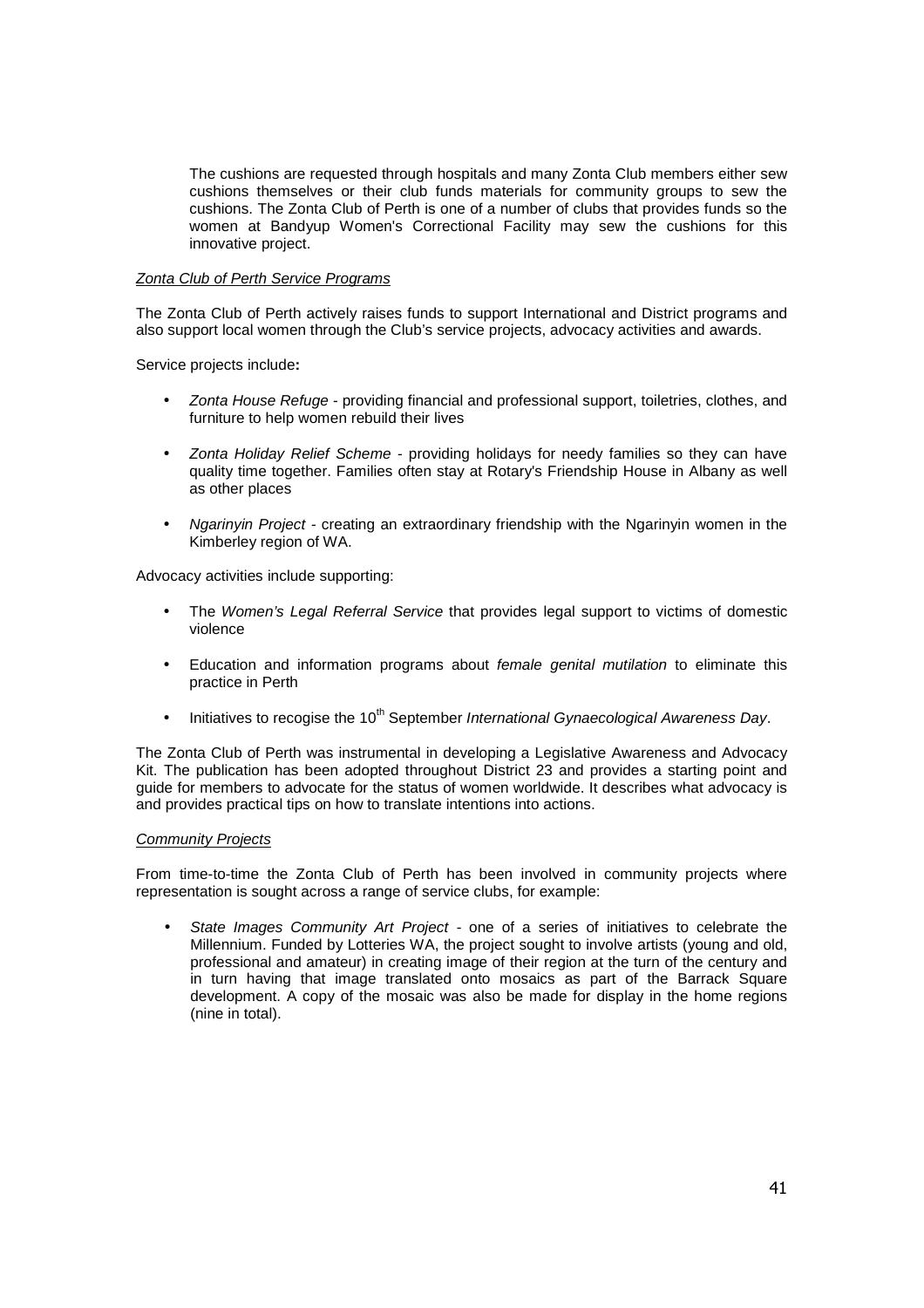- Western Australian Centenary of Women's Suffrage Memorial and Pavilion, King's Park and Botanic Gardens – recognizing Zonta's role in supporting women in Western Australia with a bronze plaque in the precinct of the King's Park and Botanic Gardens memorial Pavilion. The plaque set in a pathway leading to the pavilion reads "Zonta International working to advance the status of women worldwide".
- Zonta Rose Gardens A single yellow rose has been a favourite Zonta motif for more than a decade and many clubs have created "Zonta rose gardens" as colourful ways of promoting their clubs to the community. The Zonta Club of Perth has a specimen rose bush at The Niche, Queen Elizabeth II Medical Centre. The rose provides stark contrast to the native garden in which it is located but is easily accessible to people in wheelchairs. The rose bush was the brainchild of our former club member Freda Jacob who has worked tirelessly to make life easier for those with physical disabilities.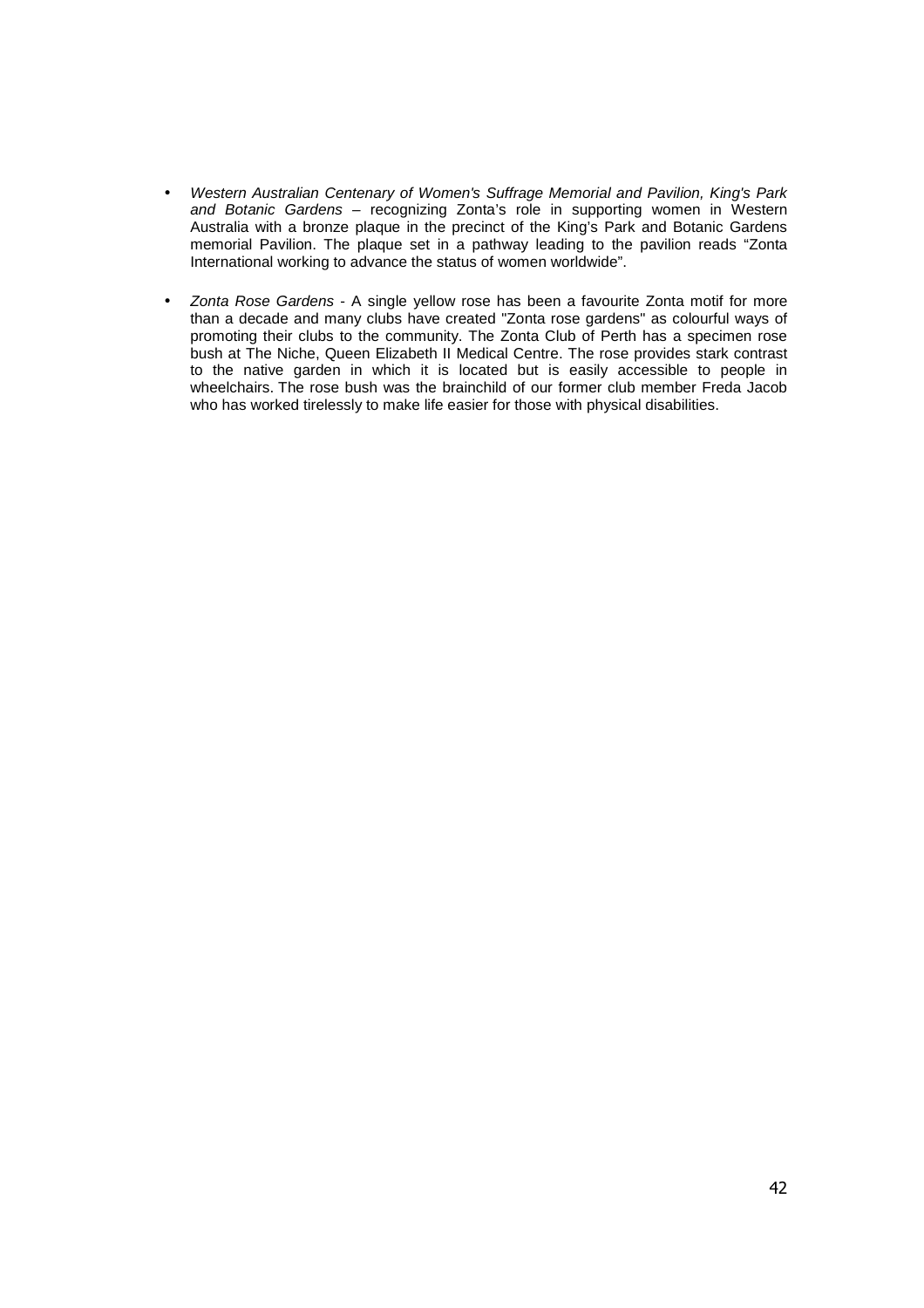## **Attachment 4**

## **DISTRICT 23 YARRI WADA PUPPET PROJECT <sup>6</sup>**

#### District 23 Yarri Wada Puppet Project

Yarri Wada is a Ngarinyin phrase meaning 'many dreamings'.

Senior Law women of the Ngarinyin, Wunambal and Worora clans in common a deep love of their country and the people within it and dream of:

- finding ways to guide their communities out of the cycle of poverty, domestic violence, child abuse, alcohol and drug abuse, disease, youth suicide, poor education and unemployment
- communities regaining pride in their culture and respect for themselves and each other
- their children enjoying good health, good education and a safe living environment.

Together, these women decided that they could use puppets to best apply their strengths in art and story telling to help men and women make positive changes in their communities and approached their friends from the Zonta Club of Perth the idea of the Yarri Wada Puppet Project. The project developed in three stages:

Stage 1 Yarri Wada Puppet Project - Zontians successfully sought partnership with the EON Foundation; the Spare Parts Puppet Theatre; the Union Internationale de la Marionnette (UNIMA) - the world puppetry body; Million Puppets Project; St Catherine's College (University of Western Australia); and several private individuals. This first stage saw 50 women trained by professional puppeteers in puppet design, with 19 receiving formal TAFE qualifications in the process.

A DVD video of the puppet construction was made and sent to potential donors in a Yarri Wada Presentation Pack that also contained the first edition of the Yarri Wada News and donation forms. The project was presented at the District 23 Conference in Hobart, Tasmania in 2007 and adopted as a District 23 project for the 2008-2010 biennium.

A few puppeteers brought two 'Gwion Gwion' puppets, 4.5m and 3m high, from the Kimberley to Perth and exhibited them at the World Puppet Festival in April 2008. This was a fantastic opportunities for the fledgling puppeteers to 'mix it with the best in the world' and the puppets stirred a lot of interest - especially given their size and cultural uniqueness.

• Stage 2 Monorngungga - Stepping Forward with Pride – This stage saw the development of Monorngungga a project to teach sexual health and wellbeing to young people aged 10-16. Program leaders were Beryl Davis, Aboriginal Liaison Officer from Derby Health Service, Estelle Umbagai from Mowunjum Community and Angela Fisher a Child Health Nurse from the Kimberley Public Health Unit.

Program leaders first undertook specialist training in sexual health and positive life skills so they could learn to get young people to talk about puberty, body image and sexual issues in a group environment. The first training course for young women was completed with tremendous results, including more young men arranging 'check ups' with the local nurses. Similar courses were developed for young men.

The project became a catalyst for local agencies to work together and, with a little help from their Zontian friends, the Kimberley communities got on track to continue this work themselves. Funding from Zonta Clubs in District 23 helped to 'kick start' this phase of the

-<br>6

Abridged from District 23 Yarri Wada Puppet Project cited 30.11 2011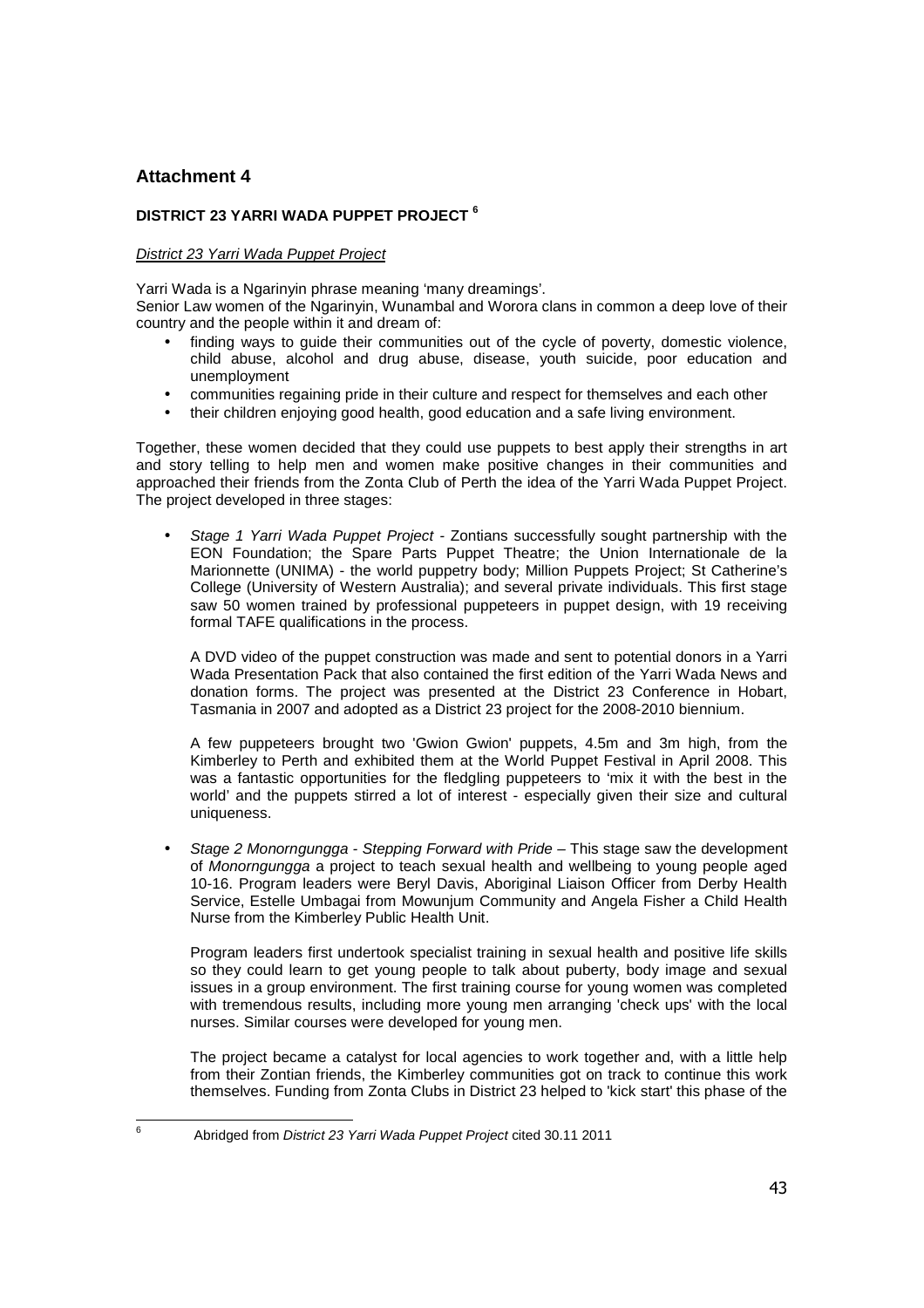project as it was adopted as an official D23 project for the 2008-2010 biennium. The funds raised were matched by the Unity of First People of Australia and a Project Manager was employed to see the continuation of the education programs commenced as part of the Yarri Wada Puppet Project.

The experience gained from Yarri Wada demonstrated that there was a need for programs to educate young people in life skills, provide cultural pride and build their esteem so they were empowered to make positive choices in life. Therefore, partners in the project set about seeking more funding to see the program become established in the community.

Stage 3 Ilerla Project – funded by Lotterywest to ensure the work continued for two more years, targetting young people in the remote Kimberley region of Western Australia who live in environments where there are high levels of alcohol abuse, drug abuse and violence.

Ilerla was administered by the Unity of First People of Australia with the Zonta Club of Perth continuing to be involved through representation on the Community Reference Group. In addition, the club was to also assist with seeking funding to sustain the program beyond the next two years. The project brought together community elders, local organisations and government agencies such as True Blue Dreaming, Rainbow Program, WA Police, WA Health Department, Curtin University, University of South Australia, Kimberley Aboriginal Medical Services, Aboriginal Healthwork, Mooditj, Standby Me, Nunga Women's Workshops, St John Ambulance.

Mowunjum resident, Leah Umbagai, coordinated a range of programs aimed at children, youth, young adults, young parents, mothers, fathers and grandparents. The Ilerla Project was based at Mowunjum (10km south of Derby) but was to also include communities on the Gibb River Road up to 500km away.

With talks by indigenous role models, professional assistance to deal with emotional and physical trauma and after school activities such as art workshops, drop in centre for homework, puppet theatre activities, in-country camps, traditional dance afternoons and a 'kids club' that incorporates a sleep-over from Friday night for those children who are unsafe at home on weekends, children will have opportunities to broaden their thinking and be empowered to make good decisions for the future. Additional programs designed to help youth navigate puberty more safely include high school sex education programs, as so many of the 15-18 year-olds are at high risk of unplanned pregnancy, sexually transmitted infections and breakdown in mental health. The Kimberley Land Council will also take boys and girls on a bush-training program to show them how to monitor the environment and animals and manage the country using traditional techniques such as controlled burning.

A key aspect of the Yarri Wada project is that it inspired local leaders to take ownership of the project and develop the project in the way that worked best in their communities.

The following project donors and partners are acknowledged.

Donors:

- EON Foundation \$20,000
- Zonta Club of Perth \$2000
- McGregor family \$500
- Zonta Club of Adelaide \$500
- Zonta Club of Adelaide Flinders \$500
- Zonta Club of Adelaide Hills \$500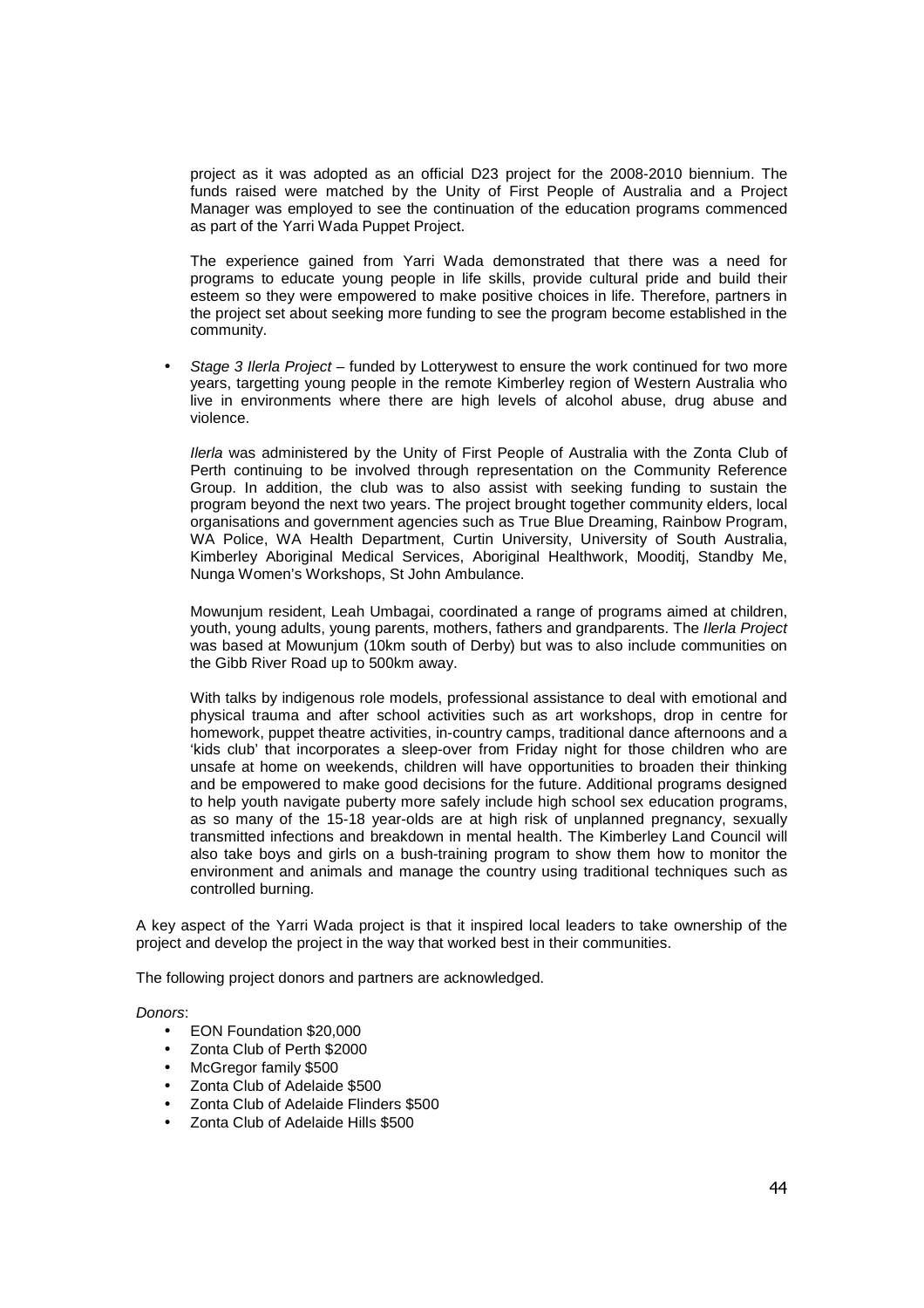- Zonta Club of Adelaide Torrens \$500
- Zonta Club of Alice Springs \$500
- Zonta Club of Bendigo \$500
- Zonta Club of Bunbury \$500
- Zonta Club of Devonport \$500
- Zonta Club of Dunsborough Area \$500
- Zonta Club of Fleurieu Penisula \$500<br>• Zonta Club of Frankston \$500
- Zonta Club of Frankston \$500
- Zonta Club of Kyneton \$500
- Zonta Club of Melbourne on Yarra \$435
- Zonta Club of Peel Region \$500
- Zonta Club of Perth Northern Suburbs \$500
- Zonta Club of Port Lincoln \$500
- Zonta Club of Riverland \$500
- Zonta Club of Swan Hills \$500
- Zonta Club of Wangaratta \$500
- Zonta Club of Para Area \$250

#### Partners:

- Zonta Clubs of District 23
- Mowanjum Community, through the community steering group<br>• Mowanjum Aboriginal Spirit of the Wandiina Artists Cooperative
- Mowanjum Aboriginal Spirit of the Wandjina Artists Cooperative
- Family Planning Association of WA
- United First Peoples Australia
- The David Wirripunda Foundation
- Department of Health, WA
- Kimberley Public Health Unit
- WA Child Health Service
- Beyond Blue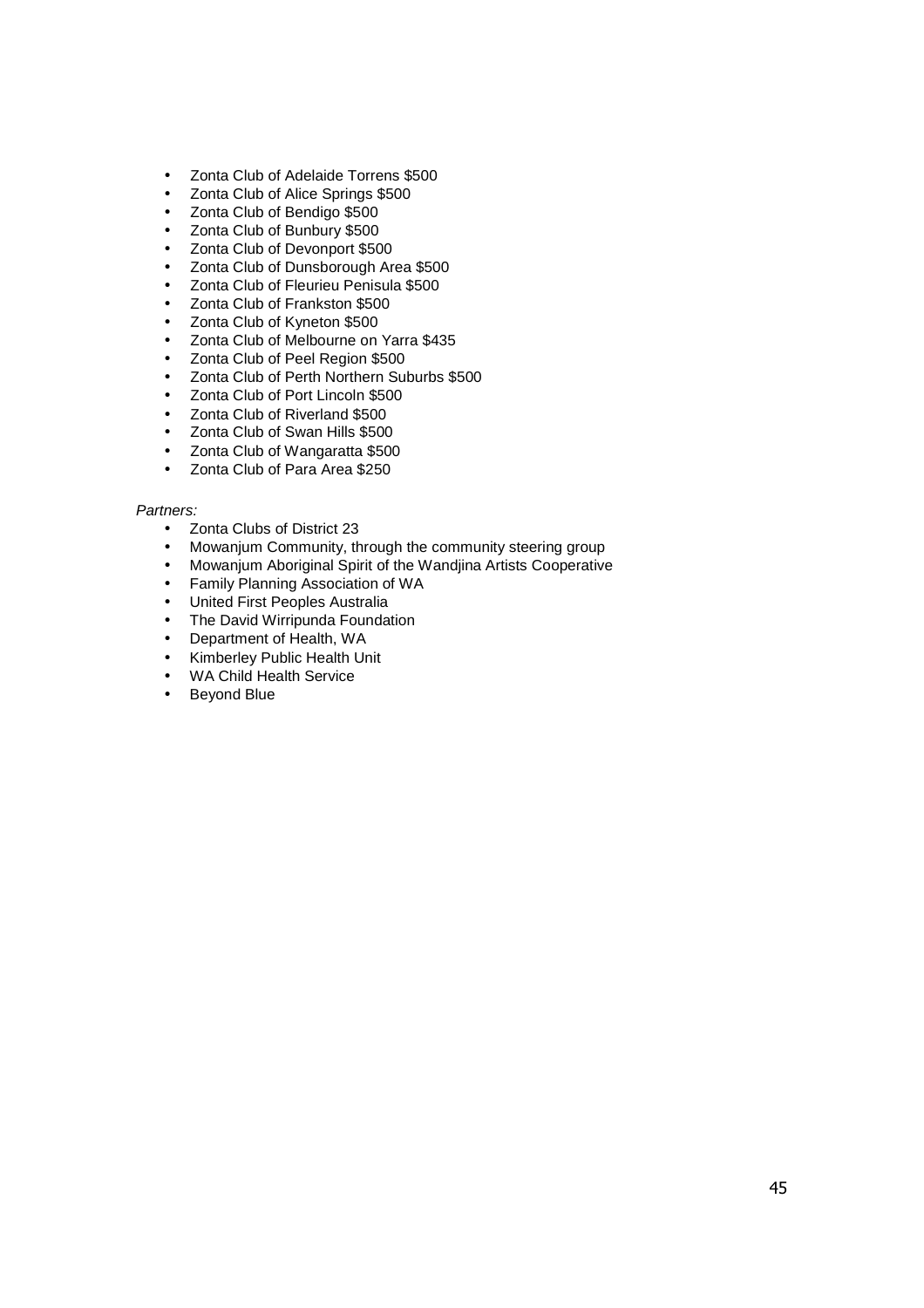## **Attachment 5**

### **ANNOTATED BIBLIOGRAPHY: Fundraising**

On-line information on fundraising is extensive and ranges across larger n-f-p organisations relying solely or wholly on fund-raising through to voluntary community service organisations such as Zonta. There is also a proliferation of organisations that have been set up as professional feefor-service fundraisers.

Several things stand out:

- Even a cursory scanning of the websites indicates that there are many fundraisers competing for what is probably a diminishing fund source.
- Many of the fundraising ideas still involve the traditional fundraisers such as raffles, dinners, auctions, bequests etc. At the same time, there is an emerging on-line fundraising push.
- While most sites focus on specific fundraising activities, some are directed at a more strategic level and focus on longer-term strategic planning.

## **Zonta International Foundation. Introduction to Fundraising<sup>7</sup>**

This Zonta International Foundation guide is a short (1-page) introduction to fundraising, indicating the purpose of fundraising is to develop relationships with donors and potential donors and raise financial support for:

- Zonta International Foundation
- Local club service and advocacy projects

It lists the following fundraising Ideas (without elaboration):

- Walk-a-thon, bowl-a-thon, dance contest
- Group shopping trip, transportation and lunch included
- Create and sell advertising space in a local networking directory
- Golf tournament
- Special dinners (themed parties, champagne brunch)
- Silent or live auctions
- Raffles
- Dinner and event (comedy show, fashion show, musical performance)
- Art auctions
- Working with sporting/performance event concession stand
- Parade of cars tour local scenery, have entries for decorated car contest.

The page also includes a brief comment about finding and benefiting new donors and to help overcome the aspect of always asking the same group of people to donate to club fundraisers.

This is only what it claims in the title (an introduction to fundraising) but as it is a Zonta International Foundation site, worth being aware of.

 $\frac{1}{7}$ 

http://www.zonta.org/LinkClick.aspx?fileticket=wXvBoIlsh5E%3D&tabid=86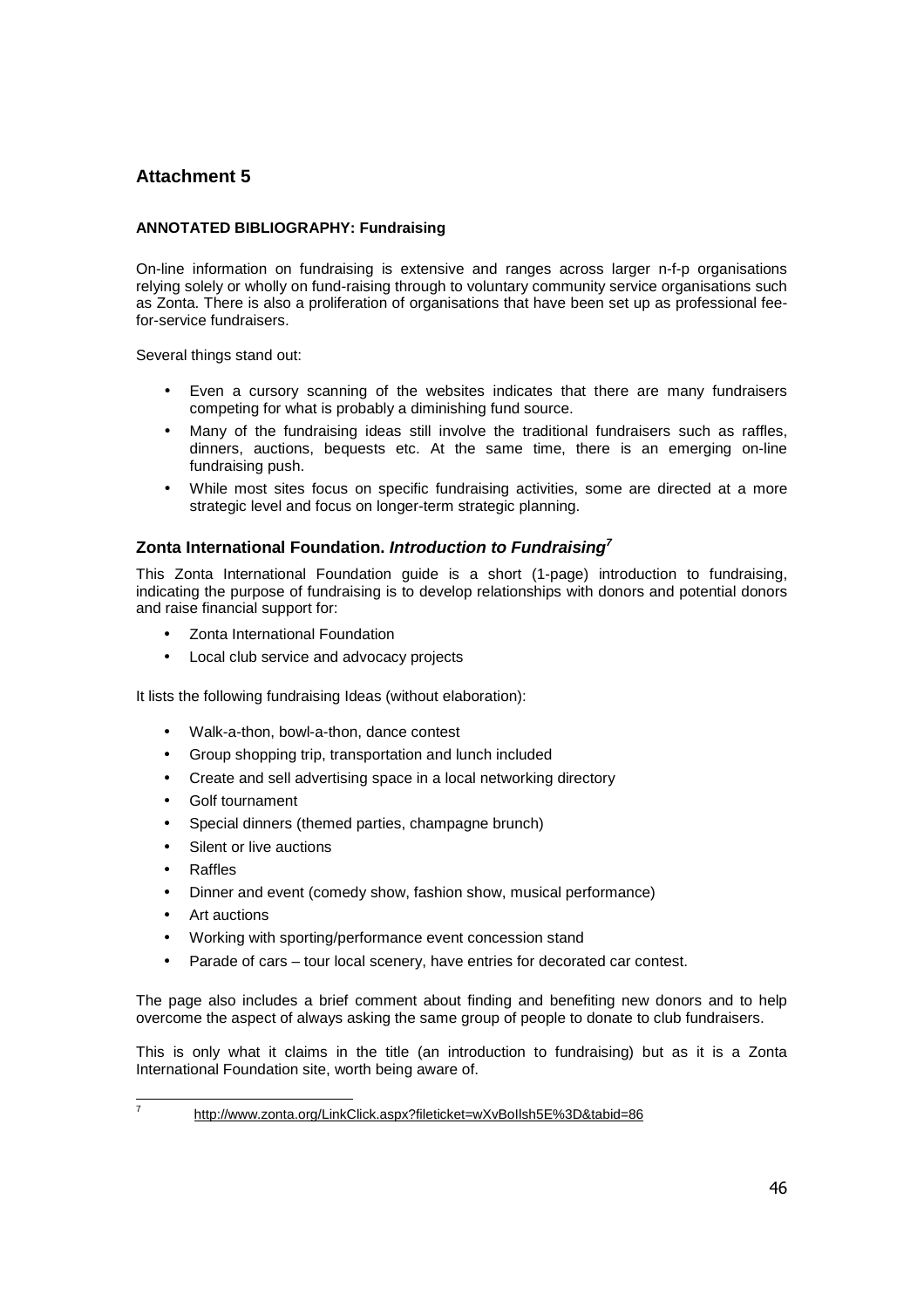## **Soroptimist International of the Americas, 2007. Event Ideas: Successful Soroptimist Fundraisers. SI of the Americas<sup>8</sup>**

An 11-page guide "designed to help Soroptimist clubs maximize their fundraising efforts by creating events that leave lasting impressions. The guide contains several examples of successful fundraisers selected from Soroptimist Celebrating Success entries". The guide describes:

- Bras for a Cause (the cause being breast cancer)
- Chair-A-Tea
- Concert for a Cause
- Lobster Fest & Dance
- Margarita Mixoff
- Red Hat Fundraising Luncheon
- The Biggest Pajama Party in Bucks County
- The One Dollar Challenge
- Used Book Sale
- Winter Golf

Apart from its practical focus around fundraising ideas, several other aspects are of interest: the guide as an example of sharing of fundraising ideas across Soroptimist International of the Americas with an invitation for clubs with outstanding fundraisers to be included in the manual; the rating scale used for each activity, namely the following example for 'Bras for a Cause' (below).

| <b>Scale</b>                 |       |  |        |
|------------------------------|-------|--|--------|
|                              | (low) |  | (high) |
| Investment of club money     |       |  |        |
| Return on investment         |       |  |        |
| Investment of volunteer time |       |  |        |
| Community exposure           |       |  |        |

| Number of volunteers needed                 | Entire club |
|---------------------------------------------|-------------|
| Number of people participating or attending | 100         |
| How many months preparation time            | 6 months    |
|                                             |             |
| Nett Income (Revenue less club expenses)    | \$27,000    |

**Public Relations:** Bras for a Cause was announced at a city council meeting in October. An article with a photo of a decorated bra graced the pages of the club's local newspaper.

**Did you have any corporate, business, or individual contributions of money, products or services specifically to support this fundraiser? If so: How many?** The majority of the bras made were contributions from individuals and businesses.

 $\frac{1}{8}$ 

http://www.soroptimist.org/members/fundraising/FundraisingDocs/GeneralInfo/EventIdeasFinal.pdf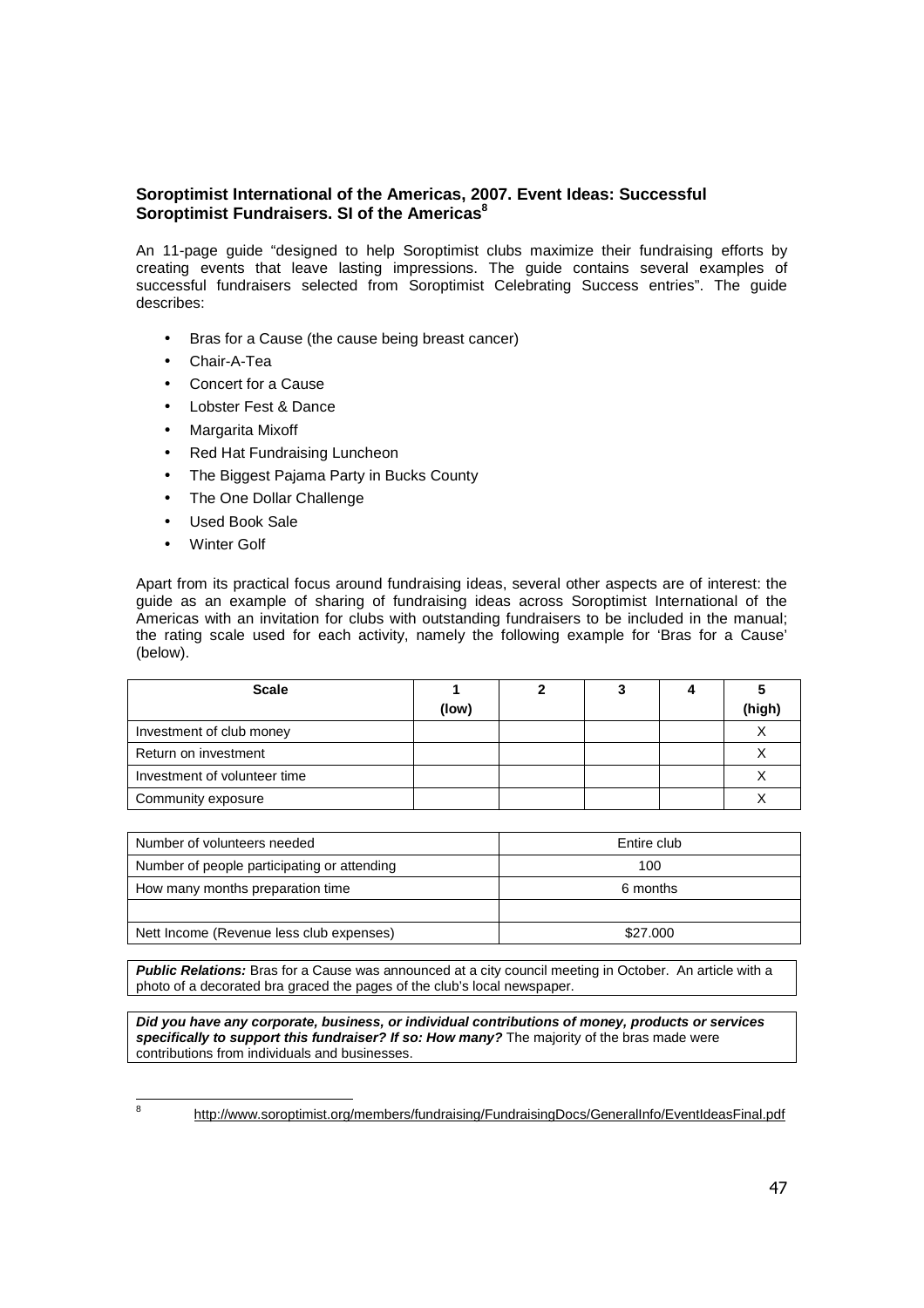## **Tennis West Fundraising Ideas<sup>9</sup>**

A basic local site with some good tried-and-trusted ideas that would be familiar to most people involved in organising or contributing to fundraising activities. It is also a reminder that local sporting clubs, along with schools, churches and other community groups are all out there competing for the fundraising dollar

http://www.tennis.com.au/wa/clubs-and-associations/grants-funding/fundraising-ideas cited 30.11.2011

## **Community and Voluntary Service, Raising Your Own Funds The A to Z of Ideas For Successful Fundraising**

Another A to Z. this one from Bedfordshire, interesting to get a glimpse into how it's done similarly or differently in Great Britain. The ideas range from:

- Abseil scale the dizzy heights of a local landmark or office block, through to
- **Z**odiac evening with a guest astrologer

## **Oxfam Australia's Fundraising Ideas<sup>10</sup>**

This site is like a brainstorming of ideas about fundraising. Starting with general tips such as: 'Be comfortable with asking and getting a "no" – don't let it put you off your fundraising campaign! The site suggests there is never any harm in asking, especially when the cause is a charitable one. It goes through a range of categories of fundraising, namely:

**Small Speedy Spinners** ("ideas that don't require too much time and effort but are still good ways to get people involved in raising money for a great cause!")

**Medium Money Makers** (e.g. custom labelled wine – "an alternative to the usual chocolate drive and is just as easy to organise")

**Think Big Bucks** ('larger events that require a great deal more planning and in most cases larger running costs than smaller fundraisers')

There is also a section with specific examples of successful fundraisers with details of how they were organised and costed. An A-Z of fundraising ideas goes from

**A** … "Auction off Promises! Try to get people to donate a promise of their time, use of their belongings, or to donate a gift. You can even ask people to donate themselves and auction them as 'slaves for the day"… to …

**Z** … "Your own fundraising idea beginning with Z!"

1

Finally the article concludes with a section on securing sponsorship and offering useful tips on how to approach and work with sponsoring businesses or organisations.

## **The Our Community Group Building Stronger Communities through stronger**

<sup>10</sup> http://www.oxfam.org.au/site-media/pdf/OAus-CommunityFundraisingPack-0708.pdf cited 30.11.2011

<sup>9</sup> http://www.voluntaryworks.org.uk/cvsmidandnorthbeds/documents/FundraisingToolkitA-ZofFundraisingIdeas\_000.pdf cited 1.12.2011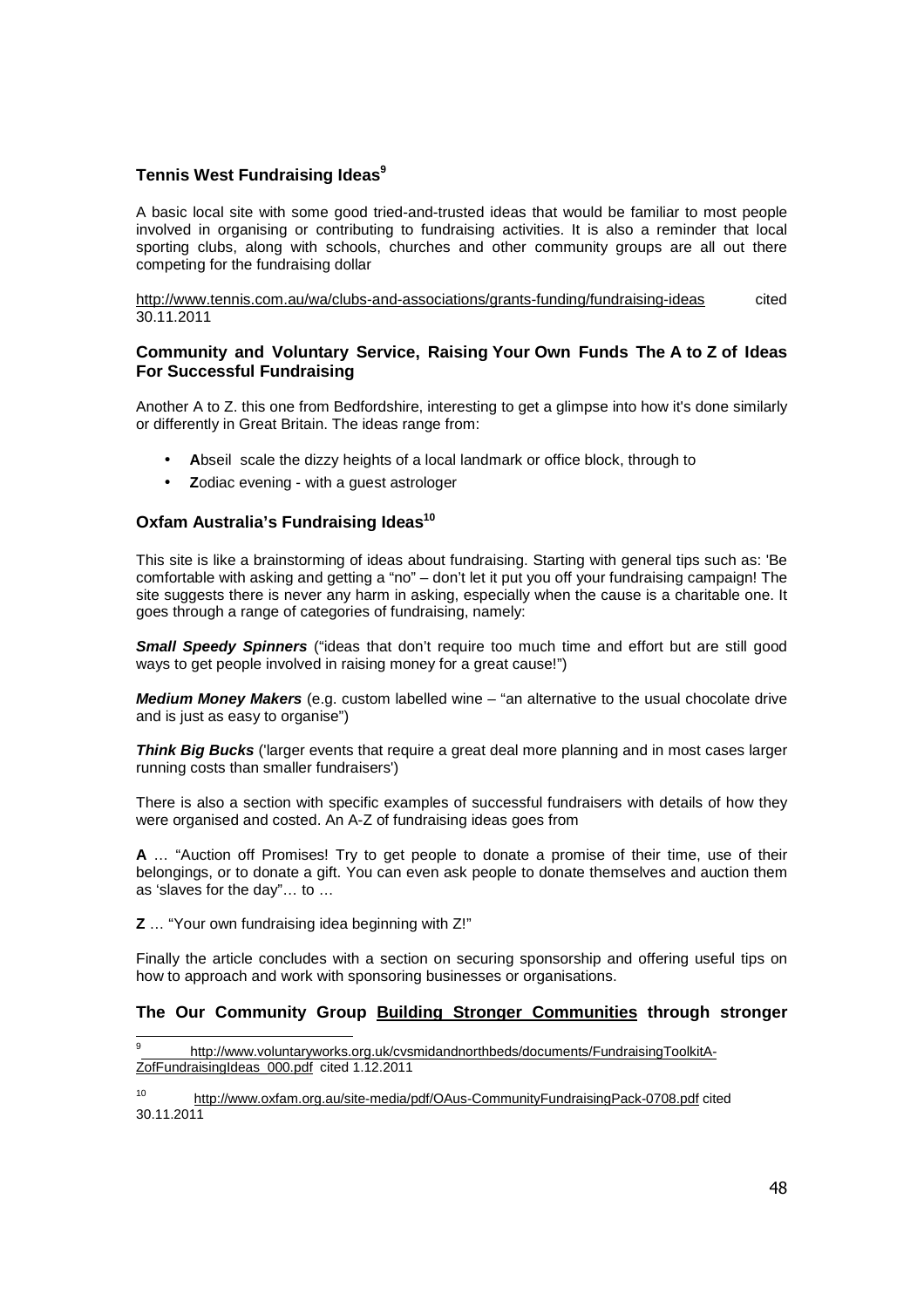### **Community organisations<sup>11</sup>**

The Our Community Group provides advice, tools and training for Australia' 600,000 community groups and schools, and practical linkages between the community sector and the general public, business and government. As indicated on the Group's website:

The Our Community Group has developed a community hub www.ourcommunity.com.au, a hub that assists community organisations that make up the social infrastructure of Australia to become strong, influential, vibrant and more able to achieve their greatest potential and most creative dreams.

Apart from a range of practical supports from broad-scale governance issues to practical grants management and fundraising approaches, the Group also has a newsletter. This is a very comprehensive site worth visiting just to appreciate the breadth of activity surrounding community organisation endeavours.

## **consumerplace.com: Resource Center For Mental Health Consumers<sup>12</sup>**

This comprehensive site is auspiced by the Our Community group and funded by the State Government of Victoria with an introductory comment suggesting:

Asking for money is never easy but it is nonetheless a necessity for most community groups. Although it's undoubtedly hard, fundraising can - and should - be a fun and exciting experience. It is also an experience that should be shared. For leaders of community organisations one of the challenges is ensuring that everyone in the group has some involvement in raising money.

The site suggests key steps towards a fundraising strategy, emphasising the need for a strategy that is developed annually and checked or tweaked constantly with flexibility to be able to react to new opportunities or curtail activities that are either not practical or not profitable. The strategy is built around the following:

- Outlining goals. What do you hope to achieve?
- Researching past fundraising activities what has worked and what hasn't?
- Working out who your friends and potential friends are and who is willing to support your organisation - businesses, government departments, individuals, families, philanthropic trusts and foundations
- Conducting market research with members, friends, etc., collecting their good ideas and examples of what has worked in their groups to raise money
- Detailing a case to support each prospective fundraising activity
- Describing and deciding on the methods you plan to use to raise funds
- Setting an estimated target for each method
- Setting a timeline and a year planner noting good times for the organisation to raise funds. Pay attention to grant deadlines
- Documenting progress so that if you are struggling, the bells start ringing early enough to change tack
- Establishing an evaluation strategy.

 $11$ http://ourcommunity.com.au/general/about\_us.jsp cited 3.12.2011

<sup>12</sup> http://www.ourconsumerplace.com.au/helpsheet?id=3505 cited 3.12.2011